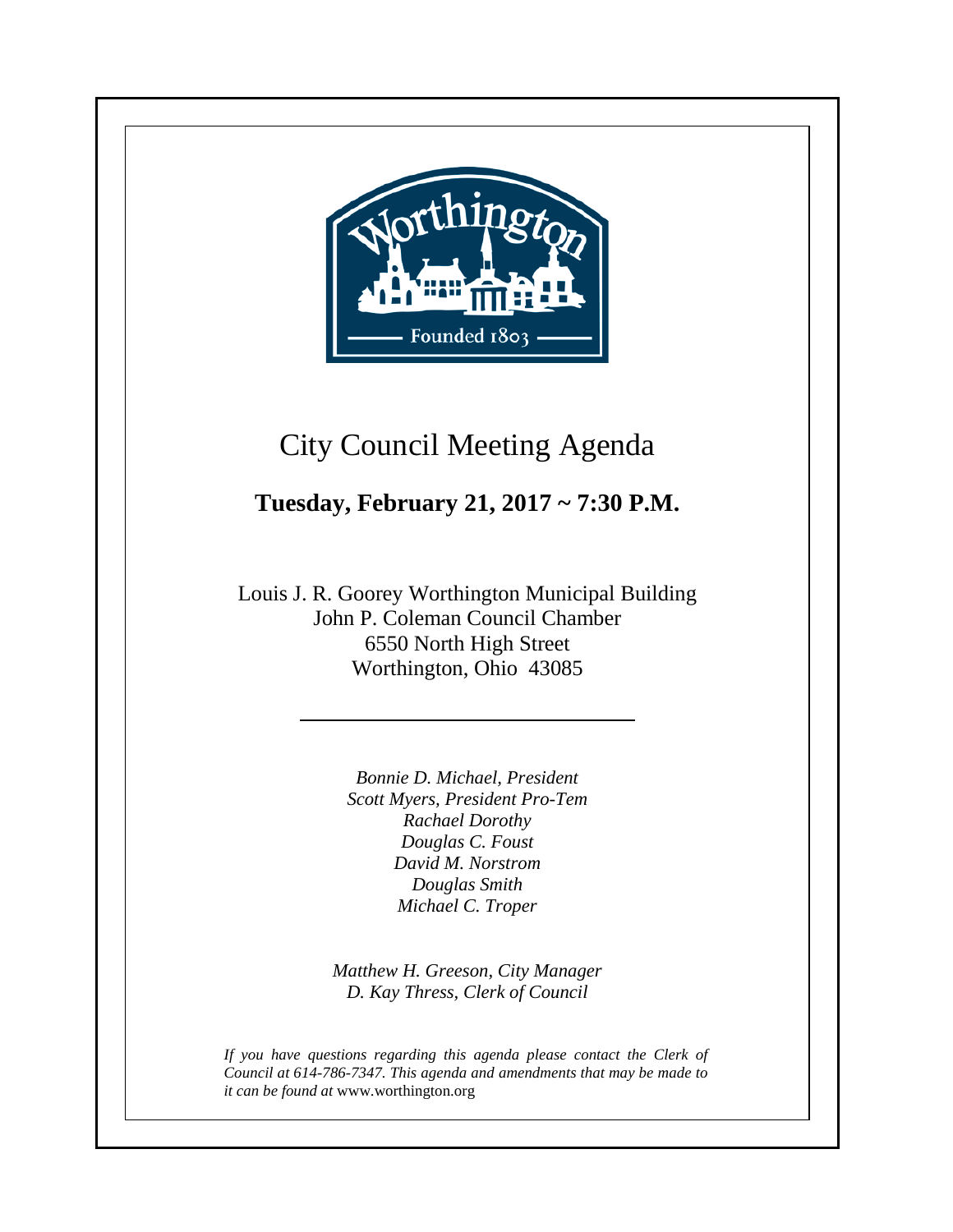#### **CALL TO ORDER**

Roll Call

Pledge of Allegiance

#### **VISITOR COMMENTS**

#### **APPROVAL OF MINUTES**

- **1) January 17, 2017 – Regular Meeting**
- **2) February 6, 2017 – Regular Meeting**

#### **NEW LEGISLATION TO BE INTRODUCED**

#### **3) Ordinance No. 04-2017**

Amending Ordinance No. 45-2016 (As Amended) to Adjust the Annual Budget by Providing for an Appropriation from the Capital Improvements Fund Unappropriated Balance to Pay the Design Costs of the Community Center South Roof Replacement Project and all Related Expenses and Determining to Proceed with said Project. (Project No. 650-17)

#### **4) Ordinance No. 05-2017**

Amending Ordinance No. 45-2016 (As Amended) to Adjust the Annual Budget by Providing for an Appropriation from the Capital Improvements Fund Unappropriated Balance to Pay the Railroad Crossing Preliminary Engineering and Design Costs of the NE Gateway Intersection Improvement Project and all Related Expenses with said Project. (Project No. 602-14)

#### **5) Ordinance No. 06-2017**

Amending Ordinance No. 45-2016 (As Amended) to Adjust the Annual Budget by Providing for an Appropriation from the Capital Improvements Fund Unappropriated Balance to Pay the Cost of the Perry Park Field 3 Improvement Project and all Related Expenses and Determining to Proceed with said Project. (Project No. 649- 17)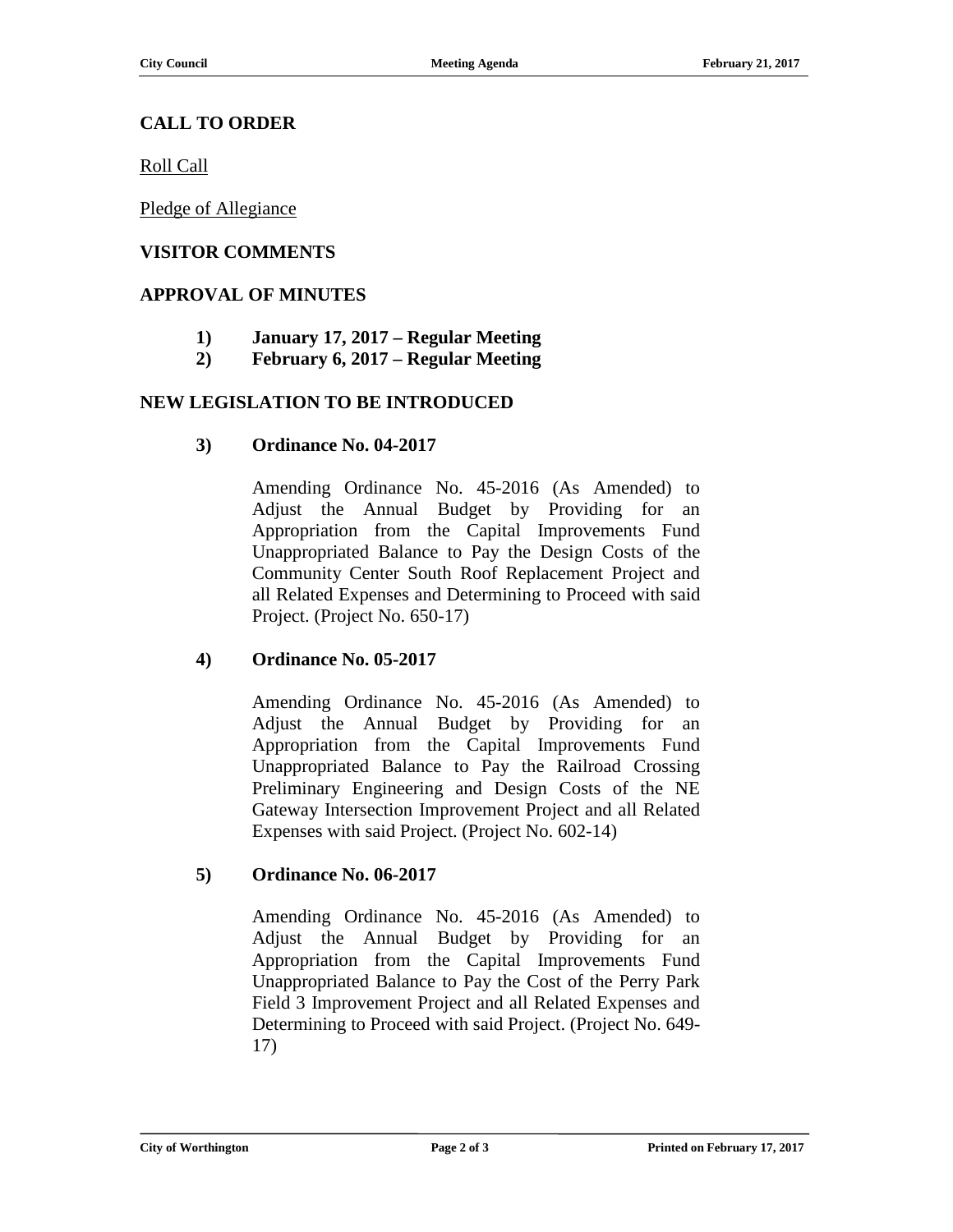#### **6) Ordinance No. 07-2017**

Amending Ordinance No. 45-2016 (As Amended) to Adjust the Annual Budget by Providing for Appropriations from the FEMA Fund and Law Enforcement CED Fund Unappropriated Balances.

#### **REPORTS OF CITY OFFICIALS**

#### Policy Item(s)

- 7) Liquor Permit Stock Change for Colleli Corporation (dba Villa Nova Ristorante)
- 8) Liquor Permit TREX for Roadhouse 66 Bar & Grille

#### Discussion Item(s)

9) Meeting Schedule for considering changes to regulations related to Solar Panels in the Architectural Review District

#### **REPORTS OF COUNCIL MEMBERS**

#### **OTHER**

#### **EXECUTIVE SESSION**

#### **ADJOURNMENT**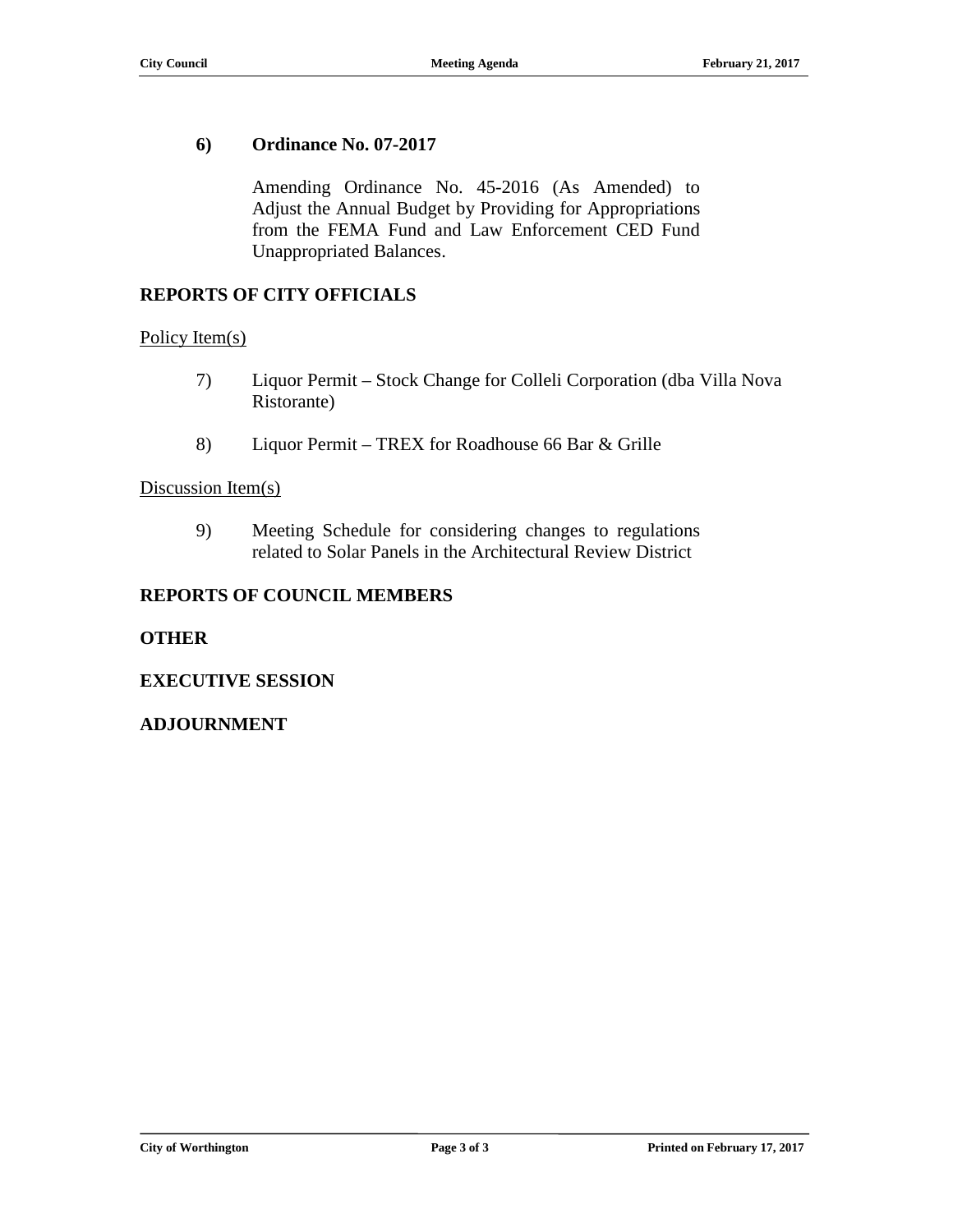

**Office of the City Manager** 

## **City Manager Report to City Council for the Meeting of Tuesday, February 21, 2017**

### **APPROVAL OF MINUTES**

**1) January 17, 2017 – Regular Meeting**

**2) February 6, 2017 – Regular Meeting**

### **NEW LEGISLATION**

#### **3) Ordinance No. 04-2017 – Appropriation – Design Costs for Community Center South Roof Replacement Project**

The Ordinance appropriates \$125,000 to pay the design costs of the Community Center South Roof Replacement Project and authorizes the City Manager to enter into an agreement with GPD Group for the provision of the services. This project is included in the 2017 Capital Improvements Program. It will replace the rubber membrane roof above both gymnasiums and the sloped shingle roofing along the peaks at the south end of the Community Center. The design will also include an evaluation of solar panels on the roof. The existing roof is over 20 years old and is leaking. Staff conducted a qualifications based process and evaluated proposals from multiple firms. Staff recommends the selection of GPD Group for the work. Additional information is included in the attached memorandum from the Director of Service & Engineering.

#### **Recommendation: Introduction for Public Hearing on March 6, 2017**

#### **4) Ordinance No. 05-2017 – Appropriation – Railroad Crossing Preliminary Engineering & Design for Northeast Gateway Project**

The City is in the midst of the design for the Northeast Gateway project at the intersection of Wilson Bridge, Worthington Galena and Huntley Roads. This project includes roadway modifications and the extension of bicycle and pedestrian facilities across the railroad tracks at Wilson Bridge Road and Huntley Road. The changes must be reviewed and approved by CSX and Norfolk Southern railroads. The railroads require the City to pay the cost of the plan review. This Ordinance appropriates the funds needed for the review by the railroads.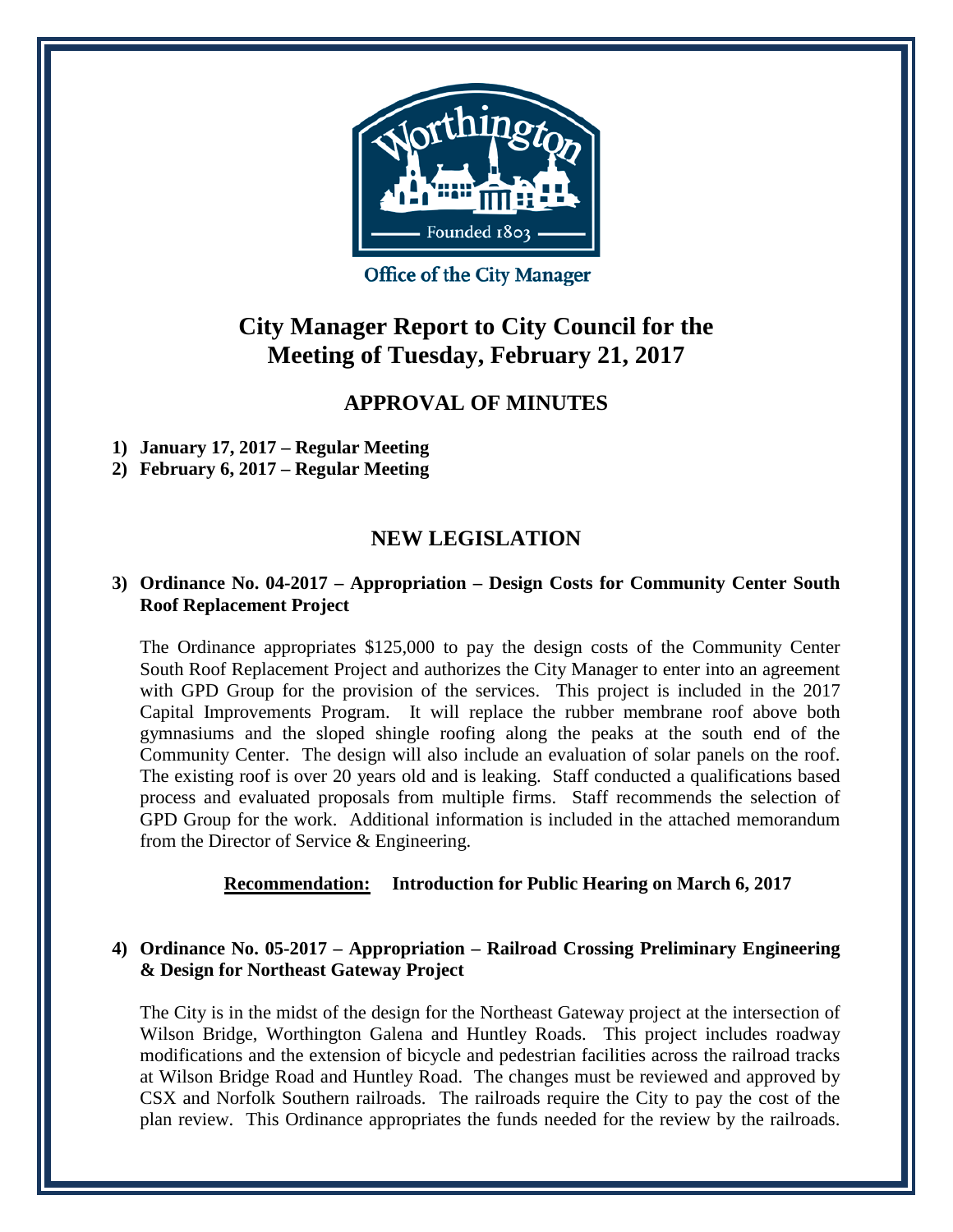Additional information is included in the attached memoranda from the Director of Service & Engineering.

#### **Recommendation: Introduction for Public Hearing on March 6, 2017**

#### **5) Ordinance No. 06-2017 – Appropriation – Perry Park Field 3 Improvements**

This Ordinance appropriates funds to pay the cost of improvements to Perry Park Field 3. This project is included in the 2017 Capital Improvements Program. It is the third of three projects to improve the ball diamonds at Perry Park, including laser grading of the infield, drainage and irrigation improvements, and a new backstop and dugouts. Additional information is included in the attached memorandum from the Director of Parks and Recreation.

#### **Recommendation: Introduction for Public Hearing on March 6, 2017**

#### **6) Ordinance No. 07-2017 – Appropriation – FEMA & Law Enforcement Trust Funds**

The City has received grant funds from two sources, the Federal Emergency Management Agency (FEMA) and law enforcement training funds from the State of Ohio. These funds need to be appropriated before they can be utilized for the designated purpose. Additional information is included in the attached memorandum from the Director of Finance.

#### **Recommendation: Introduction for Public Hearing on March 6, 2017**

### **REPORTS OF CITY OFFICIALS**

#### Policy Item(s)

#### **7) Liquor Permit – Stock Change – Villa Nova Ristorante**

This is a request for Colleli Corporation DBA Villa Nova Ristorante at 5545 N. High Street. The request is for a stock change for their liquor permits from Colleli Family Trust and Donna Colleli to John Colleli and Frank Colleli. Their permits are D1 which is for beer only for on premises consumption or in original sealed containers for carry out only until 1:00 a.m., D2 which is for wine and mixed beverages for on premises consumption or in original sealed containers for carryout only until 1:00 a.m., D3 which is for spirituous liquor for on premises consumption only until 1:00 a.m., and D6 which is for sale of intoxicating liquor on Sunday between the hours 10:00 a.m. or 11:00 a.m. and midnight. City Council is requested to make a motion regarding whether to object. The liquor permit request is attached. Staff is unaware of any reason to request a hearing related to this change.

#### **Recommendation: Approval of a Motion to NOT request a hearing for the stock change related to the Liquor Permit**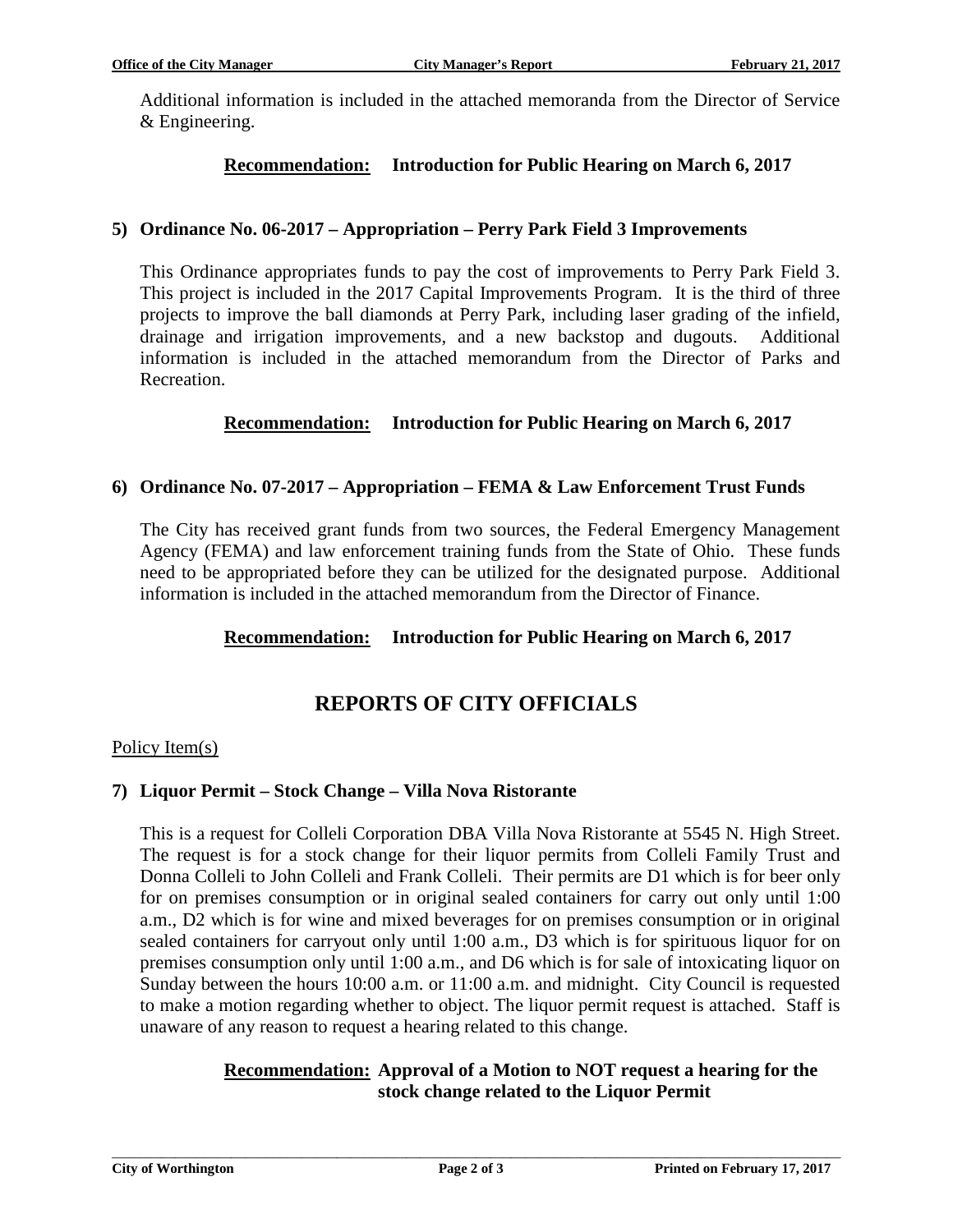#### **8) Liquor Permit – TREX**

Kristine DePriest with EMKAE intends to purchase the Roadhouse 66 Bar & Grille located at 480 E. Wilson Bridge Road. She has contacted the City to request the transfer or TREX of a D5 liquor permit into Worthington for use at this new location, since Worthington is at quota for population-based D5 permits. This permit would allow spirituous liquor for on premises consumption only, with beer, wine and mixed beverages for on-premises, or offpremises in original sealed containers until 2:30am. The D5i liquor permit that is currently held by Roadhouse 66 requires beer and spirits sales of no more than 25% of total revenues, and will not support the business model that Ms. DePriest intends to operate. Ms. DePriest has indicated that the slightly higher alcohol revenues that the D5 permit provides are critical to successfully operating her sports bar concept.

The TREX application requires the City's support and acknowledgement of the transfer for economic development purposes. Additional information on this item is provided in the attached memorandum from the Economic Development Manager.

#### **Recommendation: Approval of a Motion to Endorse and Acknowledge this Transfer as an Economic Development Project**

#### Discussion Item(s)

#### **9) Meeting Schedule for considering changes to regulations related to Solar Panels in the Architectural Review District**

It is necessary to review the current schedule for discussing solar panels in the Architectural Review District. It has come to our attention that not all members of the City Council will be available at all the meetings on the subject. Therefore, staff wants to review whether the schedule should be adjusted to encourage full participation in this important subject.

### **EXECUTIVE SESSION**

An executive session is necessary for the purposes of discussing the employment of personnel.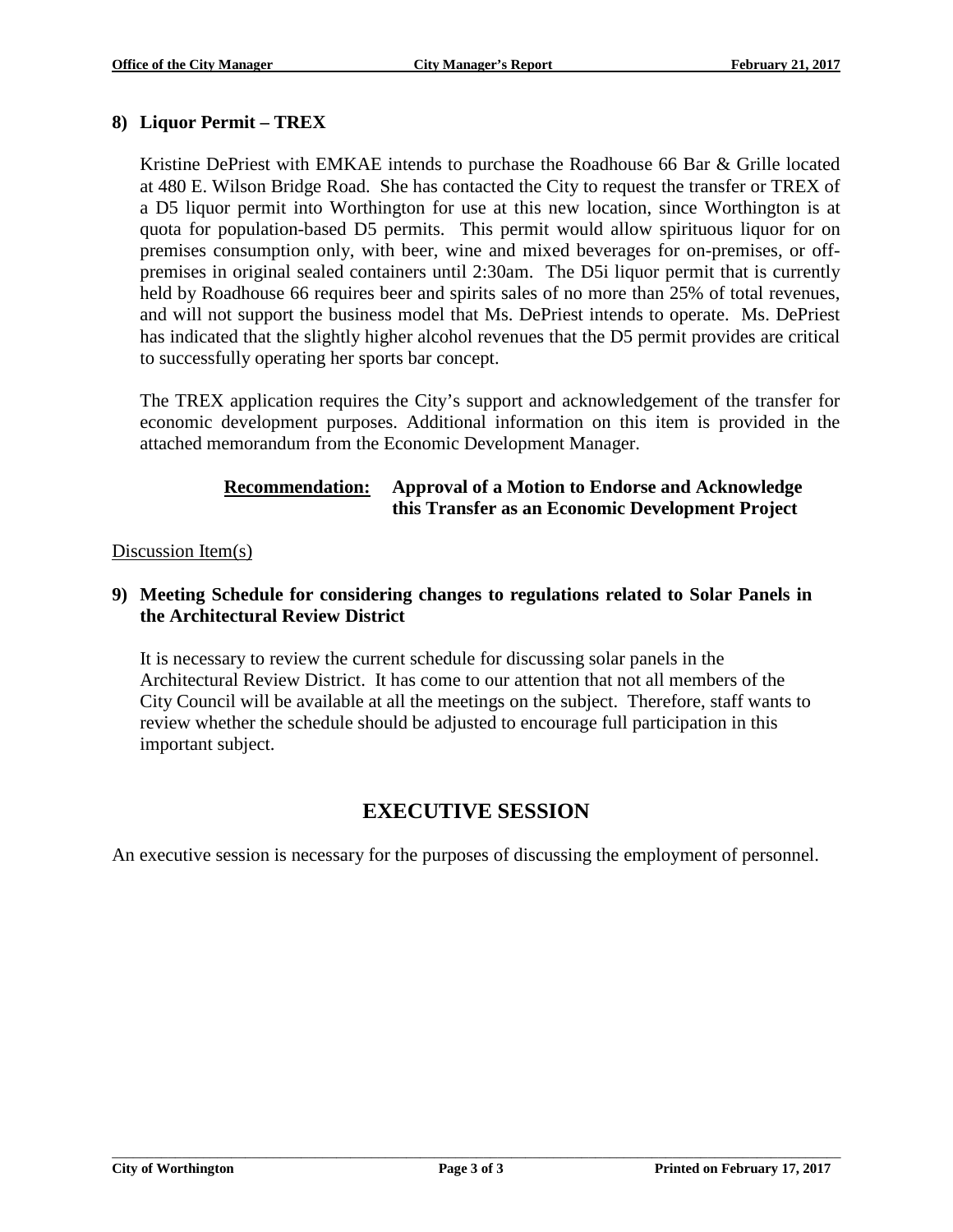

## **Meeting Minutes**

Tuesday, January 17, 2017 ~ 7:30 P.M.

Louis J. R. Goorey Worthington Municipal Building John P. Coleman Council Chamber 6550 North High Street Worthington, Ohio 43085

## **City Council**

*Bonnie D. Michael, President Scott Myers, President Pro-Tempore Rachael Dorothy Douglas C. Foust David M. Norstrom Douglas Smith Michael C. Troper*

*D. Kay Thress, Clerk of Council*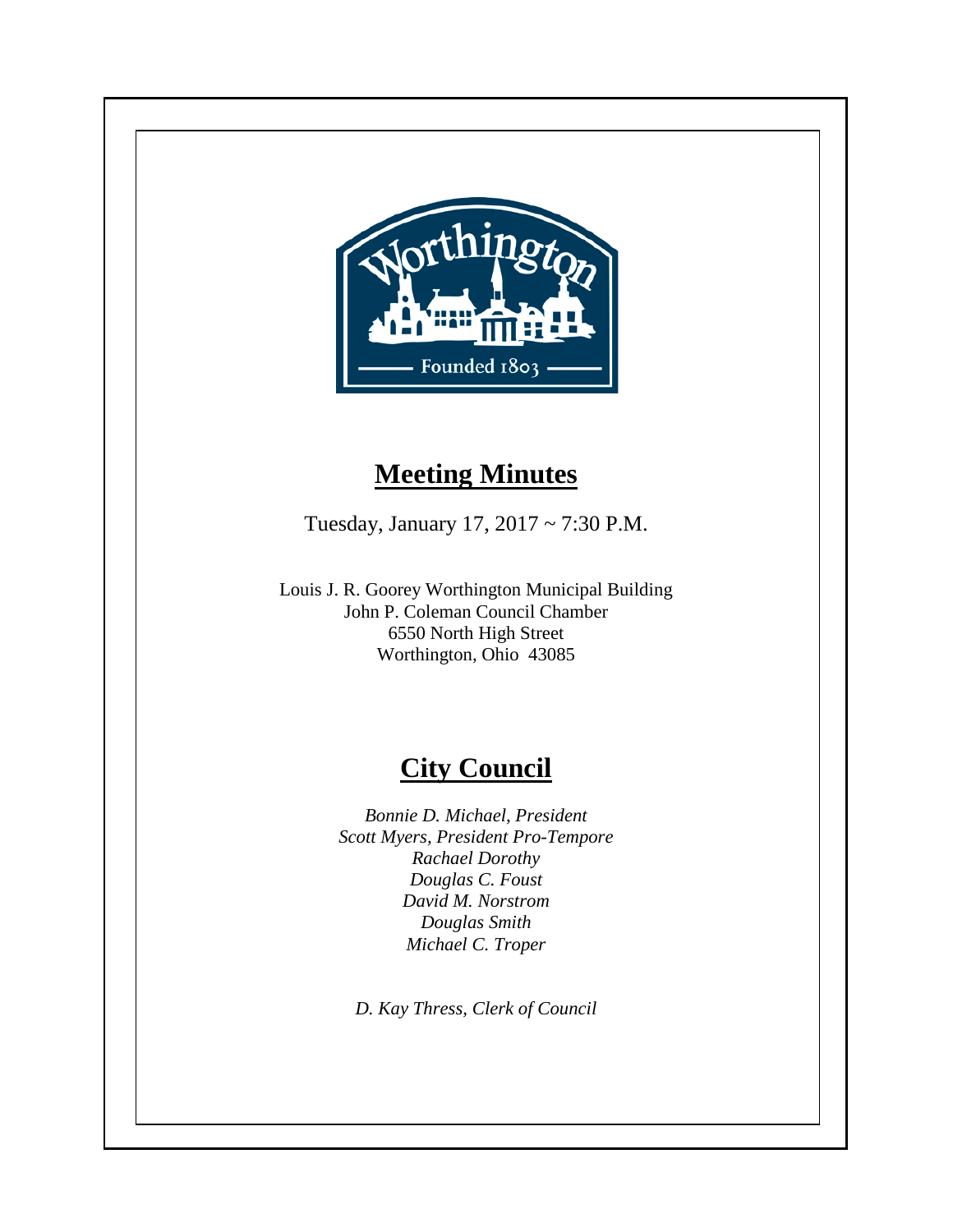#### **CALL TO ORDER – Roll Call, Pledge of Allegiance**

Worthington City Council met in Regular Session on Tuesday, January 17, 2017, in the John P. Coleman Council Chambers of the Louis J. R. Goorey Worthington Municipal Building, 6550 North High Street, Worthington, Ohio. President Michael called the meeting to order at or about 7:30 p.m.

**Members Present:** Rachael R. Dorothy, Douglas Foust, Scott Myers, David Norstrom, Douglas K. Smith, Michael C. Troper and Bonnie D. Michael

#### **Member(s) Absent:**

**Also present**: Clerk of Council D. Kay Thress, City Manager Matthew Greeson, Director of Law Pamela Fox, Assistant City Manager Robyn Stewart, Director of Finance Molly Roberts, Director of Public Service and Engineering Dan Whited, Director of Parks and Recreation Darren Hurley, Chief of Fire Scott Highley and Chief of Police Jerry Strait.

There were six visitors present.

*President Michael invited all those in attendance to stand and join in the recitation of the Pledge of Allegiance.*

#### **VISITOR COMMENTS**

#### **SPECIAL PRESENTATION**

• COTA – Transit System Redesign

*Mr. Greeson reported that Curtis Stitt and Belinda Taylor were present to update Council on the Transit System Redesign. He acknowledged Mr. Norstrom as serving on the Board of COTA as well as Paul Feldman, former Assistant City Manager who has served as an appointee to an advisory committee on behalf of the City.* 

*Mr. Stitt gave a brief update on the Transit System Redesign and provided flyers with the information to share. He thanked the Worthington Community, City Manager Matt Greeson and City Council for their support of COTA and the work they are doing.*

*Mr. Stitt then shared that in 2008, the COTA Advisory Panel was created after COTA reorganized to include Dublin. It was created so that each jurisdiction could have continuous representation between COTA and City. Mr. Feldman was one of the first to serve on that advisory panel. He served from 2008 to 2016 when he stepped aside to spend more time with his grandchildren. Mr. Stitt thanked Council and the City administration for appointing and allowing Mr. Feldman to serve COTA in the way that he has served over the last eight years. He has done a tremendous job and has been one of the most engaged members on the panel. He has kept the City Manager informed of*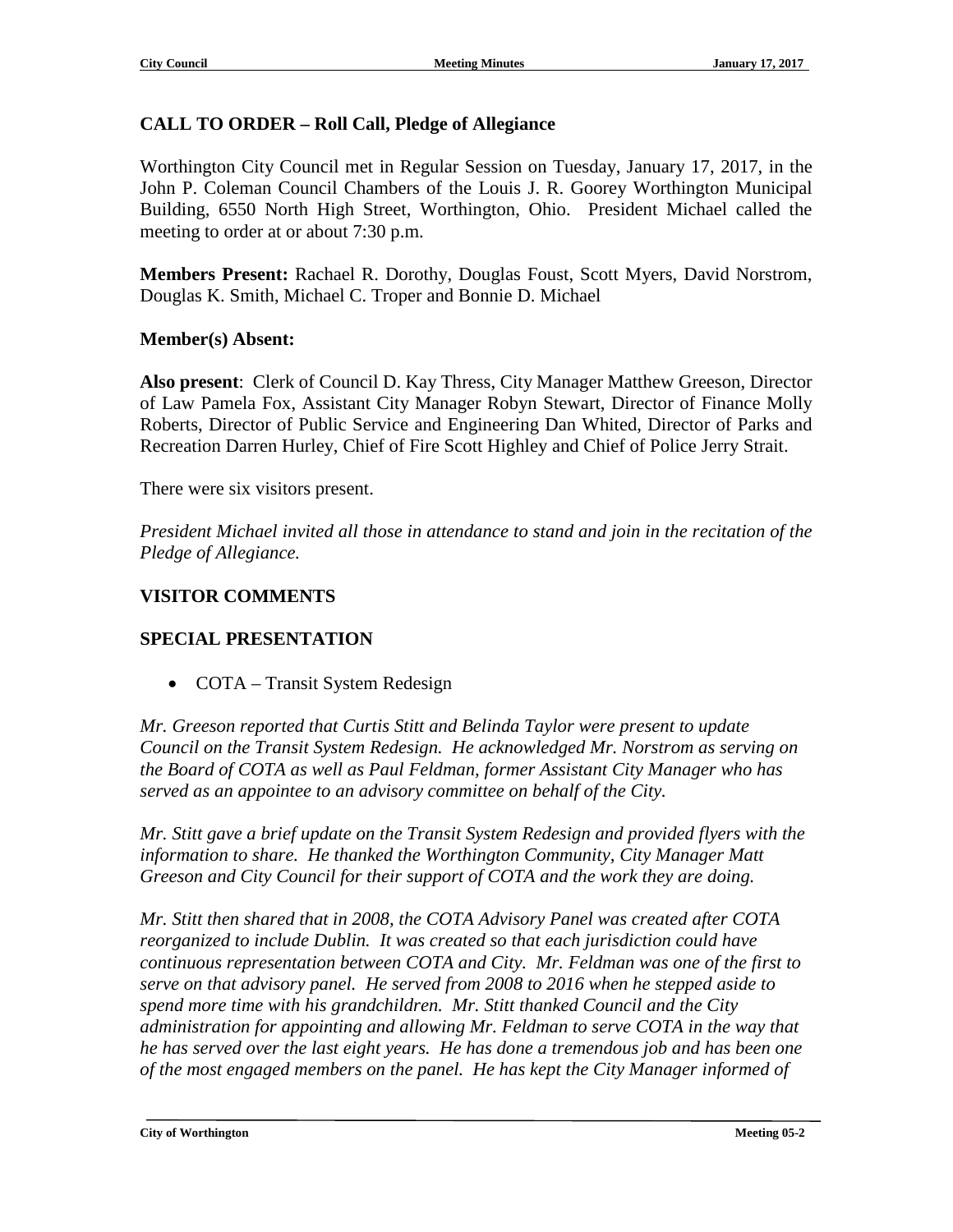*the work of COTA as well as COTA apprised of things going on the City. He thanked Mr. Feldman for his service.*

*Ms. Taylor presented Mr. Feldman with a beautiful award in recognition of his dedication and service on the panel. Mr. Feldman was very surprised as he didn't think recognition was the reason that he was invited to attend tonight's meeting. He thanked Council and Mr. Greeson for the experience. He learned a great deal about public transit. He shared that he felt like a spectator who got to watch firsthand the outstanding work that COTA does for central Ohio. They are very, very important to the future of central Ohio as it is a tool for economic development and provides a transportation option in an ever increasingly congested central Ohio urban area. He noted that it provides transportation for our neighbors who do not have options. He greatly appreciates the opportunity.* 

Members congratulated Mr. Feldman on his contribution on behalf of the City.

#### **APPROVAL OF MINUTES**

- November 21, 2016 Regular Meeting
- December 5, 2016 Joint Meeting

**MOTION** Mr. Foust made a motion to approve the aforementioned minutes as presented. The motion was seconded by Mr. Norstrom.

**The motion to approve the minutes as presented carried unanimously.**

#### **PUBLIC HEARINGS ON LEGISLATION**

| <b>Ordinance No. 01-2017</b> | Amending Certain Sections of the Codified            |
|------------------------------|------------------------------------------------------|
|                              | Ordinances of the City to Allow for Electronic       |
|                              | Notification to the Public of the Dates of Public    |
|                              | Meetings, of Vacancies in Personnel Positions in the |
|                              | City, of a Water Conservation Emergency, and of      |
|                              | Applications Heard Pursuant to Part 11 of the        |
|                              | Codified Ordinances.                                 |
|                              |                                                      |

#### **The foregoing Ordinance Title was read.**

*Mr. Greeson shared that this code change reflects the discussion that members had regarding public notice procedures. It allows for electronic notification of the dates of public meetings, vacancies, and personnel positions, water conservation emergencies and agenda items of the Municipal Planning Commission (MPC), Architectural Review Board (ARB) and Board of Zoning Appeals (BZA).*

*Ms. Fox agreed that there has been a great deal of discussion about the publication of certain items in newspapers of general circulation and the changing times and wide*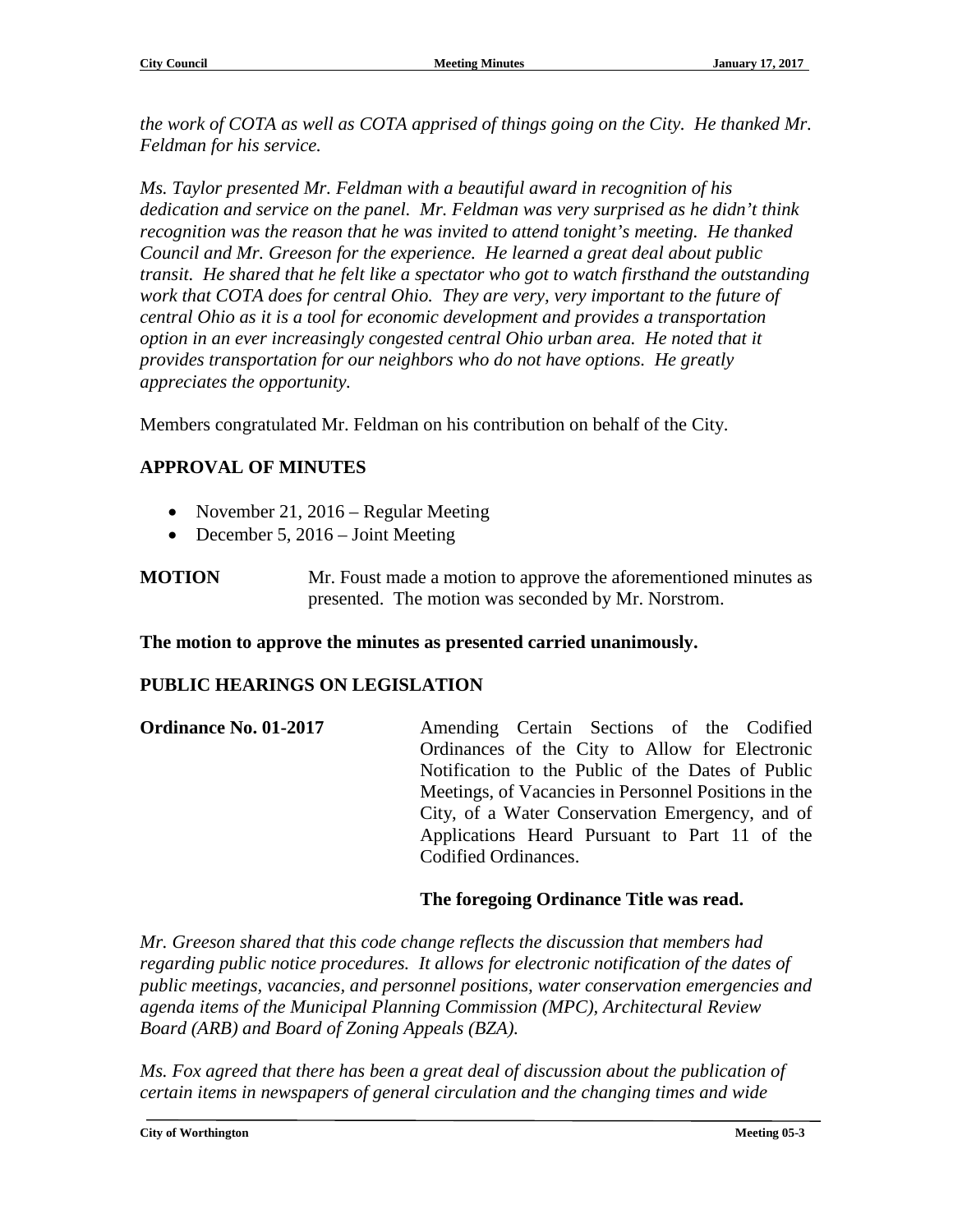*variety of vehicles that are available to notify the general public of certain things that are happening within the City. For some time staff has been interested in examining the codified ordinances to determine what sections could be changed from newspapers to electronic communication methods to publish these notices. Shortly after Council decided to move to electronic notification we were able to pull together some provisions in the code that we were interested in moving in that direction. The MPC/ARB and BZA notifications are probably the most significant in terms of cost savings to the City because every agenda item is included in those notices. In addition to the notifications they also placard the properties with the blue signs and in certain instances send mailings to adjoining/abutting property owners or property owners within a certain distance of a property that is the subject of the application.*

*Ms. Fox stated that the bulk of Ordinance No. 01-2017 deals with those items for MPC, BZA, and ARB. Staff also advertises the dates and times of Council meetings. Current code requires the publishing of an annual calendar of the meetings of all municipal bodies that are listed in the code. This ordinance would move the posting of that calendar to our website instead of in a newspaper of general circulation. Because the 2017 calendar of meetings has already been completed, if approved, this change will occur in 2018. We are also proposing to place those calendar meetings in the four places where we publish the notice of passage of ordinances, which would be this building, the Community Center, the Griswold Center and the Library.* 

*Ms. Fox added that Section 109.06 also requires that notices of special meetings be published in a newspaper. We would propose that those meetings also be noticed on the city's website and in those four places as we would with the annual calendar.*

*Ms. Dorothy commented that varying where we place our notices is one thing we can do.*  We still have to have a minimum amount but we are trying to do more and figure out *which way is best to inform the public as best as possible. This is the purpose as well as hoping to reduce our cost. Ms. Fox agreed. Currently with respect for publishing the annual calendar of meetings we advertise in the newspaper and only post those notices at City Hall. So the only thing this ordinance is doing is changing that publication in the newspaper to a posting on our website and requiring that they be physically posted in those four locations. Ms. Dorothy concluded that there are additional requirements but we think that this will have a greater impact in our immediate public vicinity where we know that people will come and circulate. Ms. Fox replied that staff hopes so. We had this discussion about the public hearing notices. We are not sure how many people are showing up at the meetings because they read about it in the newspaper as opposed to contacting us or looking on our website. She also shared that the City is undergoing an upgrade to our website and we have been discussing where to place these notices on that website. We thinks if there is a more prominent place on the website where they can look for public notices for meetings of all public bodies that perhaps might have a better impact than the newspaper of publication.*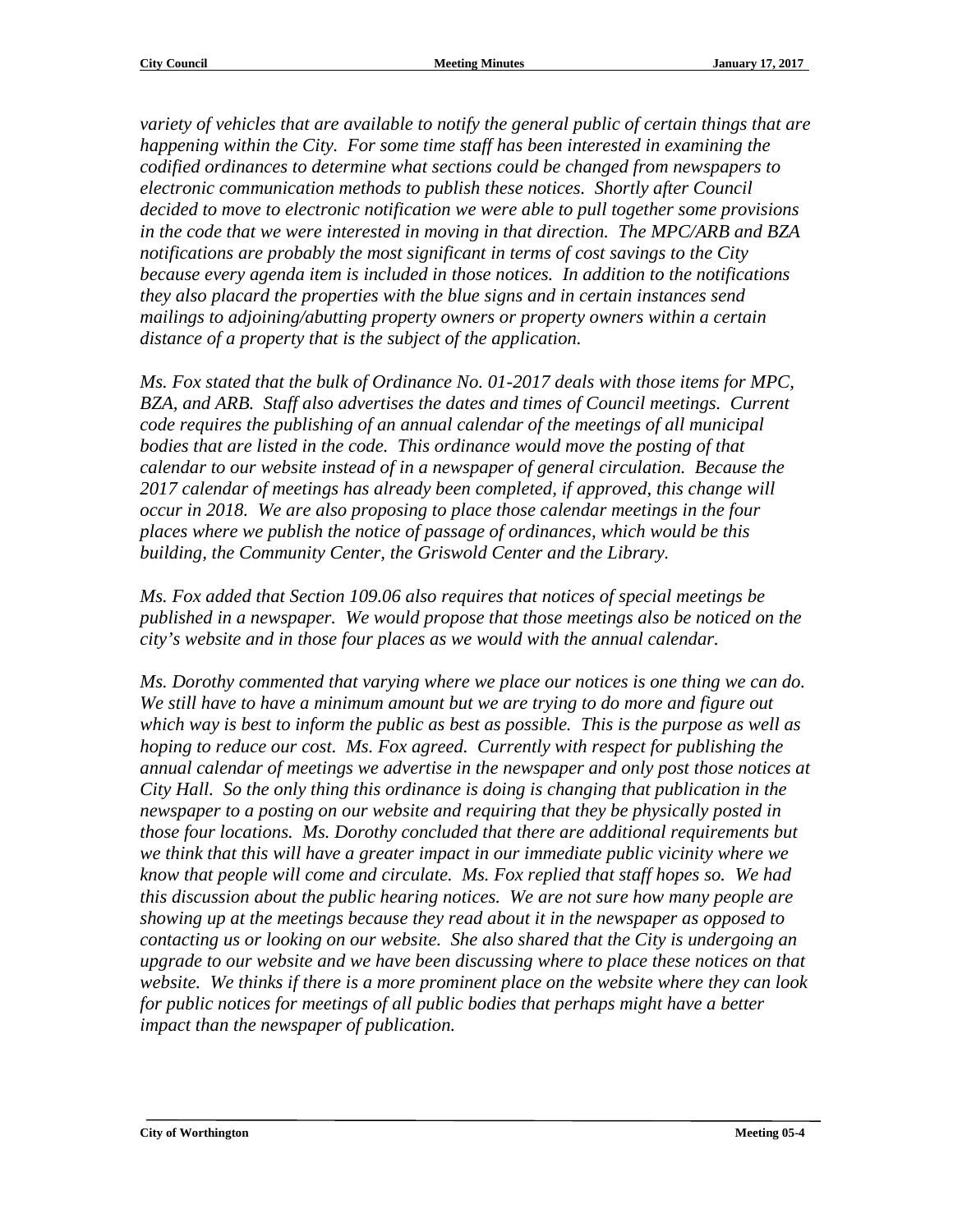*Mr. Norstrom commented that the legislation states city hall and the library. The Worthington library actually has three branches. He assumes what we mean is the main library. Ms. Fox agreed that the reference is for the Old Worthington library.* 

*Ms. Fox reported that the legislation also includes changes to the following sections:* 

• Section 139.07 Recruitment and Selection

*Ms. Fox noted that our personnel director already advertises vacancies on the website because she believes that is the better way to get the word out. She added that she also took the opportunity to eliminate some references to outdated requirements.*

Other sections that reference advertising in a newspaper of general circulation are:

• Section 925.02 Water Conservation Emergency; Restrictions.

*Ms. Fox thinks that we would be much better served in a water conservation emergency situation to post the emergency on our website instead of in a newspaper.*

Ms. Fox commented that the next five sections deal with the following MPC and BZA items:

- Section 1127.03 Conditional Use Permits
- Section 1129.03 Hearings
- Section 1145.02 Procedure for Change in Zoning Districts
- Section 1174.08 PUD Procedures
- Section 1177.03 Application and Notice

In each of those sections, the only changes that were made were to posting the notice on the City's website. The placard requirement is maintained for those procedures as well as the specific notifications that the Director of Planning and Building makes to abutting and/or nearby property owners.

*Mr. Myers commented that in his reading of the ordinance the language appears to be consistent with the recommendations that came out of the Charter Review Commission and the two months or so of discussions that Council has had on this issue. He thinks it has been very well vetted and is consistent with what Council has recommended all along.*

#### **There being no additional comments, the clerk called the roll on Ordinance No. 01- 2017. The motion carried by the following vote:**

- **Yes 7** Foust, Troper, Norstrom, Dorothy, Smith, Myers, and Michael
- **No 0**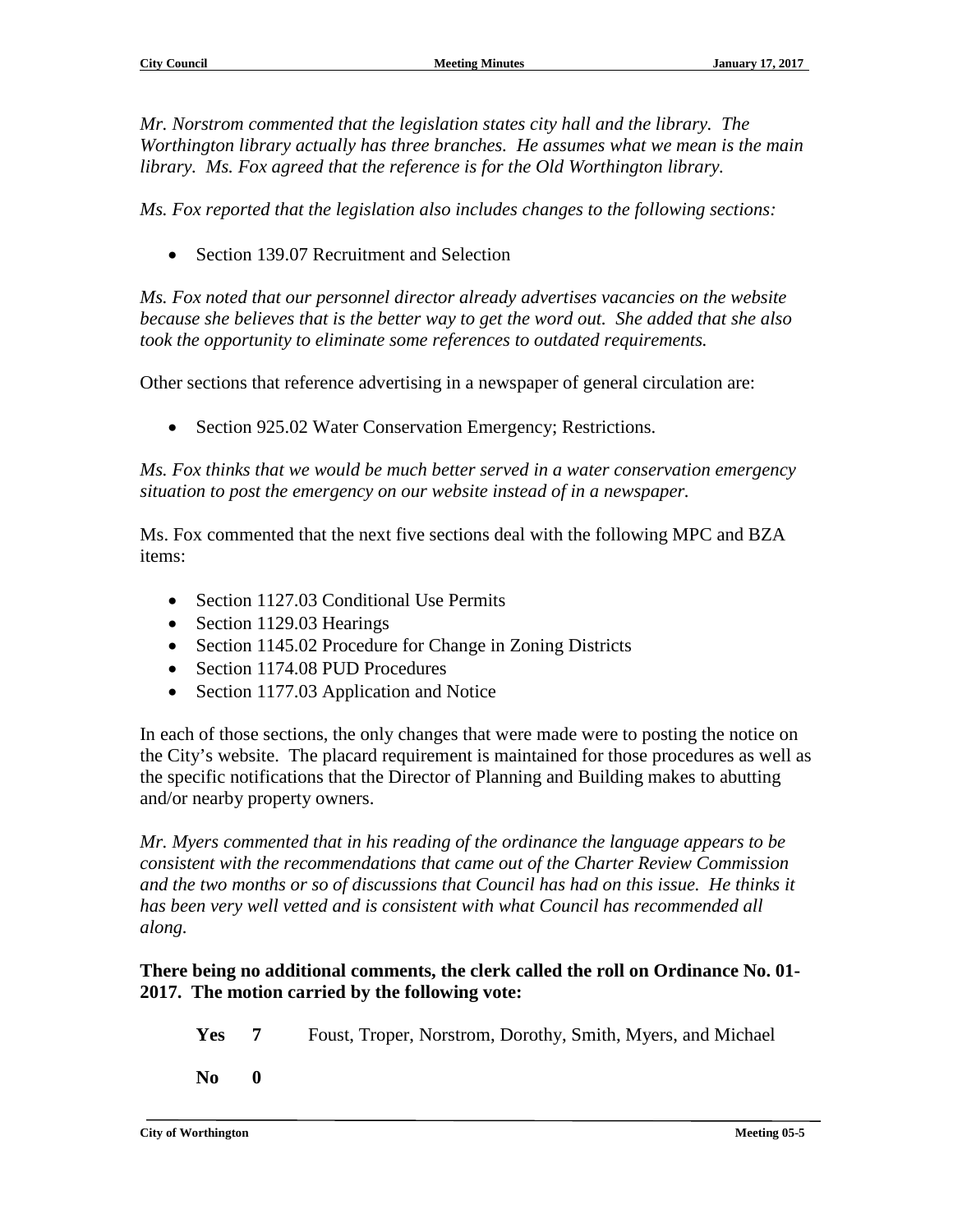#### **Ordinance No. 01-2017 was thereupon declared duly passed and is recorded in full in the appropriate record book.**

*Ms. Fox informed members that because Ordinance No. 01-2017 has changes to Chapter 11, it will not go into effect for 60 days. During that period of time staff will try to run parallel processes and try to hone that process.*

**Ordinance No. 02-2017** Amending Chapter 111 of the Codified Ordinances of the City to Establish Procedures for the Purchase of Supplies, Materials and Equipment and the Construction of Public Improvements.

#### **The foregoing Ordinance Title was read.**

*Mr. Greeson shared that this is an additional follow up to the Charter changes that were recommended by the Charter Review Commission and approved by the voters. It helps modernize our purchasing practices, particularly as it relates to procurement of various things including contracting for construction services. He asked Ms. Fox to comment.* 

*Ms. Fox noted that Chapter 111 authorizes the City to make purchases of supplies, materials and equipment and to contract for the construction of public improvements by any method that is authorized by the State of Ohio for public entities. At this time staff is recommending amendments to our purchasing code sections 111.03, 111.04, and 111.05. This maintains the \$50,000 limitation that Council passed several years ago for the threshold but then it authorizes additional methods for procuring those supplies and services in addition to competitive bidding.* 

Ms. Fox briefly went through the recommended changes to the three sections of:

- 111.03 Purchasing Threshold
- 111.04 Formal Purchasing Methods
	- a. Competitive bidding
	- b. Design-build
	- c. Construction Manager or Construction Manager At-Risk
	- d. Reverse Auction
	- e. Other State of Ohio Authorized Methods.
- 111.05 Exceptions to Formal Purchasing
	- a. Cooperative Purchasing; Shared Services
	- b. Purchases from Other Political Subdivisions
	- c. Used Equipment
	- d. Professional Service Selection.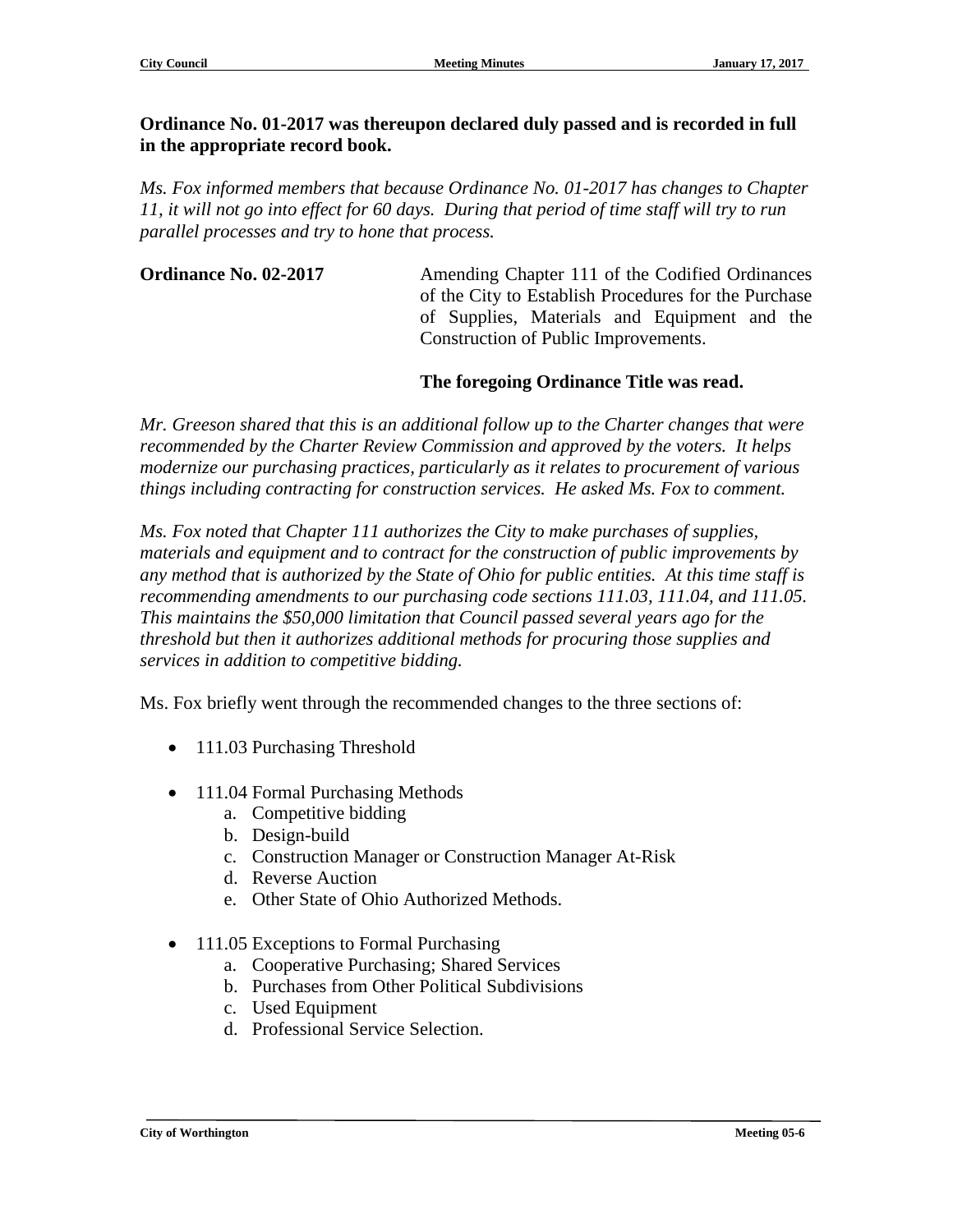*Ms. Fox noted that the legislation provides for a fairly comprehensive change but it is not*  anything that we haven't talked about for a while and unfamiliar with. She thinks that *having all of this in one section could be very useful.*

*Mr. Norstrom commented that there is nothing in the legislation that would require notification to City Council of a purchase over \$50,000 through one of these methods. Ms. Fox confirmed that all of the methods require the City Manager to establish rules and procedures for purchasing. She doesn't think staff comes to Council now each and every time we want to make a purchase from the state bid and is part of the budget.*

*Mr. Greeson reported that most construction projects involve City Council. A good portion of our equipment is purchased through State contract, which means it is State issued bids and we are allowed to piggyback on those bids. The council controls essentially through the appropriation. Members approve the Capital Improvements Plan and appropriate by piece of equipment an amount that staff is then authorized to spend. Then we procure it in the most effective and efficient manner that we can, which is many cases is by state contract.*

*Mr. Norstrom commented that he does remember that. He asked if in the past year we have purchased any equipment off the state contract or in other ways that was over \$50,000. Mr. Greeson replied yes. It is not hard to get over the \$50,000 threshold with the type of equipment we buy.*

*Mr. Myers recalls during the budget discussions there being distinct line items for some of the major equipment purchases that members had input on. Members certainly have discussions on items like fire trucks that need bonded.*

*Ms. Michael recapped that through the Capital Improvements budget funds have been appropriated for the purchase of set items at estimated prices. These changes give staff more options to be able to spend the City's money a little wiser.*

*Mr. Greeson agreed. This makes our purchasing regulations a little more flexible for some of those items, which presumably would help us get better deals. He thinks what Mr. Norstrom's raising is how often does staff come back and report to Council how the purchasing effort went and were we able to save money on any of the appropriations. That is something that staff can incorporate into our practices or our procedures if members are interested in that information.*

*Mr. Myers stated that as he understands Mr. Norstrom's comment, he also wants to make certain that as the ultimate keepers of the purse strings, that we have a system that has the right checks and balances in it and notification to Council would be the first step of those checks and balances. Mr. Norstrom agreed with Mr. Myers comments.*

*Mr. Greeson reported that the first step being the capital plan. The second step is the appropriation, which starts to implement some of the plan. Mr. Myers shared that he* 

**City of Worthington Meeting 05-7**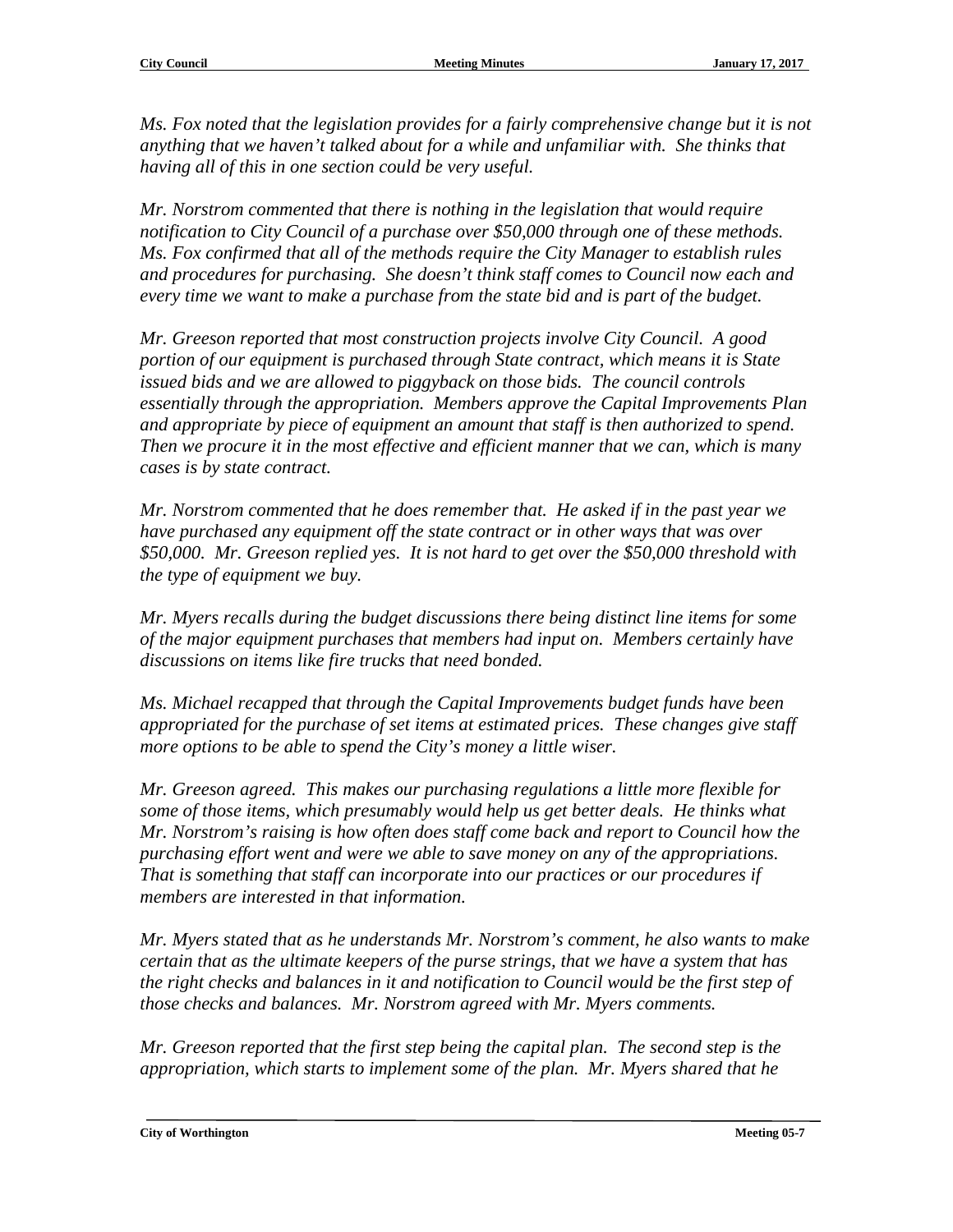*understands that but he just wants to make sure we are being transparent to the public and that he understands the process.*

*Mr. Myers pointed out that this particular ordinance, like the one before it, has been the subject of a rather lengthy discussion during the budget process and as part of the Charter Review. He doesn't think there is anything included in the language that comes as any great surprise or is not a move forward into the 21st century.*

*Mr. Greeson suggested that staff incorporate any major capital purchases over \$50,000 as a quarterly report item. He thinks that is a good place for it. Several members agreed.*

*Mr. Norstrom shared that he has complete faith that the existing staff would come back to Council when equipment costs exceeds estimated prices. Mr. Greeson shared that staff is required to do that if we exceed our appropriation.* 

*Mr. Norstrom agrees with Mr. Myers that the language does bring us into the 21st century and he is supportive of the changes.*

**There being no additional comments, the clerk called the roll on Ordinance No. 02- 2017. The motion carried by the following vote:**

**Yes 7** Troper, Norstrom, Dorothy, Smith, Myers, Foust and Michael

**No 0**

**Ordinance No. 02-2017 was thereupon declared duly passed and is recorded in full in the appropriate record book.**

#### **NEW LEGISLATION TO BE INTRODUCED**

| <b>Resolution No. 02-2017</b> | Amending the Position Description for Maintenance |
|-------------------------------|---------------------------------------------------|
|                               | Supervisor.                                       |

#### **Introduced by Mr. Smith.**

**MOTION** Mr. Myers made a motion to adopt Resolution No. 02-2017. The motion was seconded by Ms. Dorothy.

*Mr. Whited shared that with the retirement of Tom Gilkey a few months back, Steve Tennant was promoted to Maintenance Superintendent. He is doing a great job but is currently doing the job of two, his former and his current positions. His promotion provides a great opportunity to update the job description of Maintenance Supervisor. We have a highly qualified staff and he would like to open it up a little bit. The change to the job description is from two years to one year of being an employee with the City.*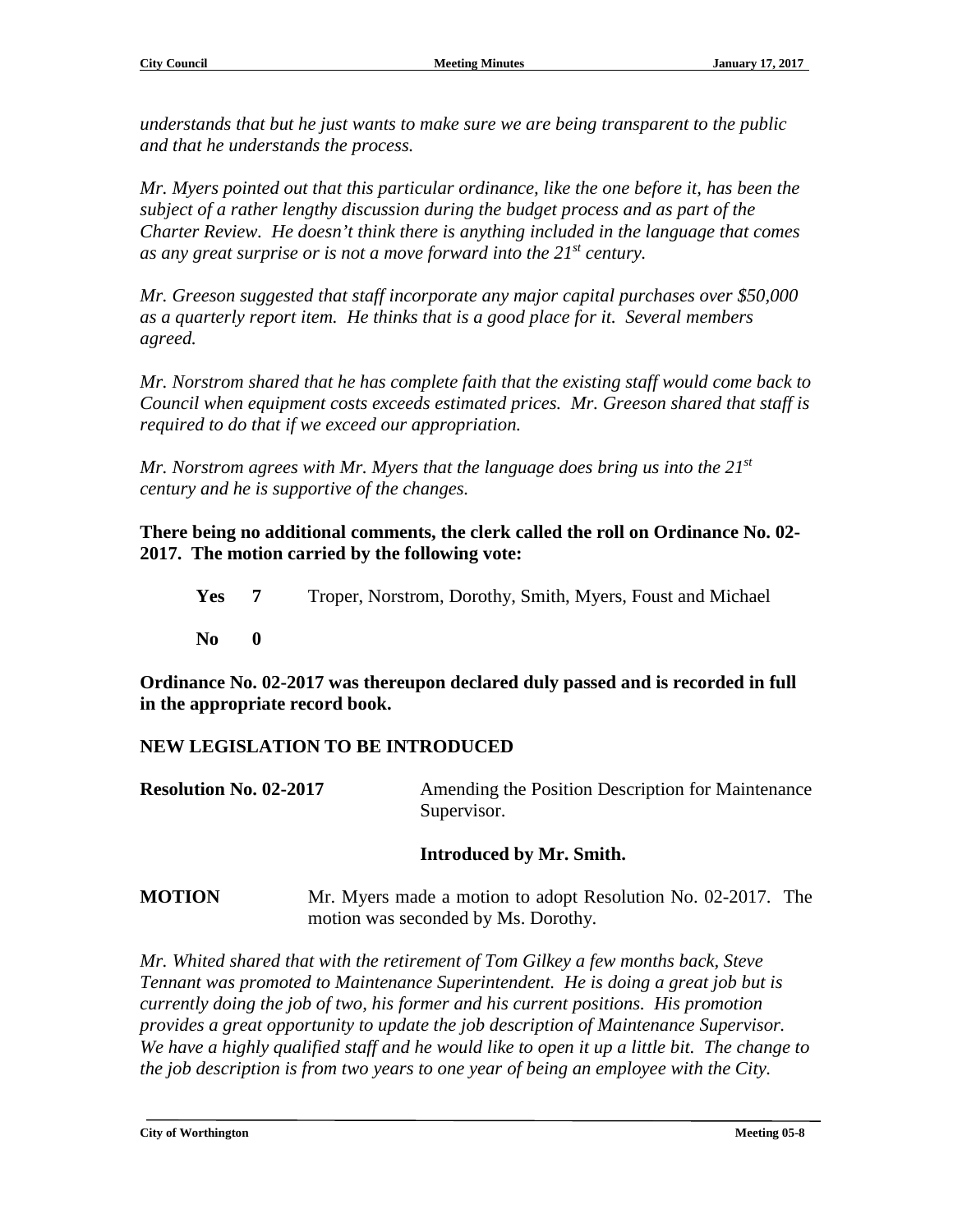*Nearly all of the staff have previous supervisory experience in similar jobs and he would like to give them the opportunity to apply if they wish.*

#### **There being no additional comments, the motion to adopt Resolution No. 02-2017 carried unanimously by a voice vote.**

| <b>Ordinance No. 03-2017</b> | Enacting a Moratorium on the Consideration of           |
|------------------------------|---------------------------------------------------------|
|                              | Certificates of Appropriateness for the Installation of |
|                              | Solar Panels on Structures in the Architectural         |
|                              | Review District.                                        |

#### **Introduced by Mr. Troper.**

The Clerk was instructed to give notice of a public hearing on said ordinance(s) in accordance with the provisions of the City Charter unless otherwise directed.

#### **REPORTS OF CITY OFFICIALS**

#### Information Item(s)

*Mr. Greeson shared the following:*

- Compliments on the Martin Luther King Jr. event. He thanked the Community Relations Commission (CRC) and staff members Lori Trego and Anne Brown for all of their work on the  $30<sup>th</sup>$  year celebration of that event.
- February  $15<sup>th</sup>$  the CRC will host a public forum on the history of development in our City that will be held at the McConnell Arts Center. All Board and Commission members are invited.
- Council Retreat He plans to have a facilitator and a final date selected for the Retreat by the end of this week and will provide members with an update.
- Compliments to the Police Department who effectively planned for an unexpected protest event this weekend and did a responsible job.
- Training is currently underway for staff members on the updates to the new website, with plans to roll that out in February.

*Mr. Greeson asked Ms. Roberts to provide an update on our debt issuance for a variety of things that we have been rolling notes for. That debt was issued last week and he signed the papers for it today.*

*Ms. Roberts shared that we were able to secure a fifteen year fixed rate loan at 2.201% interest with J.P. Morgan Chase in the amount of \$3,960,000 for various purpose bonds. We were able to obtain the great rate because the market is currently very competitive. She is thankful that we received the bids that we did. She added that we did not use an investment advisor or expend fees in that regard and we were not required to.* 

*Mr. Norstrom and Mr. Greeson congratulated Ms. Roberts.*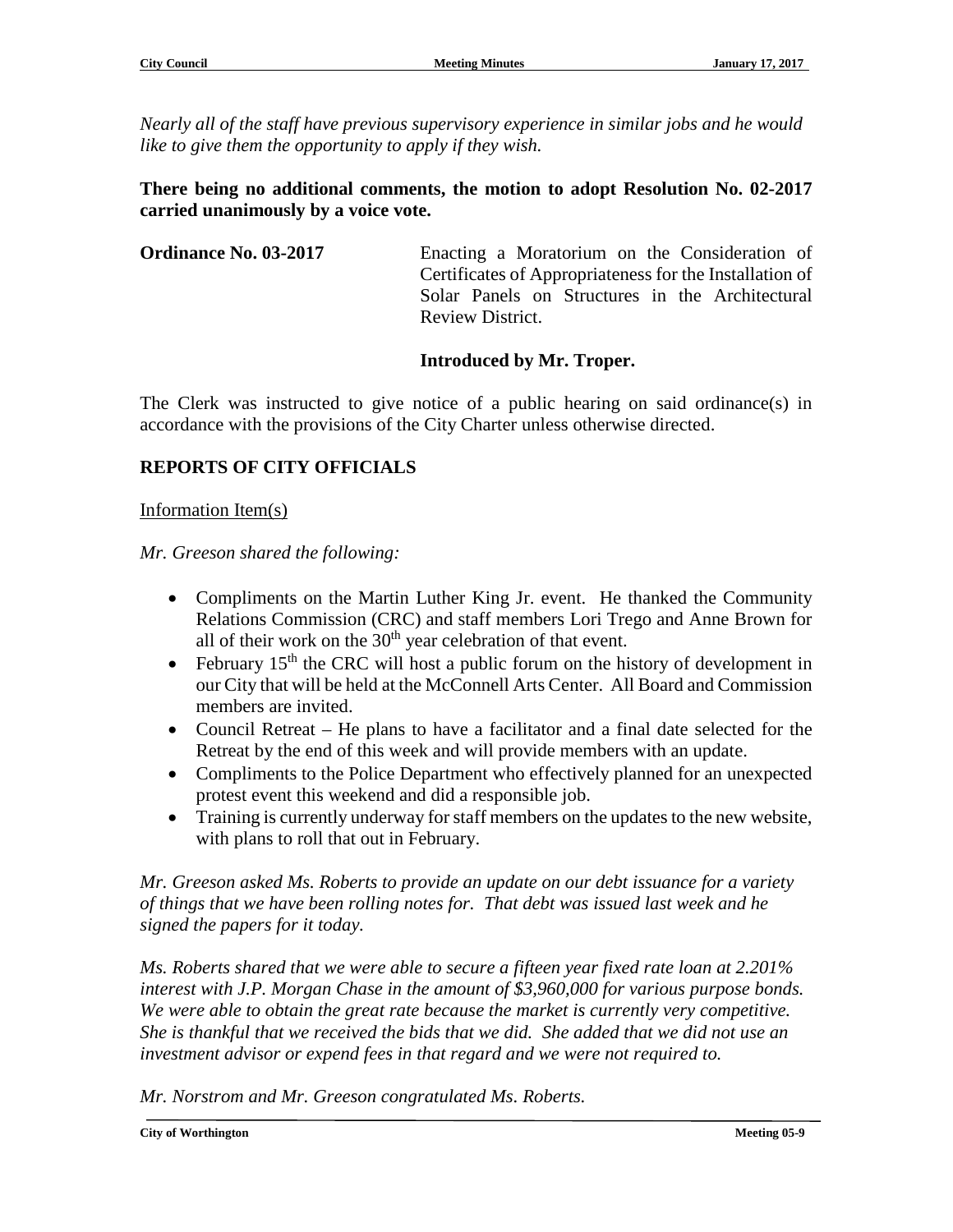#### **REPORTS OF COUNCIL MEMBERS**

*Mr. Norstrom noted that Council received a memo at our places tonight. He asked Ms. Fox what the appropriate action would be for us to take. Ms. Fox replied that she has sent an e-mail to Greg Dunn requesting that he contact her. She thinks we might want to have him in to advise Council about the details that he lists in his memo and the PowerPoint. She imagines that many communities will be having discussions about the next steps in the next several weeks.* 

Mr. Norstrom shared for the benefit of the public that his comments are regarding Senate Bill 331. Ms. Fox, Ms. Michael and Mr. Greeson expounded further on the topic.

*Mr. Greeson commented that staff will see if Mr. Dunn is available to comment on this issue at our next meeting. He believes there will be many communities across the state including central Ohio giving strong consideration to litigation.*

*When asked by Mr. Norstrom when the public hearing would be held on the ordinance that was introduced tonight, Mr. Greeson replied that it would be on February 6th. Mr. Norstrom expressed his satisfaction because he is very interested in the subject and will not be in attendance at the meeting of the 13th.* 

*Mr. Smith shared that he attended a CIC meeting last week and felt that it was a very positive meeting. Mr. Norstrom added that he thinks the CIC will be taking a more aggressive approach in the coming year. Ms. Michael interjected that they also talked about whether the city should do land banking as well as updates of various businesses. They celebrated COhatch moving into the Kilbourne Memorial building. Since the meeting was held at COhatch, the owner had a lot of fun providing information about their business. It was very exciting.*

*Mr. Norstrom commented that Mr. Smith makes a good point in that other council members should contemplate sitting back and looking at all of the development that has occurred during the last year and that is coming this year. The city in some ways is booming.*

*Mr. Myers agreed. He encouraged members to look at the agendas for the MPC/ARB meetings over the last year. They have been very full. We have had some very late meetings although last Thursday was not one of those. He briefed members on the projects that were presented and discussed at that meeting. Elections of officers also occurred. Mr. Coulter remains the Chair and Ms. Holcombe remains as Secretary. They have a new Vice-Chairperson in Tom Reis.*

*Ms. Dorothy shared that she attended the Bike and Pedestrian meeting. They have been able to check many items off their list and would expect them to present before council. She also attended the Martin Luther King event. It was very well done in partnership with the library, the schools, and the CRC.*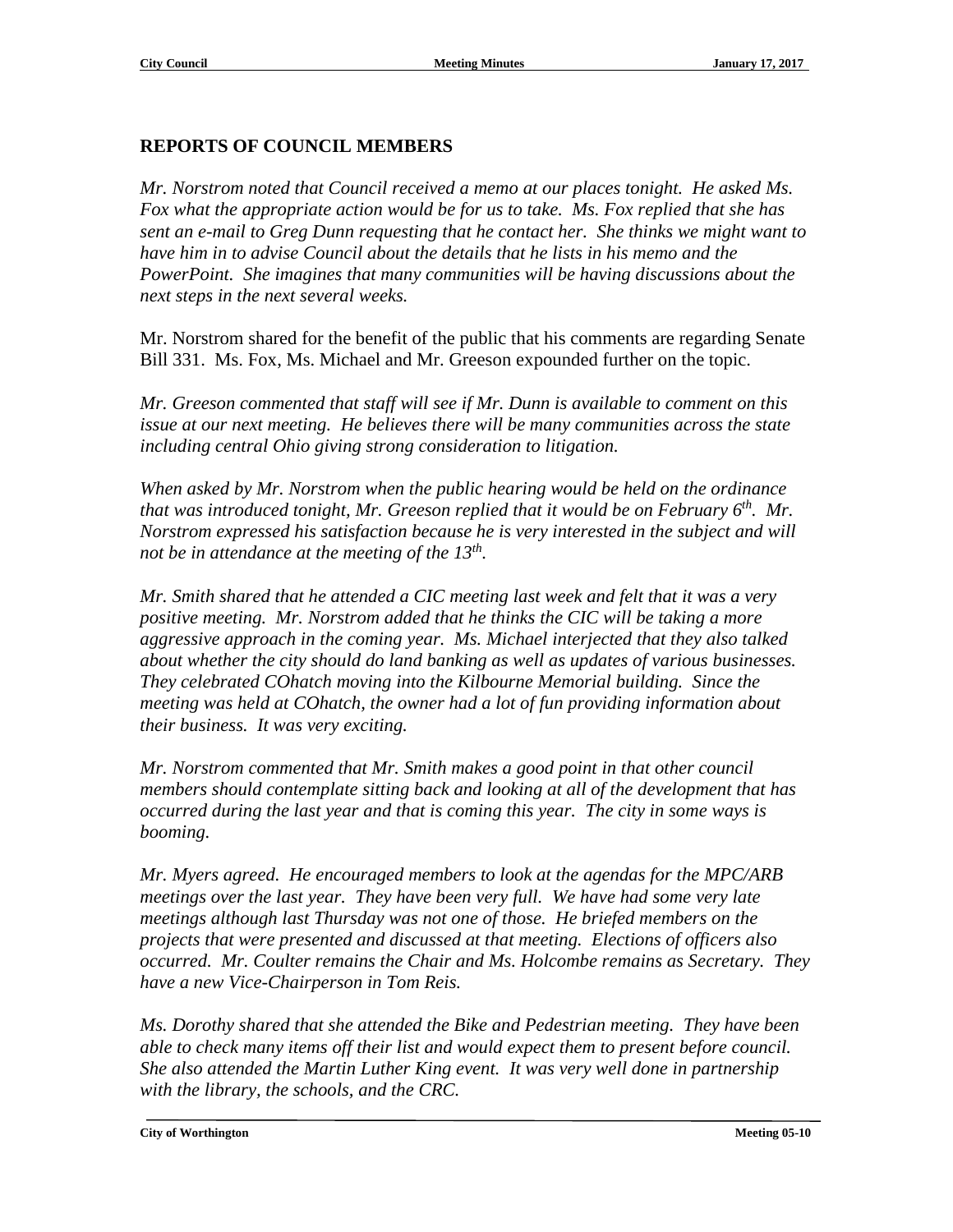*Mr. Troper shared that the WIFA dinner is at the end of this month on the 27<sup>th</sup>. He invited members to attend.*

*Mr. Greeson informed members that staff believes the Holiday Inn will submit additional information for further discussion during the January 26th meeting.*

*Ms. Michael added her praise for the excellent Martin Luther King program that Ms. Dorothy already mentioned. She added that several people came up to her after that event and asked that she thank those responsible for maintaining the bike trail. They are doing a tremendous job and the residents truly appreciate it.*

*Ms. Michael asked Mr. Greeson to provide members with the list of retreat topics that they came up with during a brainstorming meeting. She asked that members review the list and provide additional suggestions and feedback on that effort.*

*Mr. Greeson announced that he had one last thing. There was a death over the weekend of a former employee, Dan Murphy. He asked Chief Strait to provide additional information. Chief Strait shared that Mr. Murphy served 26 years with the Division of Police. He has also been very active with the American Legion and the VFW. He has been battling cancer for roughly a year and he passed Saturday evening. Services will be held tomorrow. Many retirees from throughout the City attended the viewing today. He was well liked and did an outstanding job for the City. Mr. Greeson added that he was one of the organizers of the Memorial Day parade as a Legion volunteer. Ms. Michael offered her condolences.*

#### **EXECUTIVE SESSION**

**MOTION** Mr. Foust made a motion to meet in Executive Session to discuss personnel compensation. The motion was seconded by Mr. Norstrom.

#### **The motion carried by the following voice vote:**

- **Yes 7** Dorothy, Smith, Myers, Troper, Foust, Norstrom, and Michael
- **No 0**

#### **The motion carried unanimously by a voice vote.**

Council recessed at 8:43 p.m. from the Regular meeting session.

**MOTION** Mr. Foust made a motion to return to open session at 8:54 p.m. The motion was seconded by Mr. Norstrom.

#### **The motion carried unanimously by a voice vote.**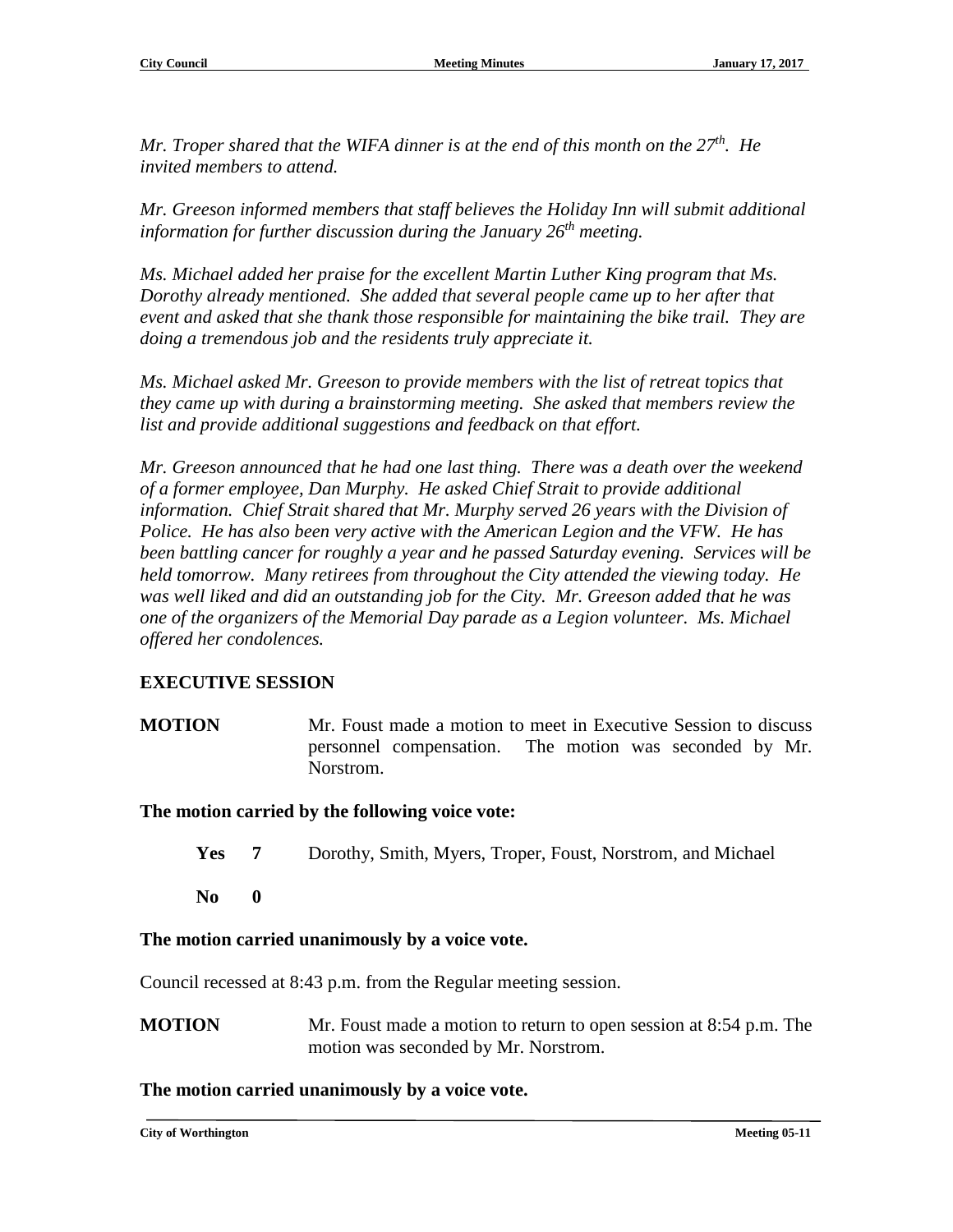| <b>Resolution No. 03-2017</b> |                       | Approving Appointments to the Community |  |  |
|-------------------------------|-----------------------|-----------------------------------------|--|--|
|                               | Relations Commission. |                                         |  |  |

#### **Introduced by Ms. Dorothy.**

**MOTION** Mr. Foust made a motion to adopt Resolution No. 03-2017. The motion was seconded by Mr. Norstrom.

**There being no additional comments, the motion to adopt Resolution No. 03-2017 carried unanimously by a voice vote.**

#### **ADJOURNMENT**

**MOTION** Mr. Troper made a motion to adjourn. The motion was seconded by Mr. Smith.

#### **The motion carried unanimously by a voice vote.**

President Michael declared the meeting adjourned at 8:57 P.M.

Clerk of Council

\_\_\_\_\_\_\_\_\_\_\_\_\_\_\_\_\_\_\_\_\_\_\_\_\_\_\_\_\_\_\_\_\_\_\_

 *APPROVED by the City Council, this 21st day of February, 2017.*

\_\_\_\_\_\_\_\_\_\_\_\_\_\_\_\_\_\_\_\_\_\_\_\_\_\_\_\_\_\_

Council President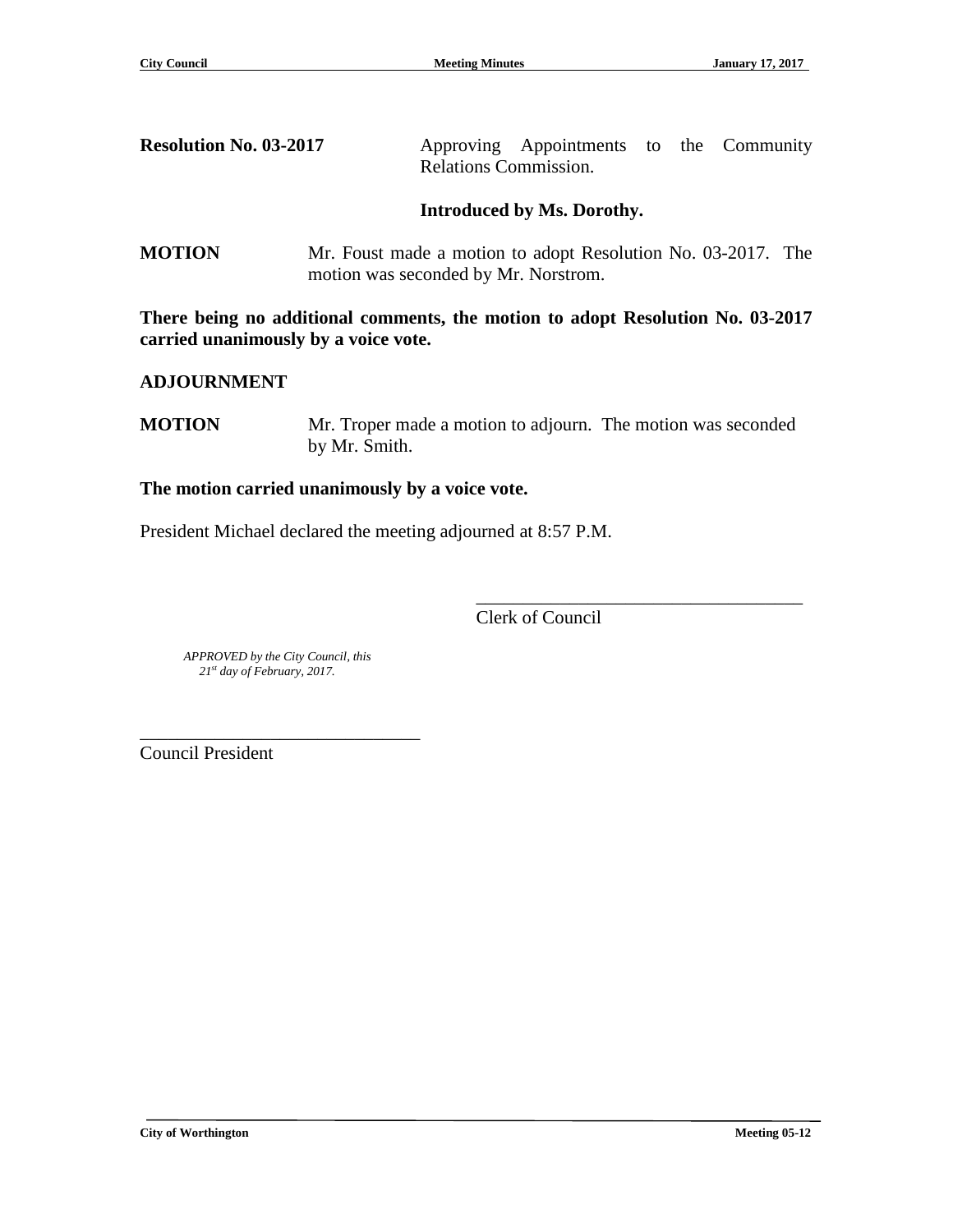

## **Meeting Minutes**

Monday, February 6, 2017 ~ 7:30 P.M.

Louis J. R. Goorey Worthington Municipal Building John P. Coleman Council Chamber *6550 North High Street Worthington, Ohio 43085*

## **City Council**

*Bonnie D. Michael, President Scott Myers, President Pro-Tempore Rachael Dorothy Douglas C. Foust David M. Norstrom Douglas Smith Michael C. Troper*

*D. Kay Thress, Clerk of Council*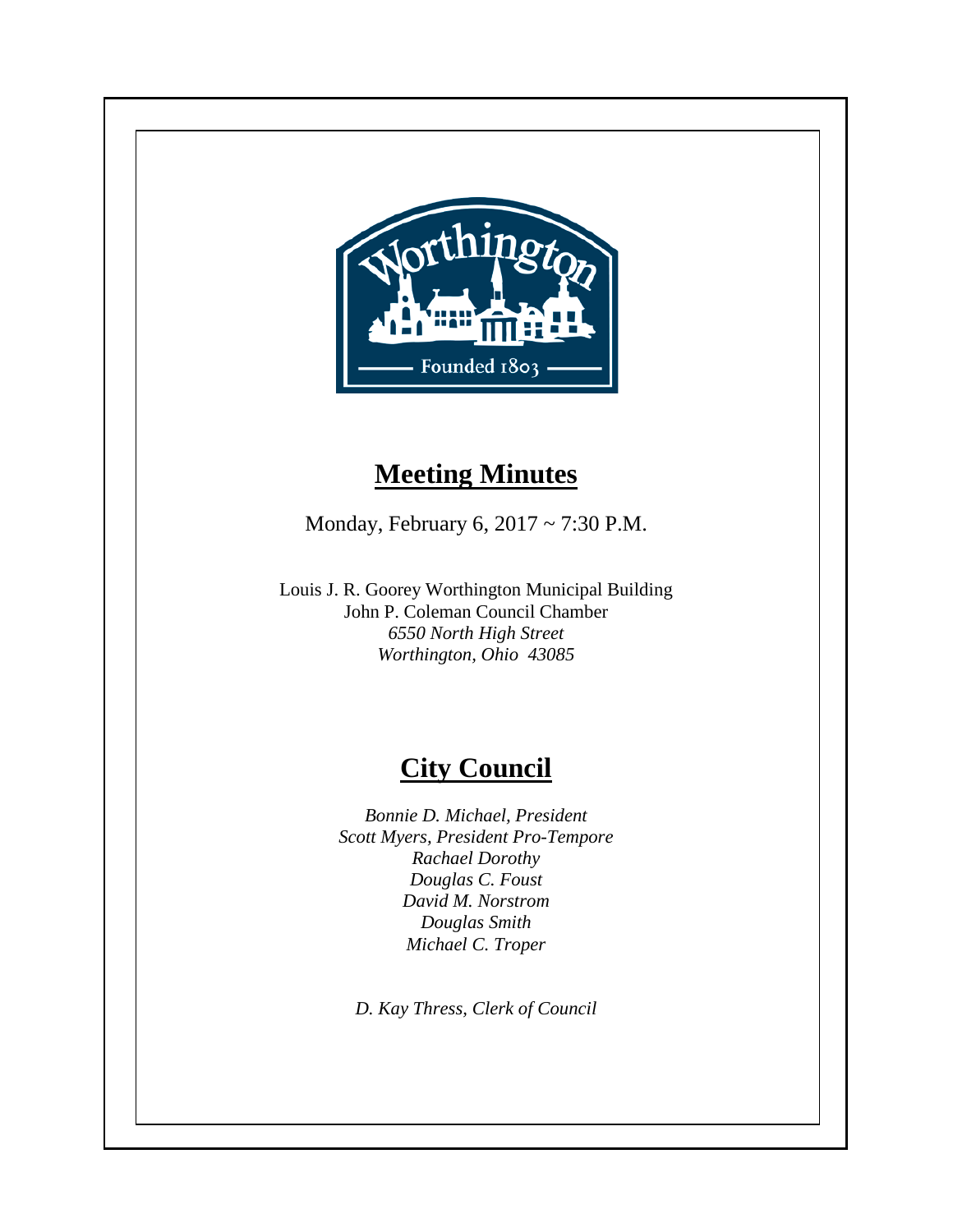### **CALL TO ORDER – Roll Call, Pledge of Allegiance**

Worthington City Council met in Regular Session on Monday, February 6, 2017, in the John P. Coleman Council Chambers of the Louis J. R. Goorey Worthington Municipal Building, 6550 North High Street, Worthington, Ohio. President Michael called the meeting to order at or about 7:30 p.m.

**Members Present:** Rachael R. Dorothy, Douglas Foust, Scott Myers, David Norstrom, Douglas K. Smith, Michael C. Troper and Bonnie D. Michael

#### **Member(s) Absent:**

**Also present**: City Manager Matthew Greeson, Director of Law Pamela Fox, Assistant City Manager Robyn Stewart, Director of Finance Molly Roberts, Director of Planning and Building Lee Brown, Director of Parks and Recreation Darren Hurley, Chief of Fire Scott Highley and Chief of Police Jerry Strait.

There were approximately 60 visitors present.

*President Michael invited all those in attendance to stand and join in the recitation of the Pledge of Allegiance. After the Pledge, she welcomed the Boy Scout troop in attendance.*

#### **SPECIAL PRESENTATION**

Small Cell Wireless Facilities in the Right of Way

*Greg Dunn of Ice Miller LLP presented a summary of Senate Bill 331's Micro Wireless Facility Provisions. He began with a history of the situation. About 15 years ago, in almost exactly the same manner, the legislature changed the rules on right of way management and gave utilities full rights to utilize the right of way. Upper Arlington and Dublin sued over the legislation and won on the basis of home rule and two subjects in one bill. The state legislature then passed a new bill that became law that was much less onerous. Dublin, Worthington & Columbus were the only three cities in the state at that time that had right of way ordinances on the books that were grandfathered under the state law.*

*The legislature acted this time on Senate Bill 331 without committee hearings and acted in lame duck session, thus there was little time or public input. Mr. Dunn proceeded to highlight the current legislation that has been passed and the problems with it. The legislation addresses small cell or micro wireless facilities. These facilities are under 50 feet and support a facility about the size of a small refrigerator. Under the new state legislation, utilities can place these in the right of way of cities.*

*Mr. Dunn stated that small cell facilities are coming; citizens want them. The idea is a good one and we need it, especially for 5G. However, the way they've done it is terrible.*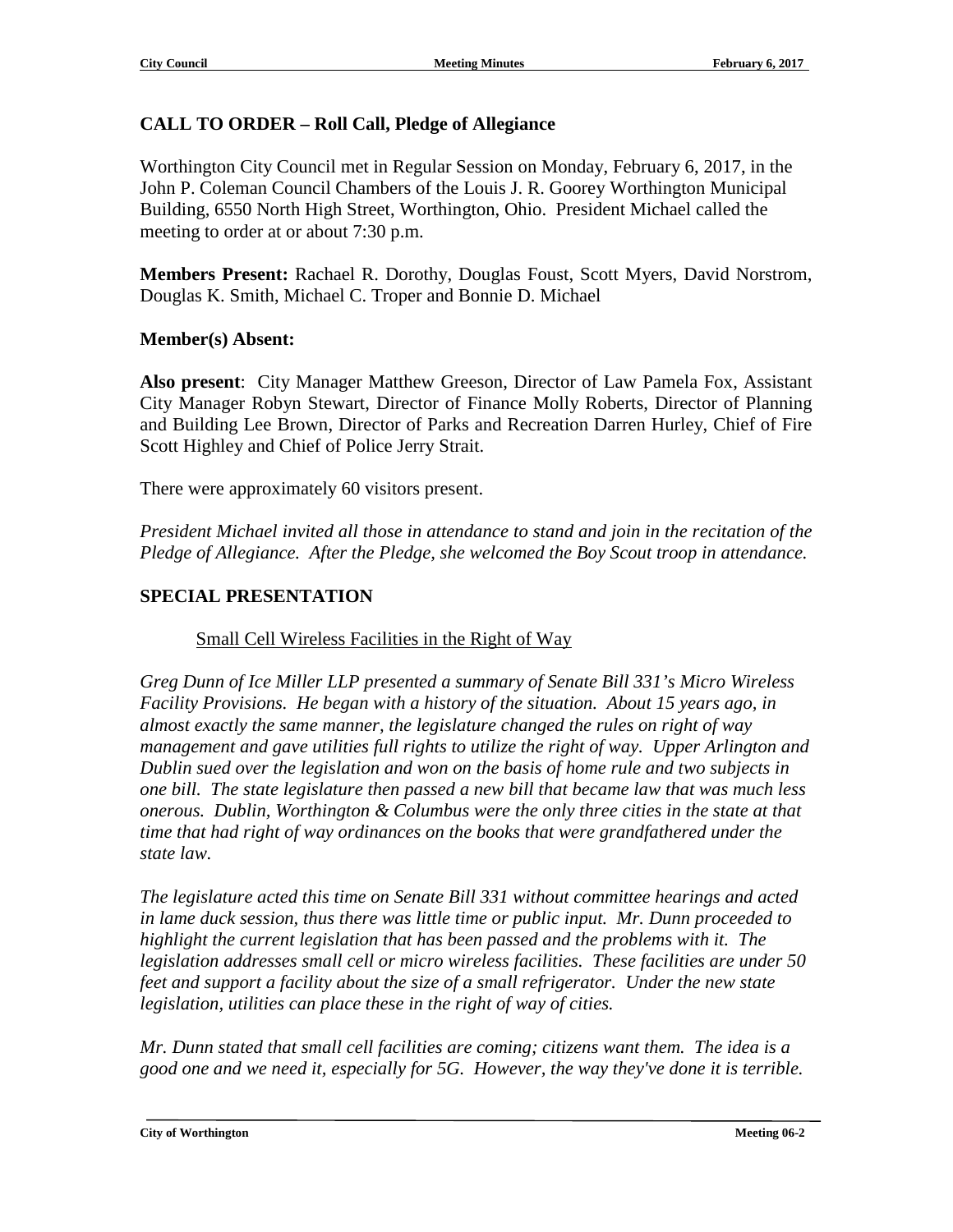*They have taken away all city control. They can operate in right of way. Cities have 90 days to act on an application and they are prohibited from having a zoning review.*

*Ms. Dorothy asked if the Architectural Review District regulations apply to these facilities. Mr. Dunn replied they probably do not.*

*Mr. Dunn further overview the state legislation references cities' authority for health, safety and welfare but then takes that away too. Cities can't charge more than \$250 for fees. They can't ask for information about the request or even whether it is needed. They can't ask applicant to use facilities that are already in existence close by. They can't ask them to co-locate with other utilities.*

*Mr. Myers asked if these facilities are towers. Mr. Dunn responded they are towers under 50 feet in height. Under this legislation, utilities can put up a 50' tower with refrigerator-size box on it.*

*Ms. Michael asked Mr. Dunn to define right of way for the boy scouts in the audience. Mr. Dunn explained it is the land where road is located and the land adjacent to the road.*

*Mr. Dunn continued his overview by explaining cities can't ask for screening or landscaping that is unreasonable. Usually cities can ask for a bond if an entity is in your right of way and/or using your facilities. However, the legislation does not have a bonding requirement. The definition of public utility is so vague under Ohio law that virtually anyone can get a public utility certificate and thus have these rights. Cities can't push them onto the city's own property such as poles that are already in the right of way. There is no limit on the duration of the permit. Cities can require setbacks different from that for other facilities in the right of way. They can't impose regulations for radio frequencies and they can't dictate separation distance from other facilities or keep them out of residential areas. Cities also can't have moratorium related to this issue.* 

*Mr. Dunn commented he thought the reason this was done was because they could do it in Ohio. There hasn't been a problem with placing facilities here in this state. He expects the utilities will take the Ohio legislation to California where they are having problems getting approval to install.*

*When asked by Mr. Troper if other states have similar legislation, Mr. Dunn replied no. he believes Ohio has been reasonable about this issue.*

*Mr. Dunn further explained utilities can attach to a wireless support structure owned by a municipal corporation for no more than \$250 per year. This includes mast arms, stop signs, and any other facility in the right of way that you own. Ms. Dorothy stated this would apply to the city's special order, decorative mast arms.*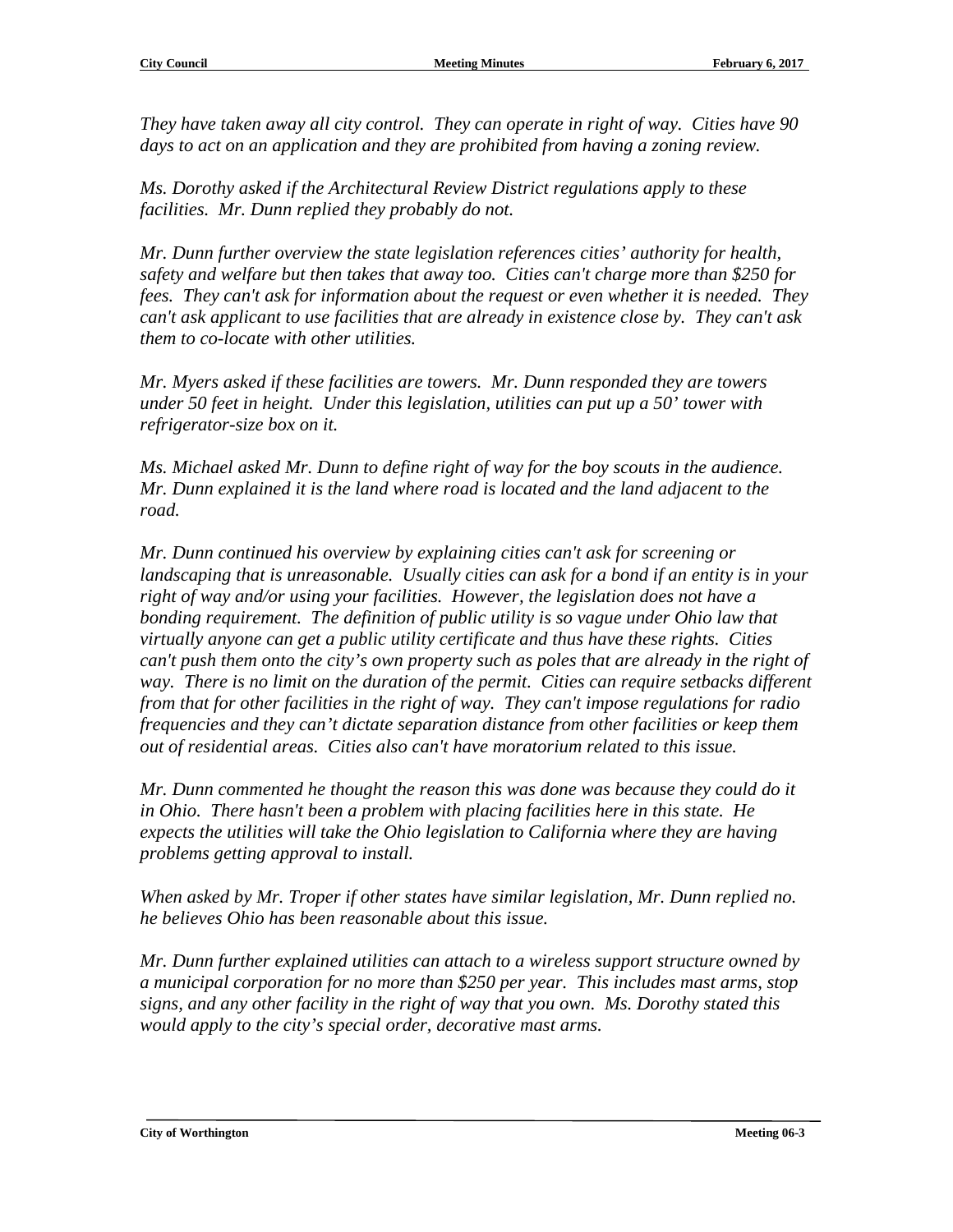*Mr. Dunn said the version of the legislation that was passed was slightly better than what was originally introduced. Originally, the utilities could put the equipment on any municipal facility, now just in right of way.*

*Mr. Dunn went on to report the legislation does not apply to townships or counties. This appears to have been for political reasons given the large number of legislators from townships and counties. It creates a legal problem with the bill. The general rule is cities have home rule authority unless it is a matter of general statewide concern. An example of this is concealed carry in which people will travel across jurisdictional boundaries. It is difficult to understand how small cell wireless facilities can be a statewide concern when it does not affect townships.*

*Mr. Dunn commented on the potential of lawsuit by cities. It would have the two main components as the previous lawsuit, home rule and two subjects in one bill. This legislation was included in the Petland bill and most of the subjects in that bill had to do with animals.*

*Ms. Dorothy asked when the legislation will go into effect. Mr. Dunn responded that it will be effective in the middle of March, which is 90 days from passage. Ms. Michael confirmed that the legislation will be effective on March 19th.*

*Ms. Fox shared that we think of these tall facilities as being mostly along High St. and SR-161. She asked if it is likely that these facilities also would be placed within our residential neighborhoods. Mr. Dunn replied that they will start on the high density areas like High St. and SR-161. As demand increases for the services then yes they will migrate to the neighborhoods. It may not happen for three to five years but everybody has been wrong all along on how fast this stuff rolls out.* 

*Ms. Michael asked about the lawsuit. Mr. Dunn responded that cities won the last one. He thinks this case is stronger than the previous one so he thinks they have a pretty good chance of success. Last time, the cities weren't prepared for success and the utilities went right back to legislature to have new legislation passed and cities still got things that weren't great. This time he would suggest that be considered a lobbying function. He would like to have basic rules and include reasonable fees.*

*When asked by Mr. Norstrom if they can build the new tower in the same location as existing ones, Mr. Dunn explained that they leave the towers or macros in place and connect the micros by fiber optics down the right of way and back to the macros.*

*Ms. Michael asked about the underground facilities associated with this equipment. Mr. Dunn responded that cities can regulate them based on existing ordinances.* 

*Ms. Dorothy commented that one of the first locations of interest will probably be at SR-161 & High Street which is right in middle of Worthington's historic district.*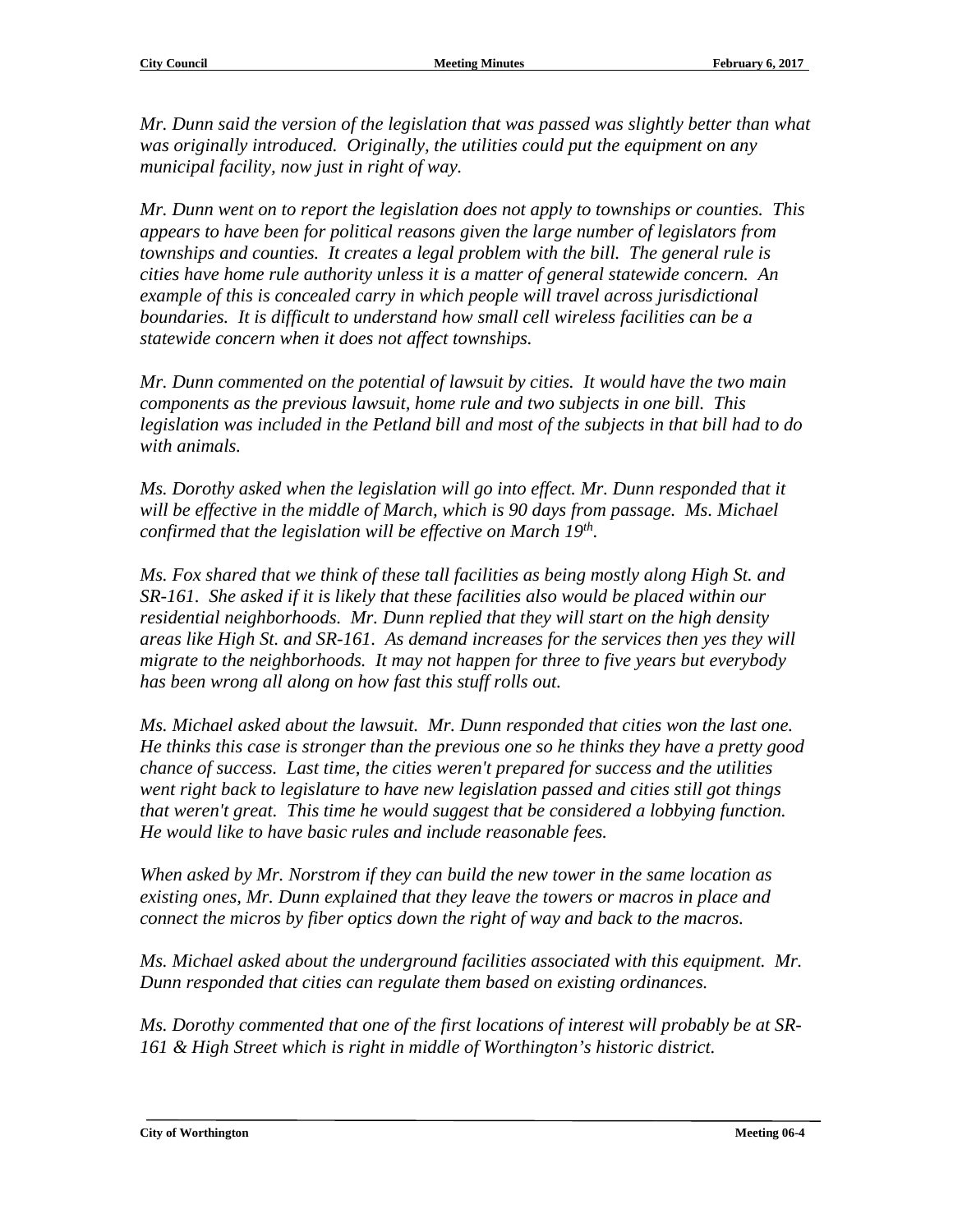*Mr. Norstrom asked about other cities that are pursuing this issue and about lobbying efforts. Mr. Dunn commented that he is talking to Cleveland and Toledo. Cities are still discussing the strategy of multiple lawsuits filed in multiple locations or everyone joining together on one lawsuit. Central Ohio cities will file in Franklin County. Cities may want to enhance lobbying efforts beyond the Ohio Municipal League efforts.*

*Ms. Michael commented that this issue was discussed at the last Central Ohio Mayors and Managers group (COMMA). At that meeting, the cities of Bexley, Whitehall, Gahanna, Grove City, Dublin, Upper Arlington, Delaware, and Westerville indicated they are committed to moving forward with a lawsuit. There were a few others in attendance that hadn't fully discussed the issue to decide whether to join a lawsuit or not. The cities are asking for consistency across the various suits filed.*

*Mr. Myers asked if the intent is to file prior to effective date and ask for a stay. Mr. Dunn responded yes, but he is not sure they will get the stay.*

*Mr. Smith asked if there are any municipalities in favor of the law. Mr. Dunn commented the utilities originally came in with an even worse piece of legislation that allowed for placement on any municipal facility, with larger sized equipment, and the only appeal was to Public Utilities Commission of Ohio which has a very long decision timeframe. The bill was changed to allow for appeals to Common Pleas Court, reduced the size of the equipment and could only place them in right of way. The threat of the original legislation caused the Ohio Municipal League to agree to a compromise and go neutral on the issue. Mr. Greeson stated the City of Worthington did not go neutral on the issue and asked Representative Duffey to vote against it, which he did.*

*Ms. Michael commented on the quickness of the legislation. It was only out there for a few days and then it was passed.*

*Mr. Norstrom asked if staff has prepared a resolution on the subject. Mr. Greeson responded staff has not done so at this point.*

*Mr. Myers stated he is opposed to this action beyond just the small cell issue. Home rule has been beaten up. He would like to have estimate on the cost of a lawsuit and a rundown on who else is involved. He'd like to hear about the ultimate strategy and understand who will be the lead plaintiff. Mr. Dunn responded that last time the lawsuit cost about \$125,000 total. The cost would be split across everyone who participates. He expects Cleveland to file in Cuyahoga County. He is not sure what Toledo plans to do. The Ohio Mayors Alliance, which includes the 30 largest cities, has organized a strategy.*

*Mr. Norstrom and Mr. Myers asked for a resolution on joining the lawsuit and any additional background on the issue.*

*Mr. Greeson commented that COMMA has designated a committee to work through the details and recommend how costs will be divided.*

**City of Worthington Meeting 06-5**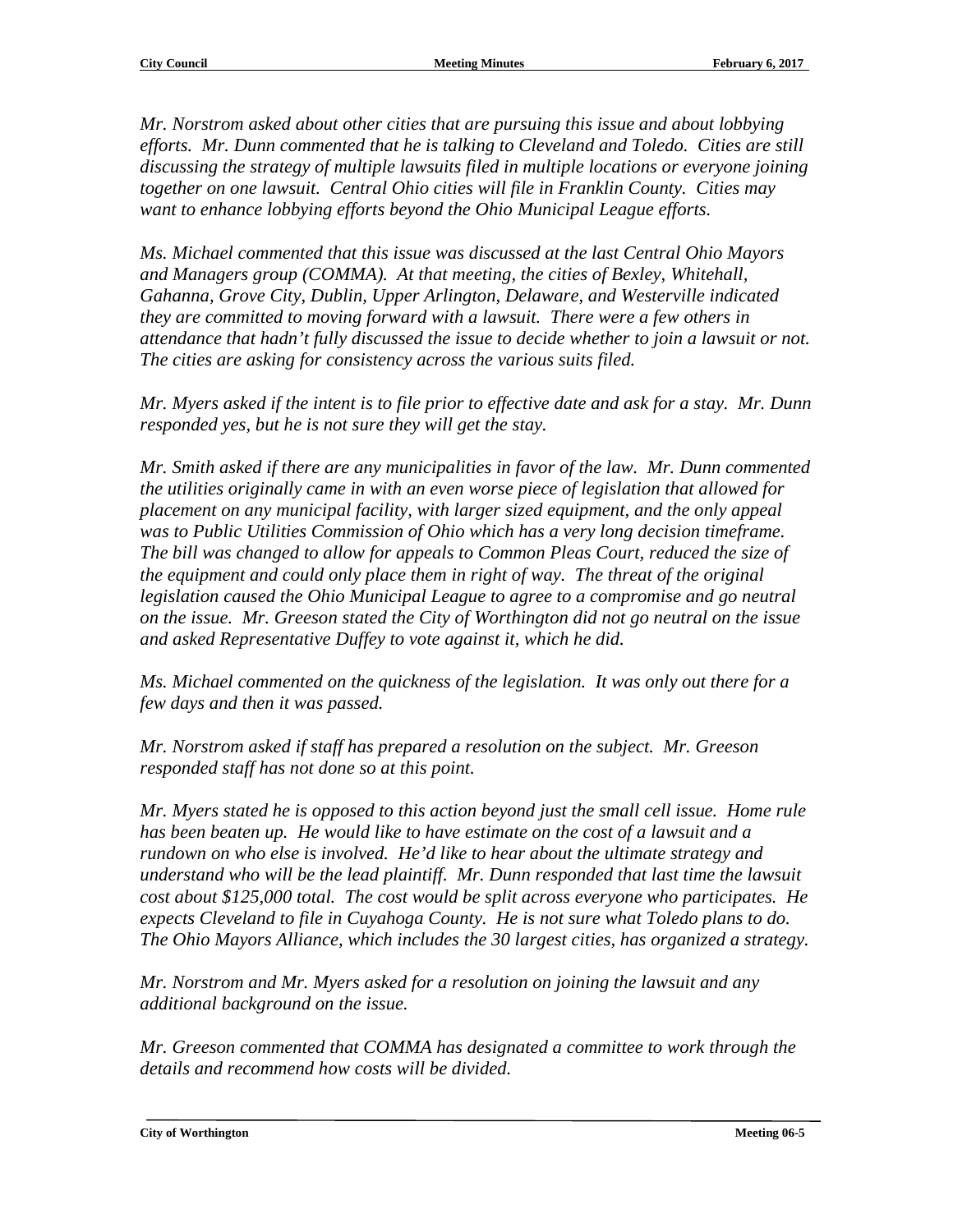*Ms. Michael stated she has heard a consensus from City Council to bring back a resolution next week which provides support for the concept and the lawsuit pending the City's cost.*

*Ms. Dorothy commented that she is in support of the effort to file something on the issue.*

*Mr. Dunn explained home rule to the boy scouts in the audience. In Ohio, municipalities have certain inherent powers of self-government, which is called home rule. Ms. Michael added that the state legislature continues to tear away at the ability of cities to rule themselves.* 

*A woman in the audience stated that the crux of the objection appears to be the impact on home rule. However, isn't there an economic benefit to the community if it facilitates 5G extra high speed. Mr. Dunn responded that the utilities will argue that it is so important that it is necessary to have statewide approval. However, he is not sure how you do that by excluding townships and counties.* 

*Mr. Greeson stated the City of Worthington is highly interest in facilitating technology. Historically, the City has worked with companies to roll it out. We're open to working with providers, we just don't think this legislation is the methodology to achieve it. Mr. Dunn added that the roll out needs to be good for both the community and the company. Mr. Norstrom stated that utility companies want to be here.*

*Mr. David Robinson asked from the audience about any precedence where private enterprise has such unconstrained access to public facilities. Mr. Donn replied that cable television has access but in that case they have the requirement of five percent (5%) revenue sharing in recognition of the value of the right of way usage. Industries have over time received freer and freer use of the facilities municipalities have paid to obtain.*

*Ms. Michael thanked Mr. Dunn for the presentation.*

*Ms. Michael asked for a motion to appoint Robyn Stewart as Temporary Clerk of Council for this evening's meeting.*

**MOTION** Mr. Foust made a motion to appoint Robyn Stewart as Temporary Clerk of Council for this evening's meeting. The motion was seconded by Mr. Norstrom.

**There being no additional comments, the motion to appoint Robyn Stewart as Temporary Clerk of Council carried unanimously by a voice vote.**

*Mr. Foust offered comments to the boy scouts in the audience. He completed his Eagle Scout in 1972. There has not been a day where he hasn't done something in his life using what he learned. They are on a good path and he encouraged them to stay with it.*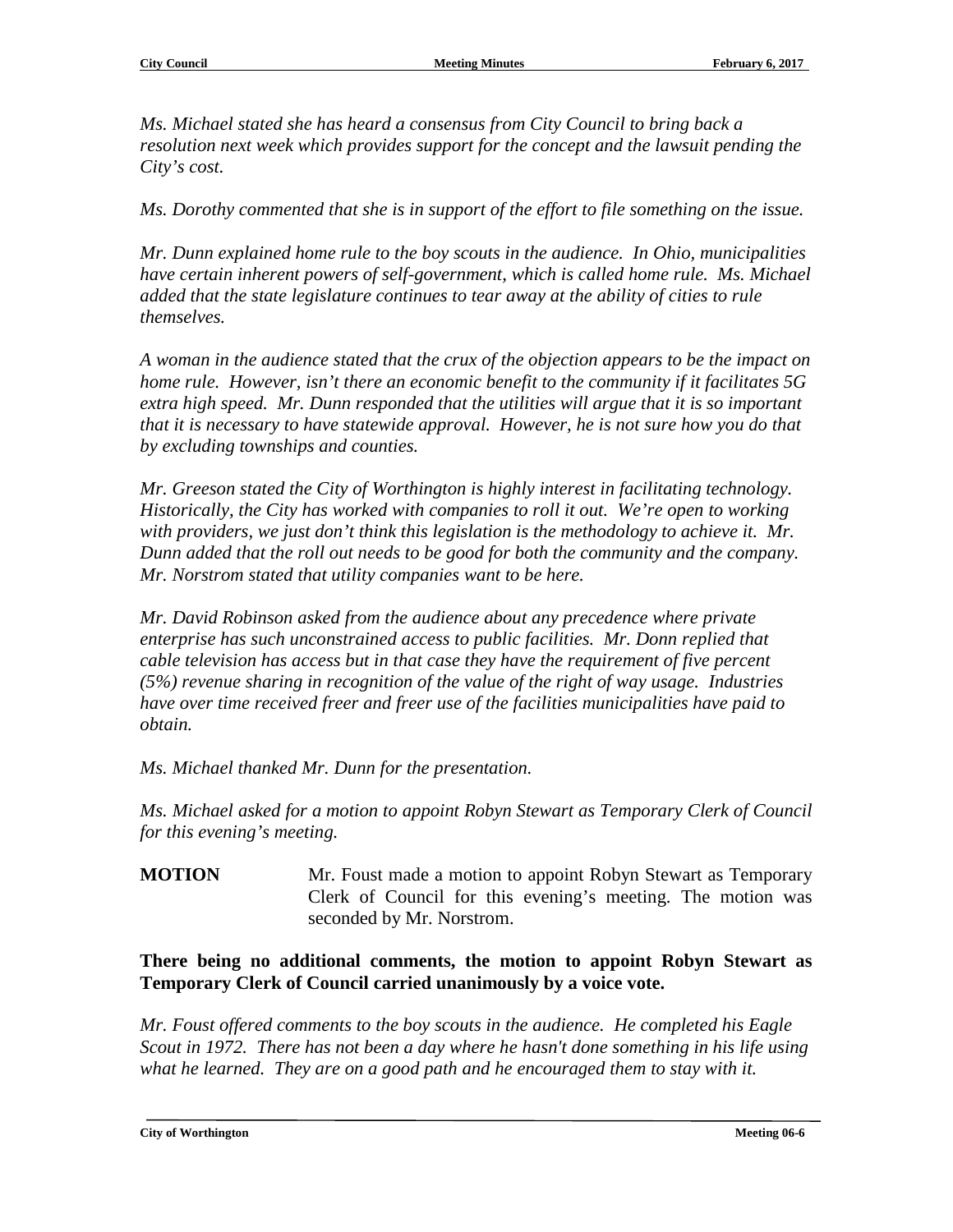#### **VISITOR COMMENTS**

There were no visitor comments.

### **APPROVAL OF MINUTES**

- December 5, 2016 Regular Meeting
- December 12, 2016 Committee of the Whole Meeting
- December 19, 2016 Regular Meeting
- January 3, 2017 Regular Meeting
- January 9, 2017 Special Meeting
- January 9, 2017 Committee of the Whole Meeting
- January 17, 2017 Special Meeting

*Ms. Dorothy noted two corrections: in the December 19th minutes the word "interim" should be "intern" and December 3rd the word "charter" should be "character". Mr. Smith noted the January 9th minutes stated he voted against the motion on golf carts and he actually voted in favor of it. Mr. Foust noted a typo in the January 9th meeting which he already shared with the City Clerk, "antidote" should be "anecdote".*

**MOTION** Mr. Troper made a motion to approve the aforementioned minutes as corrected. The motion was seconded by Ms. Dorothy.

**The motion to approve the minutes as corrected carried unanimously.**

#### **PUBLIC HEARINGS ON LEGISLATION**

**Ordinance No. 03-2017** Enacting a Moratorium on the Consideration of Certificates of Appropriateness for the Installation of Solar Panels on Structures in the Architectural Review District.

#### **The foregoing Ordinance Title was read.**

*Mr. Myers encouraged a yes vote on the moratorium, but not because we don't all support alternative energy. Following the last Architectural Review Board (ARB) and City Council action, there was a great deal of discussion, some confusion, and many questions about where panels should be located. We need to take a pause, enact the moratorium for only 90 days, and go through a deliberative process to discuss whether we have right ordinances and guidelines in place. He suggested the following schedule. On February 13th, staff present the research it has conducted about how other municipalities approach this issue. He thinks this night is not discussion but more for information. Then, they should take time to digest the research that is shared. During that time, they should hold interested party meetings. He volunteered to be part of the interested party meetings since he is the Council liaison on Architectural Review Board*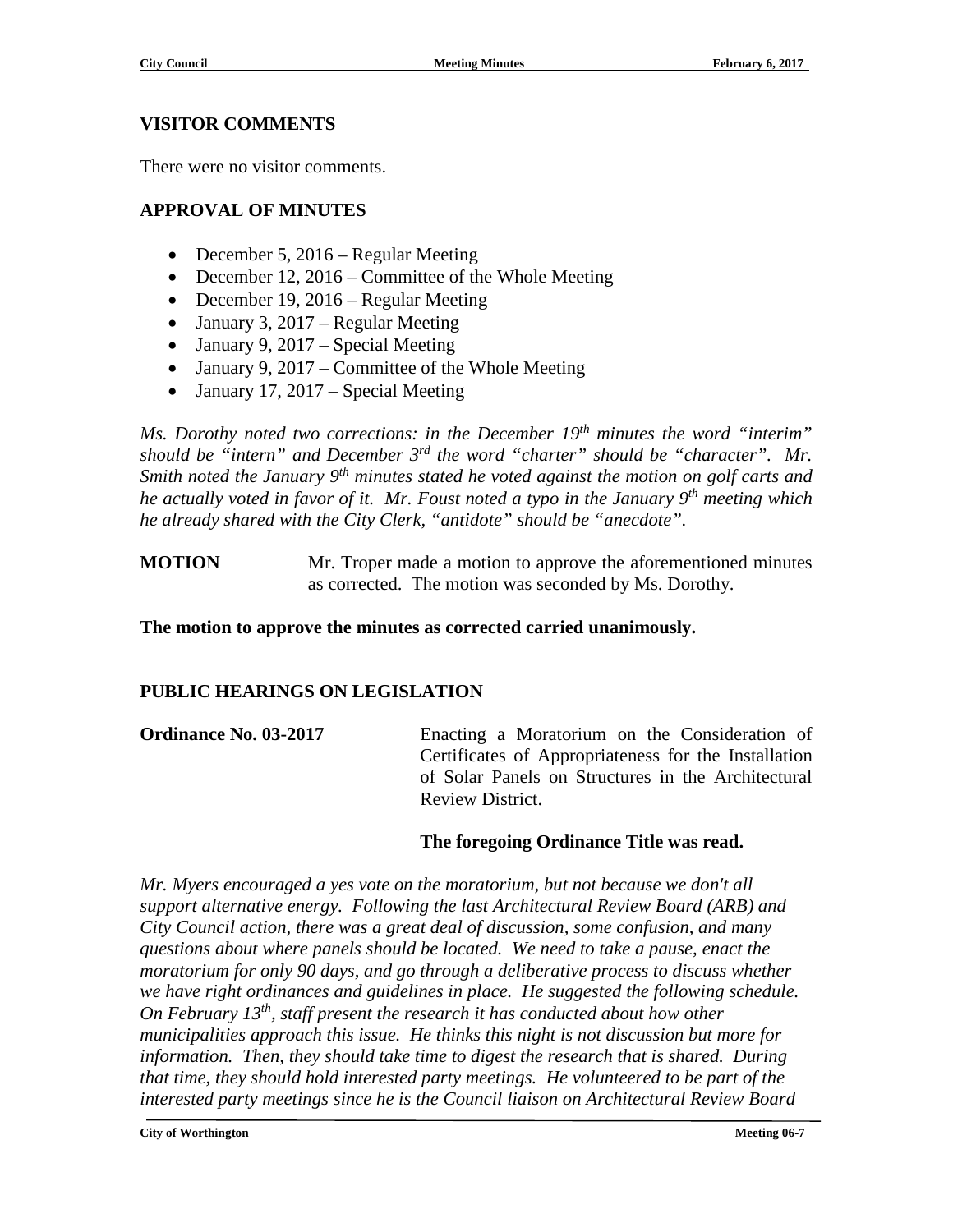*and was involved with the development of the solar panel guidelines in 2010. He would anticipate a City Council Committee of the Whole meeting on March 13th for the public at large to give views. All the interested parties can give prepared testimony too. Then toward end of March, City Council can have its debate in public. At the first meeting of City Council in April, legislation can be presented as necessary. City Council can vote on any legislation by the end of April and dissolve moratorium. He stated he is going into this discussion with a very open mind and wants to hear everyone's point of view. He doesn't know whether design guidelines should change, stay the same, or have additions/subtractions. The ARB's decisions have been four to three and they need guidance. He stated he wants to deliberatively and cautiously come up with what will work for Worthington.*

*Ms. Dorothy asked if there are any current applications. Mr. Brown replied there are not. Ms. Dorothy asked how many there have been in the last five years. Mr. Brown replied two.*

*Ms. Dorothy clarified that this ordinance proposes a 90 day moratorium. Once enacted, it would go into effect until early May.*

*Mr. Myers asked if it would go into effect in 30 days or immediately. Ms. Fox replied it could be passed by emergency, otherwise it would go into effect 23 days from passage.*

*Mr. Myers stated he thinks this issue could be done in 60 days. Ms. Fox replied the Ordinance was written to last 90 days unless City Council chooses to revoke it early.*

*Ms. Dorothy referenced a memorandum from Ms. Fox that suggested if the issue is resolved prior to May 31, City Council can revoke the moratorium by a separate piece of legislation. She commented that she does not think that will be necessary given there have only been two applications.*

*Ms. Michael asked if any of the Council Members think the Ordinance should be passed by emergency. After a pause, she indicated she is not seeing anyone.*

*Mr. Myers called for the question.*

**The clerk called the roll on Ordinance No. 03-2017. The motion carried by the following vote:**

- **Yes 5** Foust, Norstrom, Smith, Myers, and Michael
- **No 2** Troper and Dorothy

**Ordinance No. 03-2017 was thereupon declared duly passed and is recorded in full in the appropriate record book.**

**City of Worthington Meeting 06-8**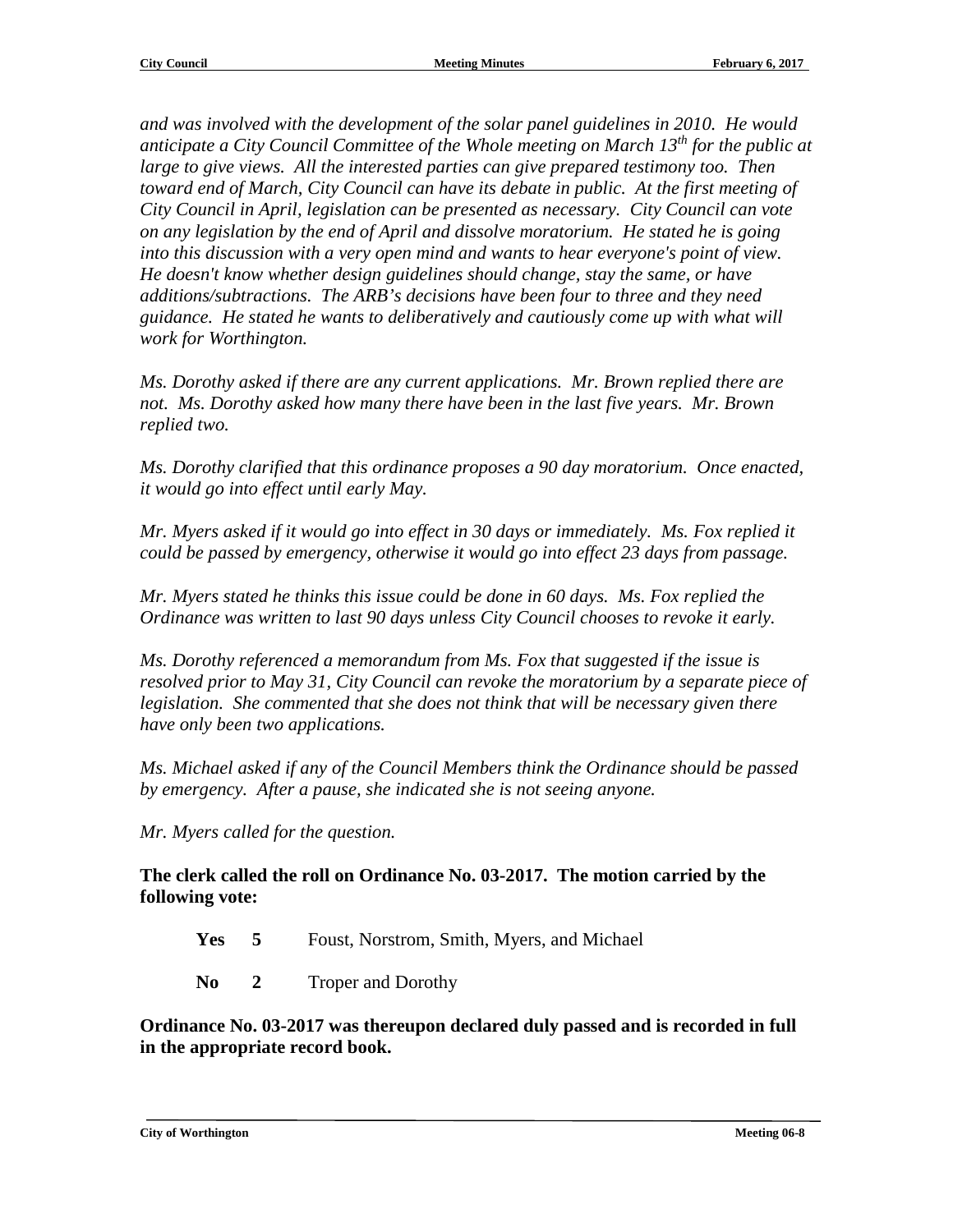*Ms. Michael asked staff to follow the process suggested by Mr. Myers for moving forward. Mr. Greeson responded that staff is prepared to present its research next week and do a question and answer session but not a full blown public hearing. The focus will be on what staff found in the research. It would be helpful to know if there are additional areas of research after that discussion. Staff will engage with the Old Worthington Association, Worthington Historical Society, Sustainable Worthington, Old Worthington Partnership and any other interested party passionate about this issue. They will try to have a manageable-sized meeting with representatives of those groups. They will come back in March for public testimony and then seek Council's direction.*

*Mr. Smith mentioned Mr. Norstrom sent out an email recently about live streaming council meetings. He asked if we can record our meeting next week so that stakeholders that want to hear it can do so.*

*Mr. Greeson responded that staff will look into it.*

*Mr. Norstrom added that it would not necessarily be for the whole meeting, but focused on that portion.*

#### **NEW LEGISLATION TO BE INTRODUCED**

**Resolution No. 04-2017** Authorizing Amendments to the Policy & Procedures of the City's Re-emergent Corridor Assistance Program.

#### **Introduced by Mr. Myers.**

**MOTION** Mr. Smith made a motion to adopt Resolution No. 04-2017. The motion was seconded by Mr. Norstrom.

*Mr. McCorkle provided an overview of the proposed changes to the 2017 Re-emergent Corridor Assistance Program (ReCAP) and highlighted the program to date. Since the program began in 2014, there have been 12 projects; seven on Huntley Road, two on Proprietors Road, two on Worthington Galena Road and one on Schrock Road. The total amount awarded in grants and loans from the program is \$218,762.*

*Mr. McCorkle showed before and after photos of the completed projects and the ones which have been approved but construction is not yet complete. He made specific comments regarding a few properties. At 6955 Worthington Galena, some work has been performed by the City. We have requested the repayment of a portion of the award for failure to install the awnings. The Community Improvement Corporation (CIC) discussed this particular applicant coming back with a new owner. If a new project is a substantial improvement, the CIC did not see a problem with them re-applying. They suggested reducing the award amount by the amount already received. At 7046 Worthington Galena, the City also asked for funding to be returned because they did not perform the portion of the project related to the windows, doors, and landscaping.*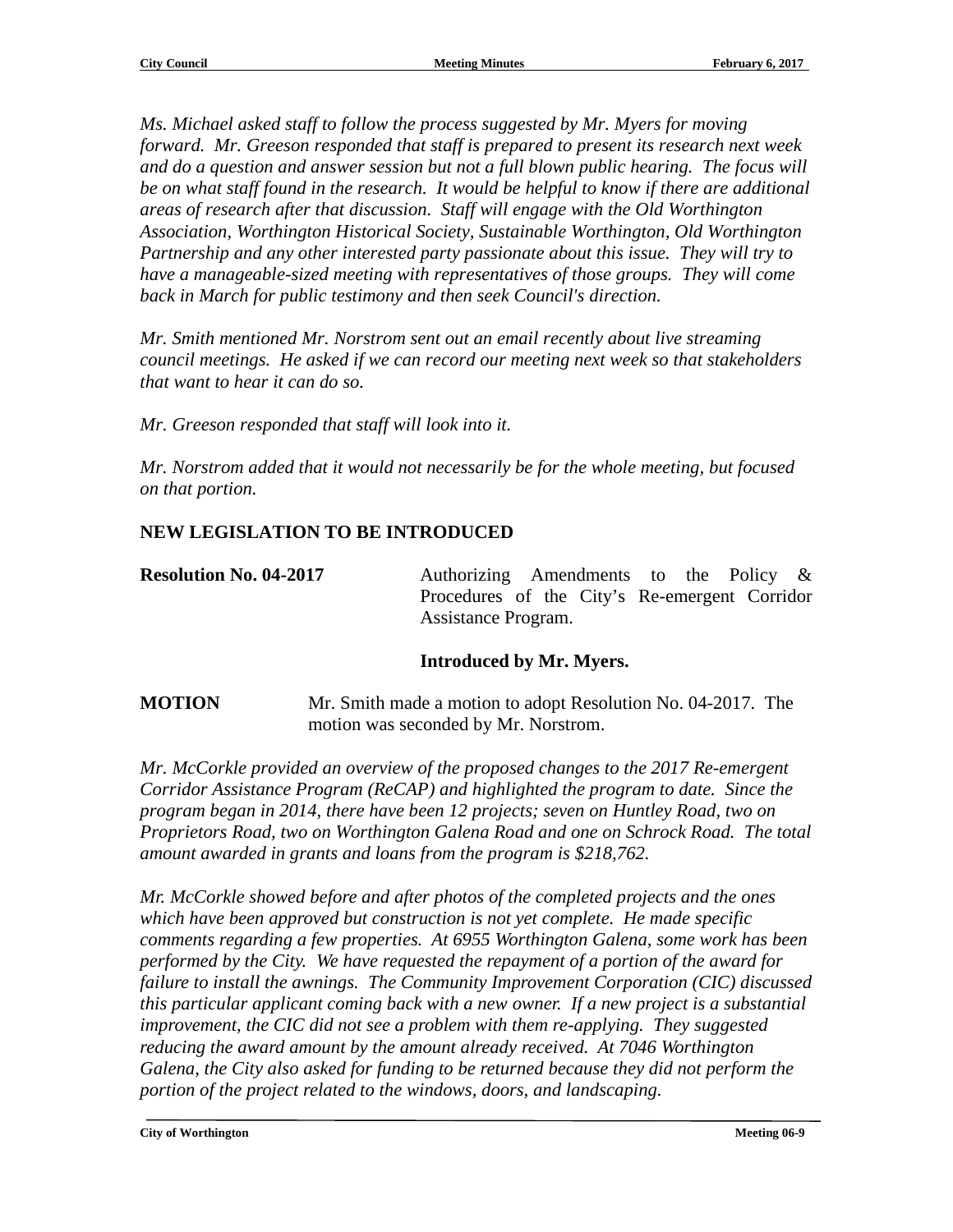*Mr. McCorkle presented the proposed changes for the 2017 ReCAP program, which were reviewed and recommended by the CIC in January. The grant would become reimbursable in which the recipient would need to prove the work was performed and provide evidence of invoice amounts and payment prior to receiving the grant funds. The program will place more emphasis on non-deferred maintenance. Applicants will not be required to accept the loan portion of the award. A couple potential applicants have asked to forego the loan and simply receive the 25% grant. This will result in less money coming into the revolving loan fund but it will also allow the program to fund more projects which the CIC would like to do. Mr. Norstrom commented that this will have budgetary impacts for the City.*

*Mr. McCorkle continued his presentation of program changes by overviewing changes to the scoring sheet. The number of possible points for the current physical condition and exterior appearance and the scope of work have been increased to provide more emphasis on impactful, lasting benefits rather than deferred maintenance. The scoring will take into account whether the property is owner occupied, which is an emphasis the CIC would like to see. The possible points for the quality of the application have been decreased to de-emphasize it. Additionally, there is general cleanup of the application.*

*Ms. Dorothy asked if the staff is tracking any metrics such as rental rates and vacancy rates. Mr. McCorkle replied he has both and he does a comparison across the city's corridors. Vacancy rates in the industrial corridor are quite low, in the five to six percent range.*

*Mr. Myers commented that part of the reason for the program was to make it look better. They are also trying to drive rental rates higher and occupancy rates lower. He would like to see those trends over the life of this program.*

*Mr. Troper commented on the portion of the scoring sheet related to the applicant's length of operation in Worthington and suggested "for some time" be clarified. Mr. McCorkle replied that they can look at that.*

*Ms. Dorothy expressed appreciation for the changes, especially movement toward reimbursement for the grant.*

**There being no additional comments, the motion to adopt Resolution No. 04-2017 carried unanimously by a voice vote.**

#### **REPORTS OF CITY OFFICIALS**

Discussion Item(s)

• Grant Review Committee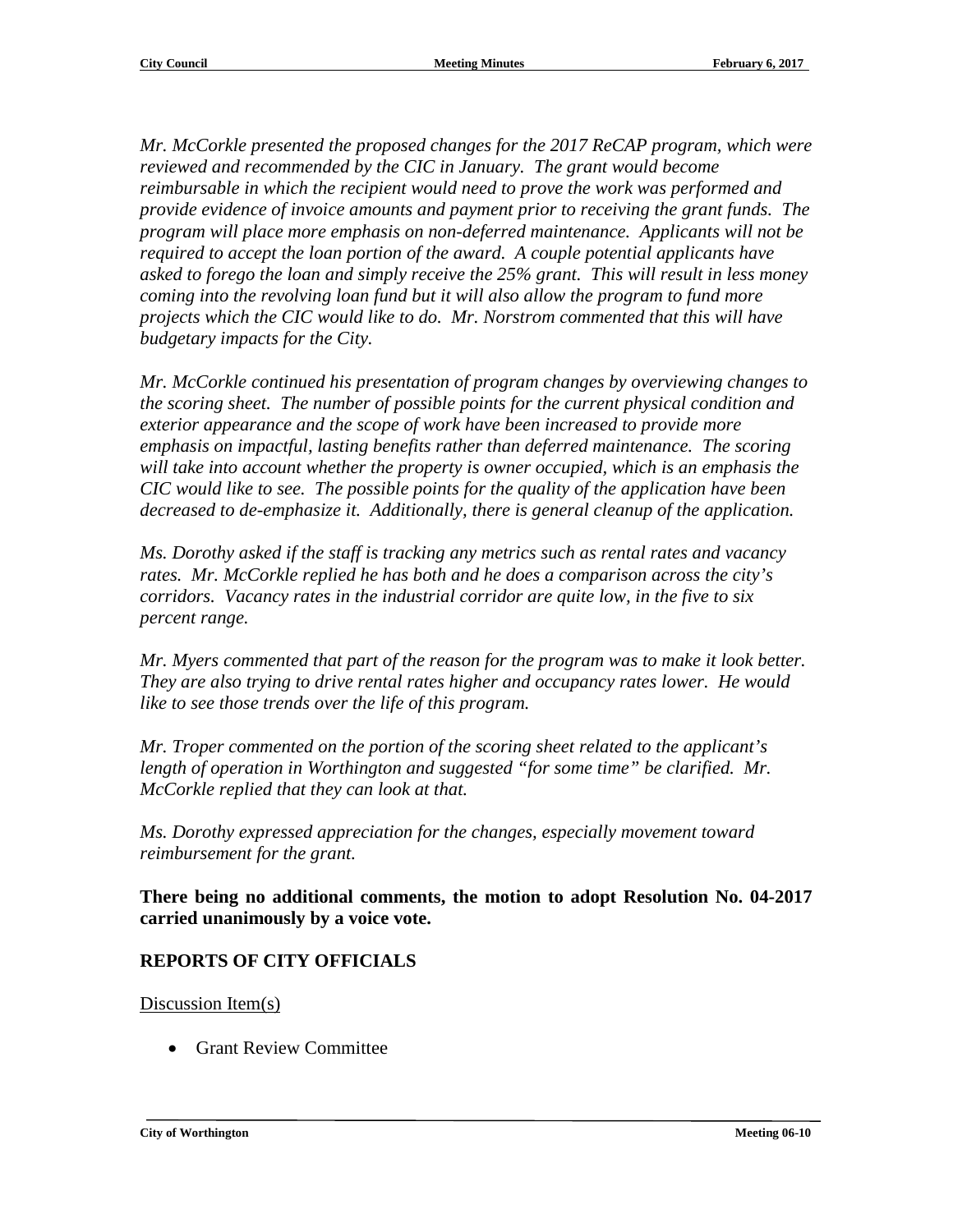*Mr. Greeson introduced this item by stating the City Council authorized staff to announce and distribute the grant application materials for community groups in December. The materials were distributed to groups that previously indicated interest in the program and they were placed on the City's website.*

*Ms. Stewart reported the City received 12 applications totaling about \$51,000 in requests. The City has a budget of about \$31,000, thus the application need to be screened. Mr. Greeson commented that the City Council has expressed an interest in using a review committee as they did last year and wanted to know if City Council wanted to have the same committee composition as last year, which consisted of two City Council members and a representative from the Community Relations Commission, the Griswold Center and Worthington Schools.*

*Mr. Troper stated the committee's primary questions last year were related to a lack of clarity on the priorities. Ms. Dorothy commented that the application materials contained the priorities for this year.*

*Ms. Michael asked if the Council wanted the same makeup of the committee.* 

*Mr. Myers asked if Mr. Troper and Mr. Foust would be willing to serve on the committee again. Mr. Troper commented he thinks City Council should do the screening rather than using a Committee. Ms. Michael asked if anyone besides Mr. Troper wanted the full council to review rather than committee. Mr. Myers stated he is assuming City Council will get all the materials to be able to review in addition to the committee's recommendations.*

*Mr. Smith volunteered for the committee and Mr. Foust indicated he is willing to serve again.*

**MOTION** Mr. Norstrom made a motion to utilize the same committee composition as last year, with Doug Smith and Doug Foust serving as the City Council representatives. The motion was seconded by Mr. Myers.

**There being no additional comments, the motion carried by a voice vote.**

#### **REPORTS OF COUNCIL MEMBERS**

*Mr. Norstrom reported that the Old Worthington Partnership is sponsoring a chocolate walk on Thursday night. The cost is \$15 and people can get tickets online. The Columbus Dispatch had an article on the Ohio State University airport and the commitment of the OSU Board of Trustees to keep the airport and to upgrade facilities. A key issue of concern for Worthington is the extension of the north runway. That was not addressed at this point in time but a master plan will be developed and he expects the runway to be part of the consideration.*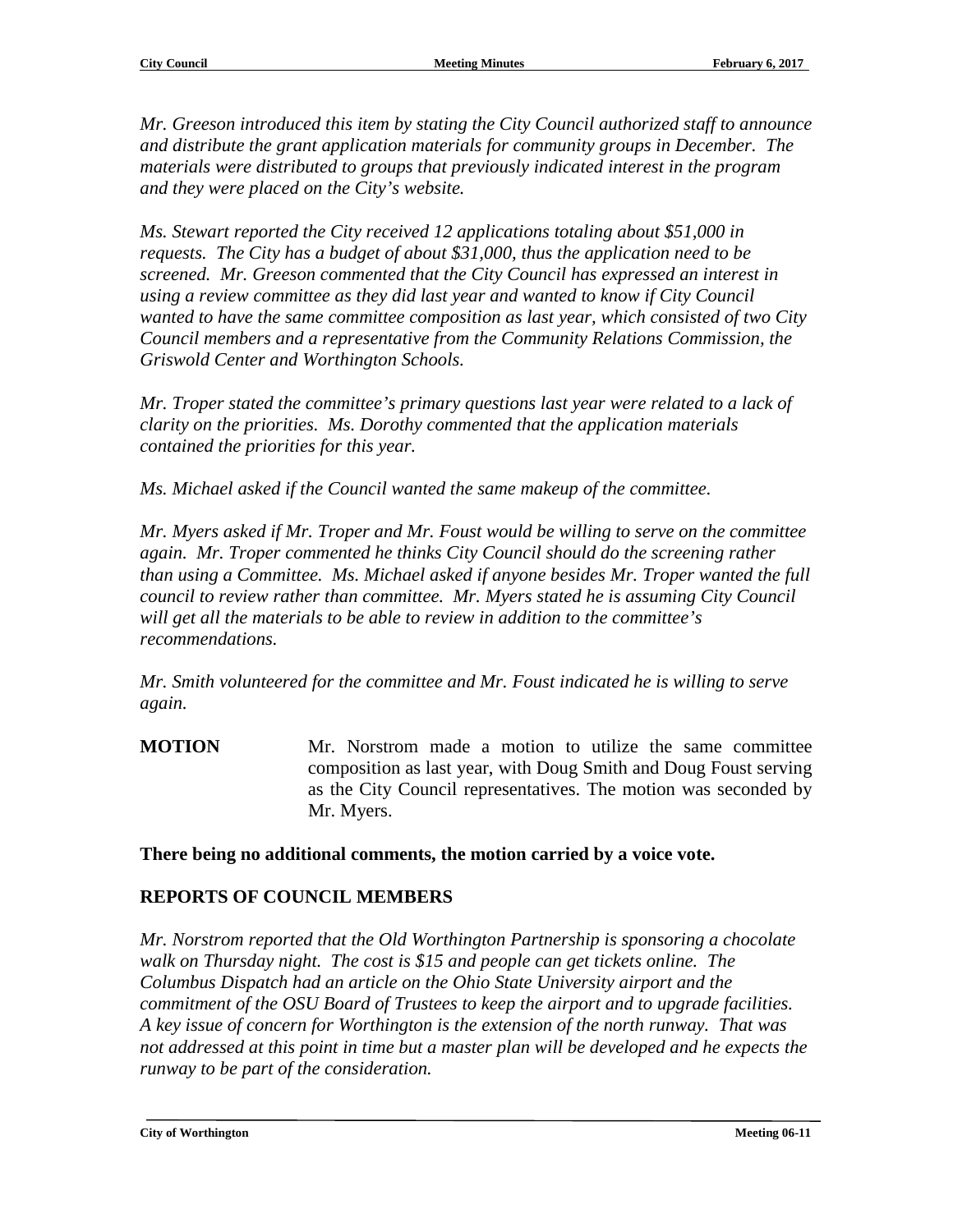*Mr. Myers reported that the Ohio Health Building at the UMCH property is back on the agenda for the Architectural Review Board on Thursday night.*

*Ms. Dorothy reported on her participation in the Cemetery Board meetings. The Board had a member from City of Columbus & Franklin County Soil and Water talk about the erosion issue on the City of Columbus property along Rush Run. The erosion is eating into the bank at the cemetery and is an ongoing issue. It is a multi-jurisdictional issue in that the property is in the city limits of Worthington, the park is owned by the City of Columbus, the cemetery land is owned by Worthington and the adjacent parcel is owned by Sharon Township.*

*Mr. Troper commented on a proposed lot split which will be in front of the Municipal Planning Commission. It is on Highland Avenue and if it gets split, there will be a sidewalk to nowhere. He would like to look into regulations related to people paying for sidewalk. He wants to know options for extending the sidewalk to fill in the gaps. Mr. Greeson indicated the staff will follow up on this issue. Ms. Michael commented that when the City approves new developments like The Heights, which doesn't connect to mall, we have a way to require the connection.*

*Ms. Michael reported on legislative discussions from the Central Ohio Mayors and Managers group (COMMA). There is a proposal to change the formula for the Local Government Fund. It is currently based on population, and the proposal would be to take into account the financial resources of the jurisdiction. So if a city like Worthington has agreed to tax itself, it will be held against it in the allocation amount. The State is also considering central control of income tax collections. For Worthington, 70% of our revenue is from income tax. The State would not only collect it for us, but it would also charge us one percent for doing so. We are seeing yet again removal of local control with these issues. The business gateway is how the taxes would be collected and it is broken at best right now. The City would lose interest on the revenue. The timing of payments are not clear and that can relate to a municipality's ability to pay it obligations like bond payments.*

*Mr. Greeson reported on the State of Ohio Auditor financial indicators report for fiscal year 2015. Worthington looks pretty good. The City received a cautionary outlook on one indicator and a critical outlook on another. He has a page that explains both those issues and we're not really concerned. It's important to look at the story behind the data. It is posted in the finance section of our website. Additionally, staff was asked to keep City Council apprised on various community center roof projects. There is a memo in front of them that explains the project underway over pottery studio. Staff is in the process of a qualifications based selection process for a consultant for the larger roof project for the south end roof and evaluation of its feasibility for solar. There will be a recommendation coming to City Council soon.*

*Ms. Michael stated there is a need for a short executive session for the purpose of personnel compensation.*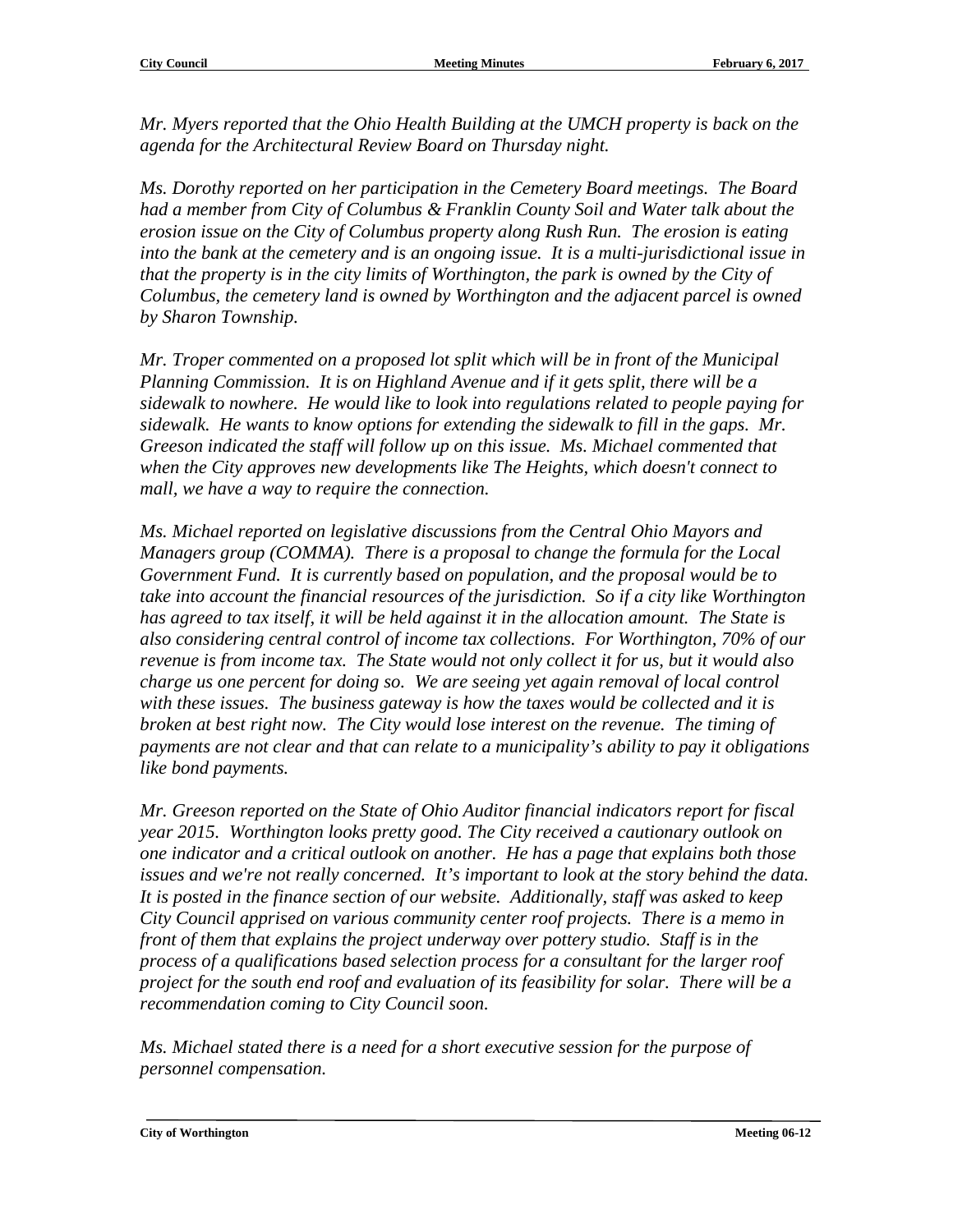#### **EXECUTIVE SESSION**

**MOTION** Mr. Smith made a motion to meet in Executive Session to discuss personnel questions around compensation. The motion was seconded by Mr. Myers.

#### **The motion carried by the following voice vote:**

**Yes 7** Norstrom, Dorothy, Smith, Myers, Foust, Troper, and Michael

Council recessed at 8:46 p.m. from the Regular meeting session.

**MOTION** Mr. Norstrom made a motion to return to open session at 8:56 p.m. The motion was seconded by Mr. Smith.

#### **The motion carried unanimously by a voice vote.**

#### **ADJOURNMENT**

**MOTION** Ms. Dorothy made a motion to adjourn. The motion was seconded by Mr. Troper.

#### **The motion carried unanimously by a voice vote.**

President Michael declared the meeting adjourned at 8:57 P.M.

Temporary Clerk of Council

\_\_\_\_\_\_\_\_\_\_\_\_\_\_\_\_\_\_\_\_\_\_\_\_\_\_\_\_\_\_\_\_\_\_\_

 *APPROVED by the City Council, this 21nd day of February, 2017.*

\_\_\_\_\_\_\_\_\_\_\_\_\_\_\_\_\_\_\_\_\_\_\_\_\_\_\_\_\_\_

Council President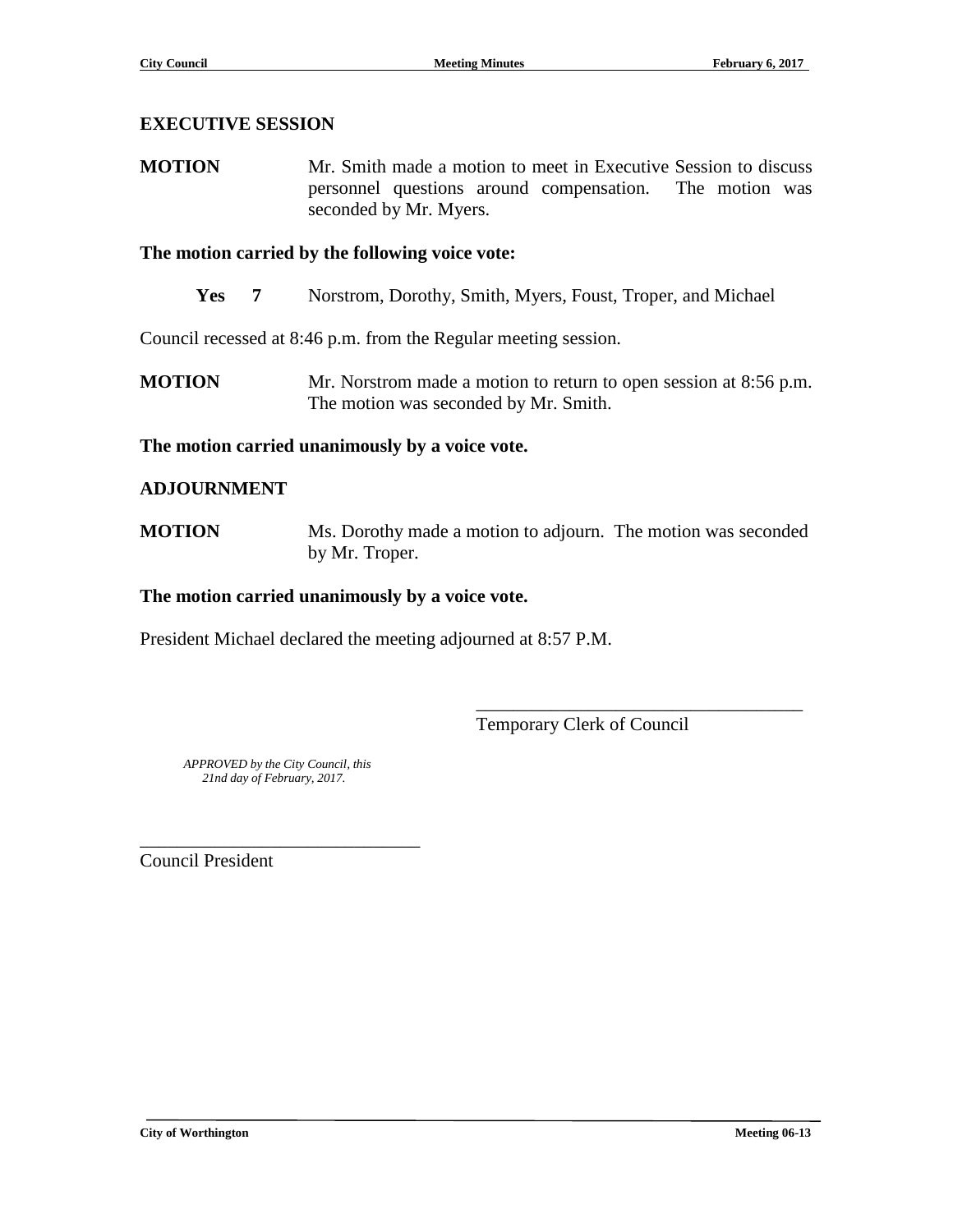#### ORDINANCE NO. 04-2017

Amending Ordinance No. 45-2016 (As Amended) to Adjust the Annual Budget by Providing for an Appropriation from the Capital Improvements Fund Unappropriated Balance to Pay the Design Costs of the Community Center South Roof Replacement Project and all Related Expenses and Determining to Proceed with said Project. (Project No. 650- 17)

WHEREAS, the Charter of the City of Worthington, Ohio, provides that City Council may at any time amend or revise the Budget by Ordinance, providing that such amendment does not authorize the expenditure of more revenue than will be available;

NOW, THEREFORE, BE IT ORDAINED by the Council of the Municipality of Worthington, County of Franklin, State of Ohio:

SECTION 1. That there be and hereby is appropriated from the Capital Improvements Fund Unappropriated Balance to Account No. 308.4010.533380 an amount not to exceed One Hundred Twenty-Five Thousand Dollars (\$125,000.00) to pay the design cost of the Community Center South Roof Replacement Project and all related expenses (Project No. 650-17).

SECTION 2. That the City Manager be and hereby is authorized and directed to enter into an agreement with the firm of GPD Group for the provision of the aforementioned services.

SECTION 3. For the purposes of Section 2.21 of the Charter of the City, this ordinance shall be considered an "Ordinance Determining to Proceed" with the Project, notwithstanding future actions of this Council, which may be necessary or appropriate in order to comply with other requirements of law.

SECTION 4. That notice of passage of this Ordinance shall be posted in the Municipal Administration Building, the Worthington Library, the Griswold Center and the Worthington Community Center and shall set forth the title and effective date of the Ordinance and a statement that the Ordinance is on file in the office of the Clerk of Council. This Ordinance shall take effect and be in force from and after the earliest period allowed by law and by the Charter of the City of Worthington, Ohio.

Passed  $\Box$ 

\_\_\_\_\_\_\_\_\_\_\_\_\_\_\_\_\_\_\_\_\_\_\_\_\_\_\_\_\_\_

President of Council

\_\_\_\_\_\_\_\_\_\_\_\_\_\_\_\_\_\_\_\_\_\_\_\_\_\_\_\_\_\_\_\_\_\_\_\_

Attest:

Clerk of Council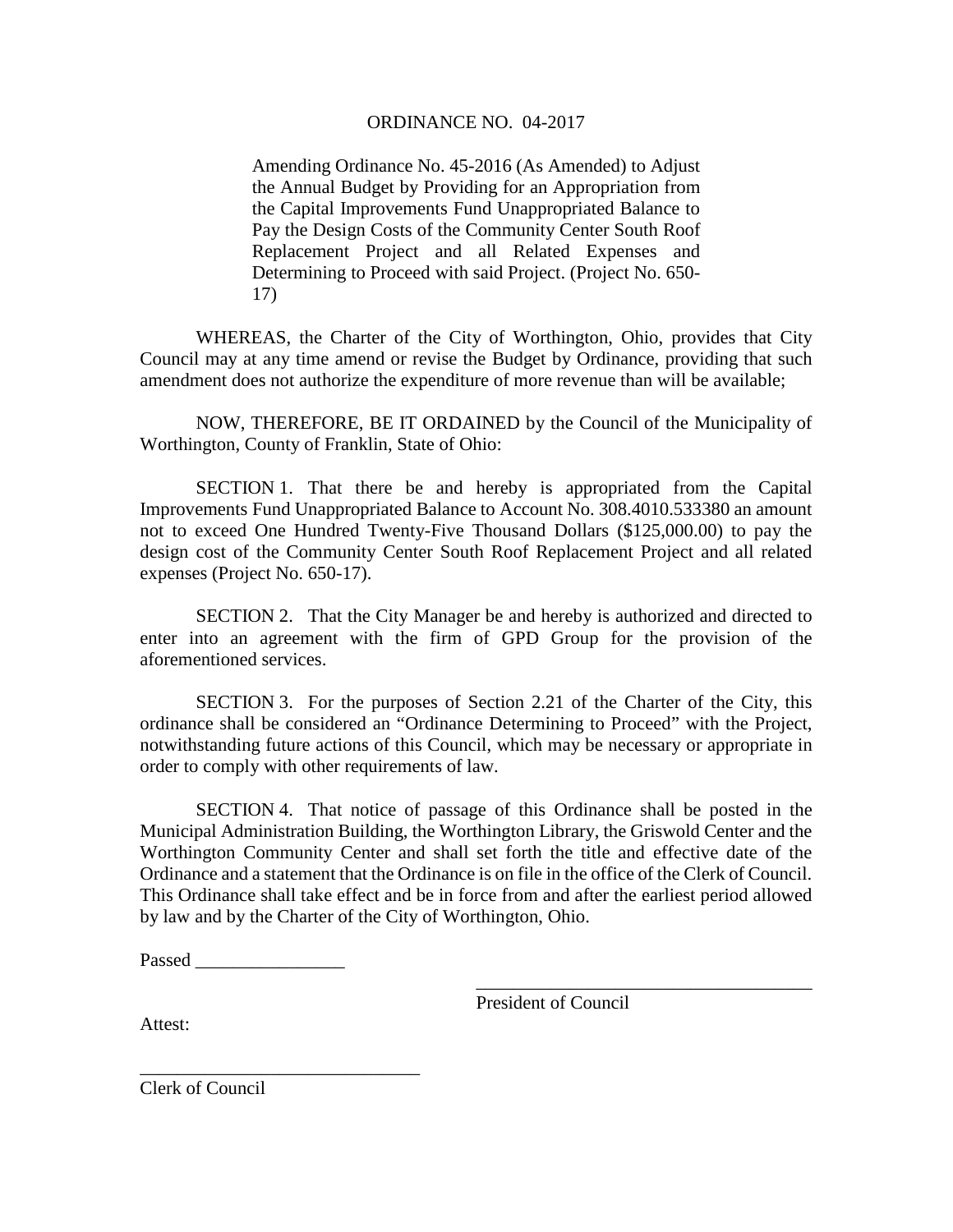

## **MEMORANDUM**

| To:      | Matthew H. Greeson, City Manager                                    |
|----------|---------------------------------------------------------------------|
| From:    | Daniel W. Whited, Director of Service & Engineering                 |
| $Cc$ :   | Robyn Stewart, Assistant City Manager                               |
|          | Darren Hurley, Director of Parks & Recreation                       |
|          | Chuck Sgandurra, Building Maintenance Supervisor                    |
| Subject: | <b>Community Center South Roof Replacement Consultant Selection</b> |
| Date:    | February 8, 2017                                                    |

As you are aware, based on submittal of Statements of Qualifications from nine engineering and architecture design firms, the Worthington Community Center Roofing Consultant Selection Committee short-listed four firms to provide detailed written proposal for completion of the design work. The short listed firms are GPD Group, Mays Consulting, CTL Engineering, and CT Consultants.

The proposals were submitted in late January. They were supplemented by a forty-five-minute presentation by each firm last week. Consistent with Quality Based Selection procedures, cost proposals were provided in separate sealed envelopes to be opened after the selection of the preferred consultant.

GPD Group and Mays Consulting gave the clearest, most detailed proposals and most concise presentations of the four. They clearly demonstrated a clear understanding of the complexities and contingencies and approach for roofing design, and provided evidence of detailed research into existing conditions of the roof system. GPD presented a clear and complete knowledge of the project, and demonstrated an understanding of the important consideration for solar panel options. They also provided a resume of similar successful projects (including solar considerations) for which they were the lead designers. GPD provides their solar evaluation and design through "in-house" expertise.

After discussion, and scoring, it was determined that GPD Group should be recommended for consideration of award of Design and Construction Administration Services for the Worthington Community Center South End Roof Project. GPD Group was able to most comprehensively address the solar component in house and has extensive experience in the design and installation of solar arrays, where-as all the other candidates would need to bring in sub consultants.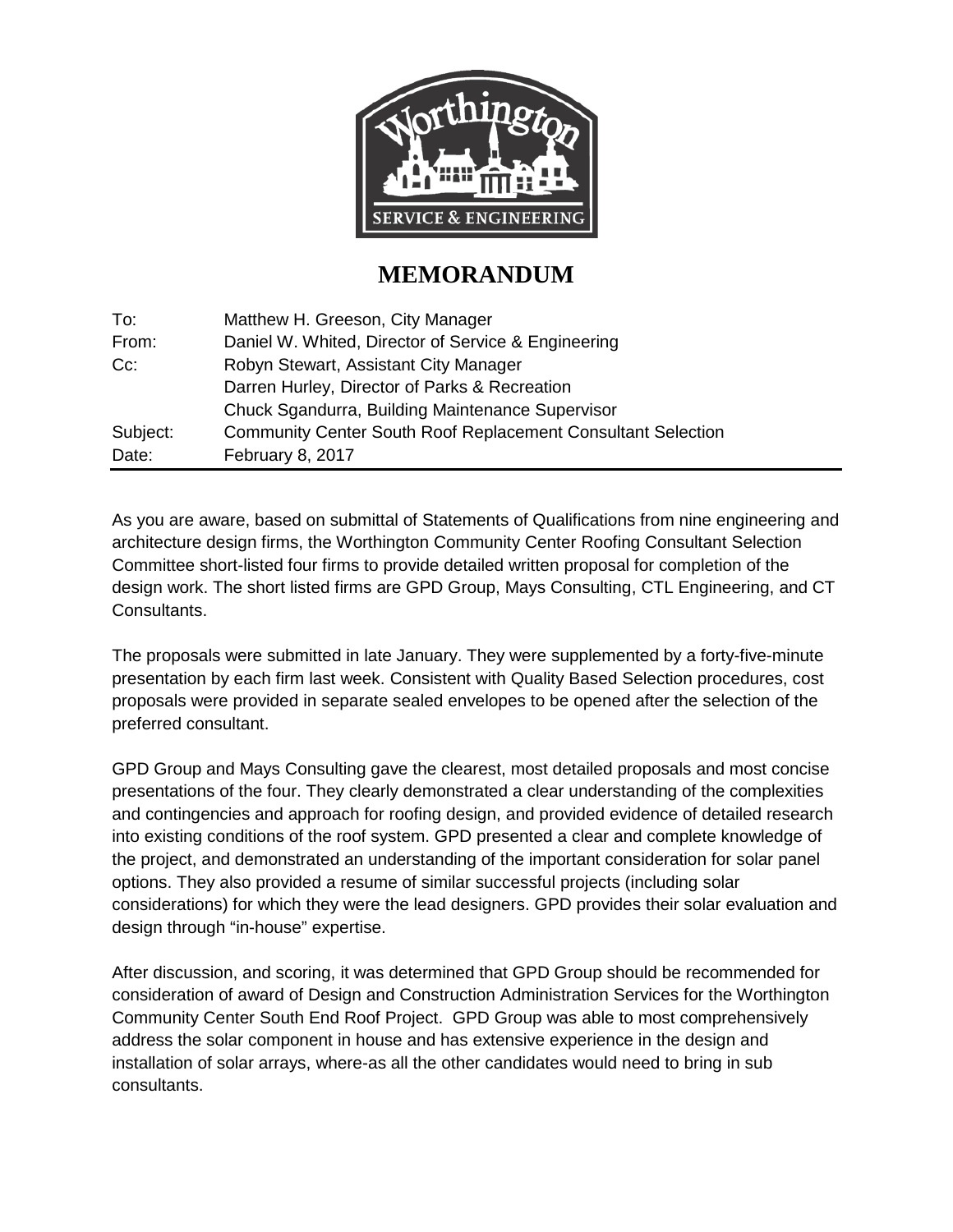Friday morning fee proposals were opened (note that GPD is the only firm to provide complete design fees for the solar panel consideration). For your information, the cost proposal numbers are tabulated below.

As part of the award process, with City Council concurrence, staff will meet with GPD to review the details of the cost proposal and negotiate potential changes to the scope and fee structure based on their final recommendations and continued project evaluation.

| <b>Firm</b>            | <b>Roof Analysis and Design</b><br>Fee | <b>Solar Panel Analysis and</b><br><b>Design Fee</b> |
|------------------------|----------------------------------------|------------------------------------------------------|
| <b>GPD Group</b>       | \$81,300                               | \$33,000 (full design)                               |
| <b>Mays Consulting</b> | \$68,500                               | \$7,700 (evaluation only)                            |
| <b>CTL Engineering</b> | \$60,830                               | \$5,350 (evaluation only)                            |
| <b>CT Consultants</b>  | \$52,500                               | \$8,000 (evaluation only)                            |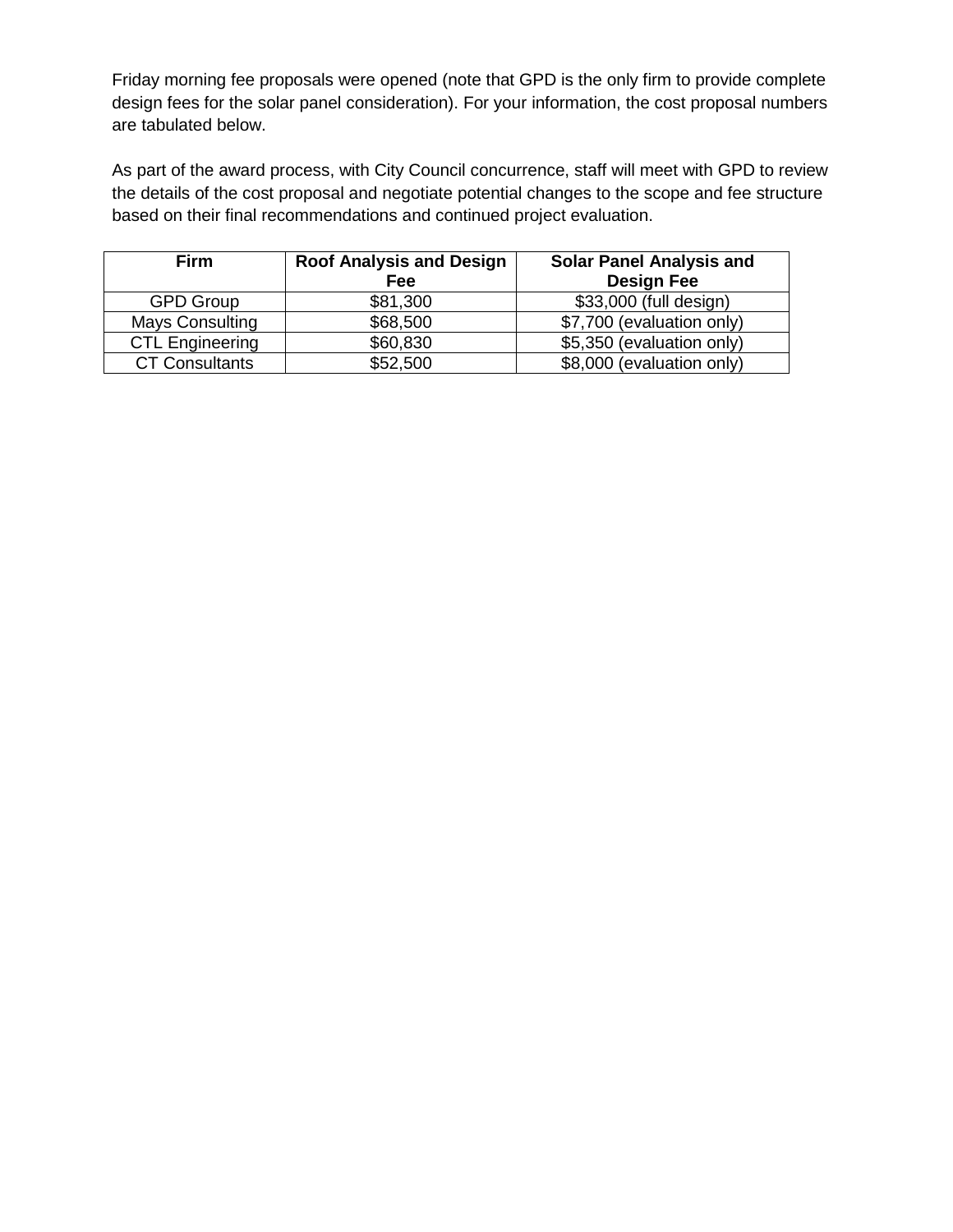#### ORDINANCE NO. 05-2017

Amending Ordinance No. 45-2016 (As Amended) to Adjust the Annual Budget by Providing for an Appropriation from the Capital Improvements Fund Unappropriated Balance to Pay the Railroad Crossing Preliminary Engineering and Design Costs of the NE Gateway Intersection Improvement Project and all Related Expenses with said Project. (Project No. 602-14)

WHEREAS, the Charter of the City of Worthington, Ohio, provides that City Council may at any time amend or revise the Budget by Ordinance, providing that such amendment does not authorize the expenditure of more revenue than will be available;

NOW, THEREFORE, BE IT ORDAINED by the Council of the Municipality of Worthington, County of Franklin, State of Ohio:

SECTION 1. That there be and hereby is appropriated from the Capital Improvements Fund Unappropriated Balance to Account No. 308.8150.533330 an amount not to exceed Forty-One Thousand Five Hundred Dollars (\$41,500.00) to pay the railroad crossing preliminary engineering and design costs of the NE Gateway Intersection Improvement Project and all related expenses (Project No. 602-14).

SECTION 2. That the City Manager be and hereby is authorized and directed to enter into an agreement with the CSX Transportation, Inc. and Norfolk Southern Railway Company for the provision of the aforementioned services.

SECTION 3. That notice of passage of this Ordinance shall be posted in the Municipal Administration Building, the Worthington Library, the Griswold Center and the Worthington Community Center and shall set forth the title and effective date of the Ordinance and a statement that the Ordinance is on file in the office of the Clerk of Council. This Ordinance shall take effect and be in force from and after the earliest period allowed by law and by the Charter of the City of Worthington, Ohio.

Passed  $\Box$ 

\_\_\_\_\_\_\_\_\_\_\_\_\_\_\_\_\_\_\_\_\_\_\_\_\_\_\_\_\_\_\_\_\_

President of Council

\_\_\_\_\_\_\_\_\_\_\_\_\_\_\_\_\_\_\_\_\_\_\_\_\_\_\_\_\_\_\_\_\_\_\_

Attest:

Clerk of Council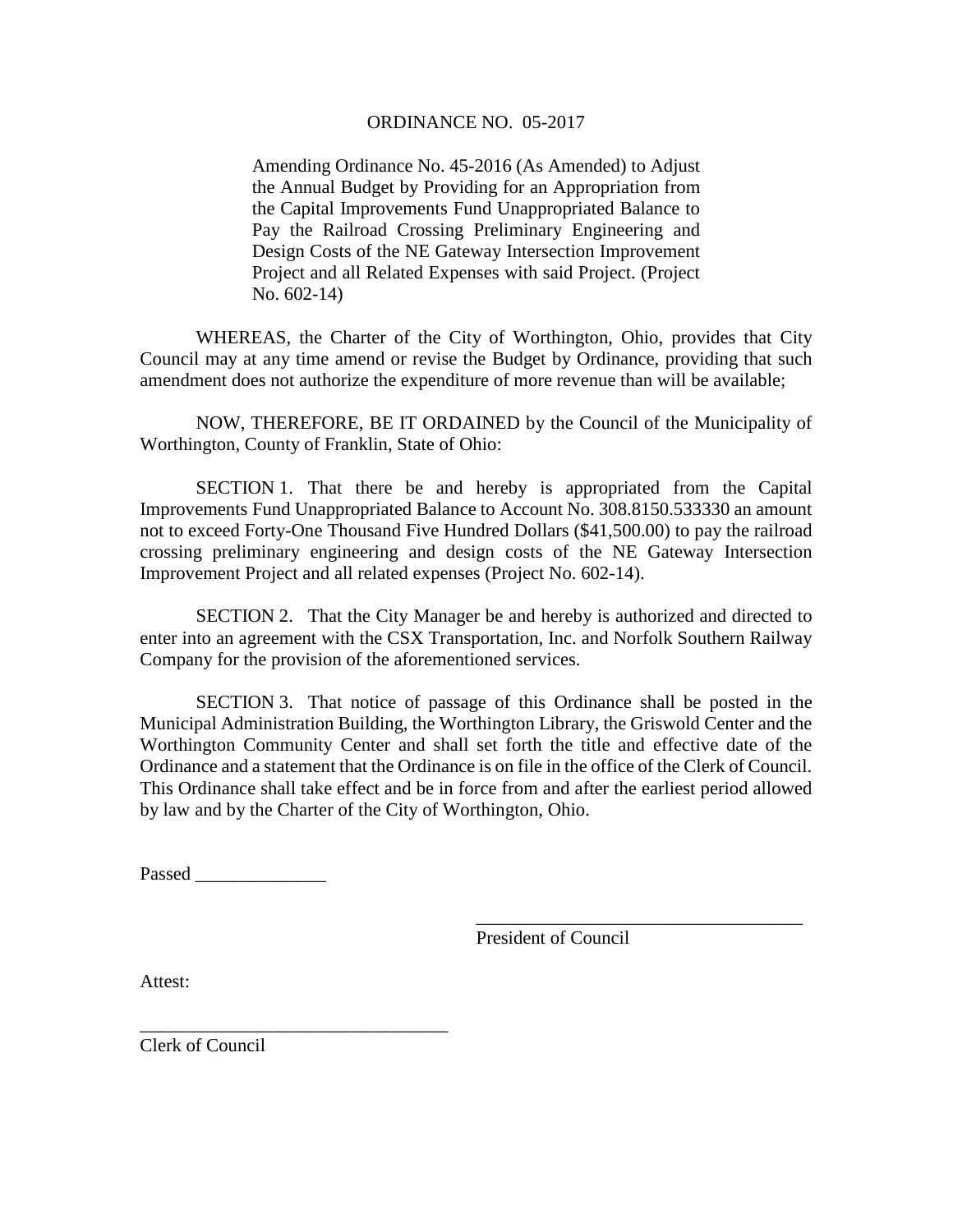

## **MEMORANDUM**

| To:      | Matthew H. Greeson, City Manager                           |
|----------|------------------------------------------------------------|
| From:    | Daniel W. Whited, Director of Service & Engineering        |
| $Cc$ :   | Steve Tennant, Service & Engineering Supervisor, Utilities |
| Subject: | <b>CSX Rail Crossing Improvements</b>                      |
| Date:    | February 7, 2017                                           |

Since late summer 2016, the Service and Engineering Department has been actively working with CSX, the Ohio Rail Development Commission (ORDC) and EMH&T regarding needed improvements to the current rail crossing at E. Wilson Bridge Rd and planned improvements associated with the Northeast Gateway project. CSX and ORDC are planning improvements to the crossing. The gates and associated electronic devices will be replaced and upgraded. While we are receiving some funding from the Ohio Rail Development Commission, the design and engineering of CSX owned right of way and equipment at the crossing must be conducted.

As such, the City is required to pay CSX for their preliminary engineering and design of the improved crossing. These funds will be paid directly to CSX via check and will be placed in an account for use by CSX. In addition, the City Manager must enter into a signed agreement with CSX to begin the work. We are requesting the approval of those funds, which are estimated at \$26,208.00. The appropriation of this funding must be in place before the project can move forward.

We are requesting the approval of those funds, which are estimated at \$26,208.00. The appropriation of this funding must be in place before the project can move forward.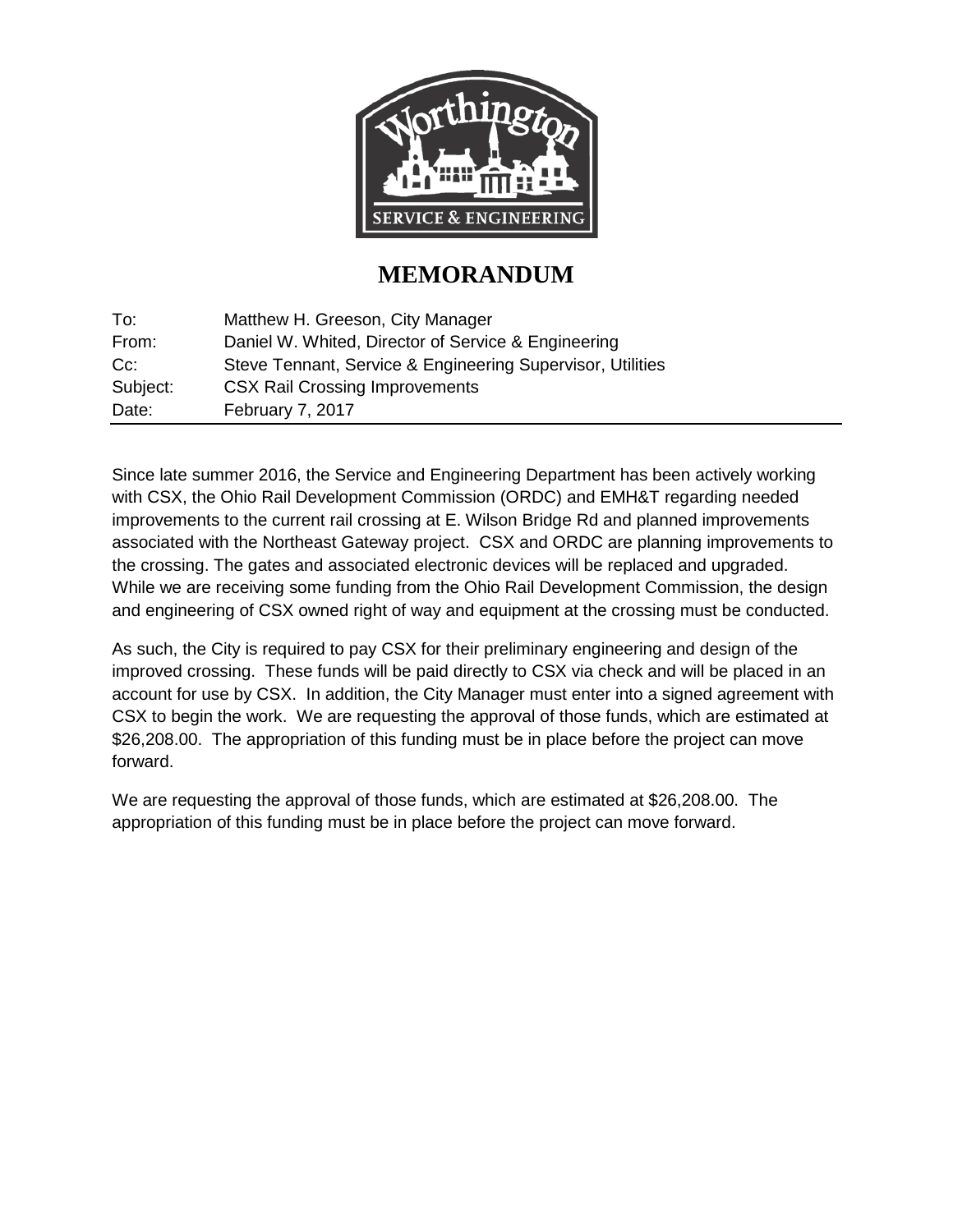

## **MEMORANDUM**

| To:      | Matthew H. Greeson, City Manager                           |
|----------|------------------------------------------------------------|
| From:    | Daniel W. Whited, Director of Service & Engineering        |
| $Cc$ :   | Steve Tennant, Service & Engineering Supervisor, Utilities |
| Subject: | Norfolk and Southern Rail Crossing Improvements            |
| Date:    | February 7, 2017                                           |

Since late summer 2016, the Service and Engineering Department has been actively working with Norfolk & Southern (NS), the Ohio Rail Development Commission (ORDC) and EMH&T regarding needed improvements to the current rail crossing at E. Wilson Bridge Road and planned improvements associated with the Northeast Gateway project. NS and ORDC are planning improvements to the crossing. The gates and associated electronic devices will be replaced and upgraded. While we are receiving some funding from the Ohio Rail Development Commission, the design and engineering of NS owned right of way and equipment at the crossing must be conducted.

As such, the City is required to pay NS for their preliminary engineering and design of the improved crossing. These funds will be paid directly to NS via check and will be placed in an account for use by NS. In addition, the City Manager must enter into a signed agreement with NS to begin the work.

We are requesting the approval of those funds, which are estimated at \$15,229.00. The appropriation of this funding must be in place before the project can move forward.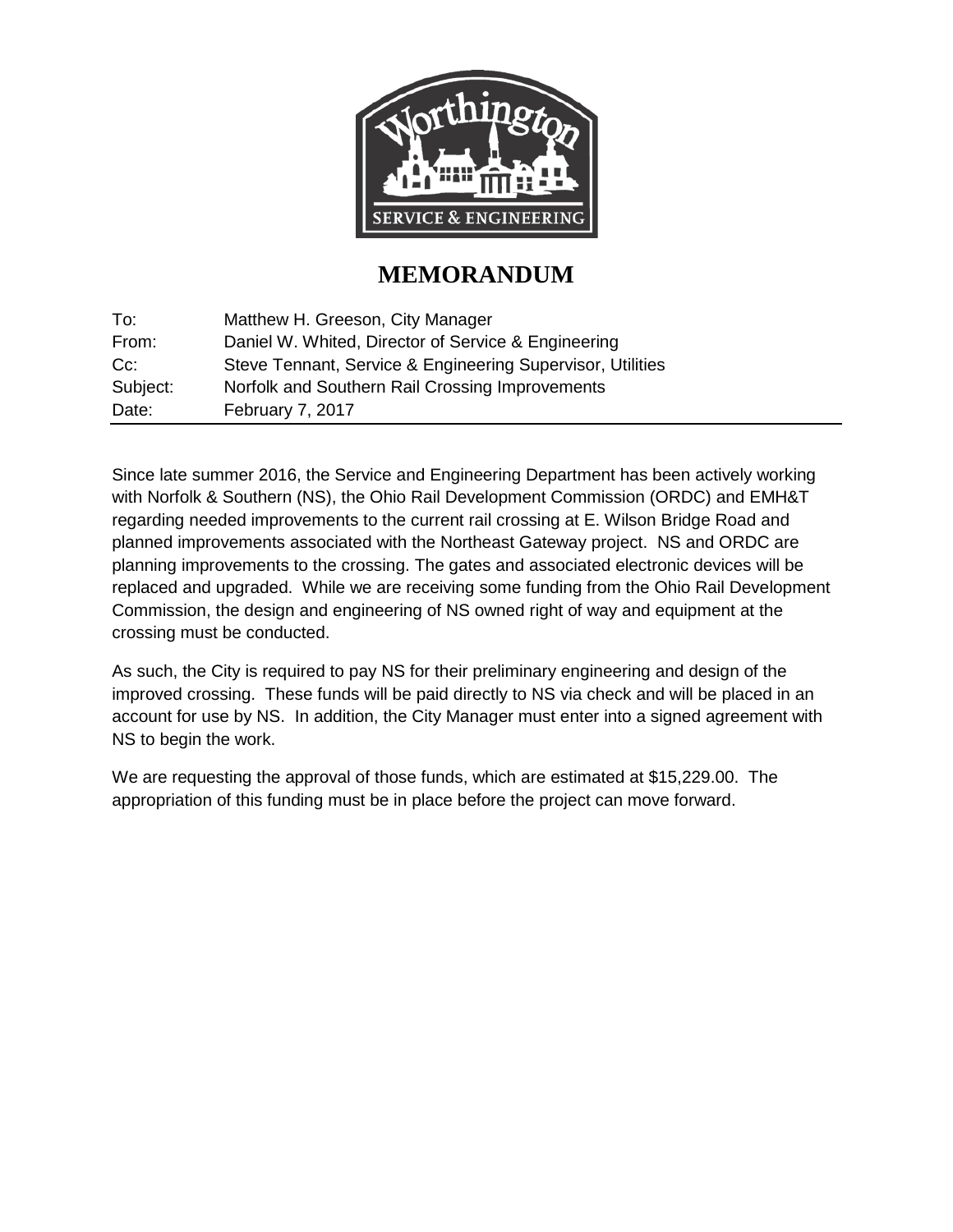#### ORDINANCE NO. 06-2017

Amending Ordinance No. 45-2016 (As Amended) to Adjust the Annual Budget by Providing for an Appropriation from the Capital Improvements Fund Unappropriated Balance to Pay the Cost of the Perry Park Field 3 Improvement Project and all Related Expenses and Determining to Proceed with said Project. (Project No. 649-17)

WHEREAS, the Charter of the City of Worthington, Ohio, provides that City Council may at any time amend or revise the Budget by Ordinance, providing that such amendment does not authorize the expenditure of more revenue than will be available;

NOW, THEREFORE, BE IT ORDAINED by the Council of the Municipality of Worthington, County of Franklin, State of Ohio:

SECTION 1. That there be and hereby is appropriated from the Capital Improvements Fund Unappropriated Balance to Account No. 308.4010.533379 the sum of One Hundred Twenty Thousand Dollars (\$120,000.00) to pay the cost of the Perry Park Field 3 Improvement Project and all related expenses (Project No. 649-17).

SECTION 2. For the purposes of Section 2.21 of the Charter of the City, this ordinance shall be considered an "Ordinance Determining to Proceed" with the Project, notwithstanding future actions of this Council, which may be necessary or appropriate in order to comply with other requirements of law.

SECTION 3. That notice of passage of this Ordinance shall be posted in the Municipal Administration Building, the Worthington Library, the Griswold Center and the Worthington Community Center and shall set forth the title and effective date of the Ordinance and a statement that the Ordinance is on file in the office of the Clerk of Council. This Ordinance shall take effect and be in force from and after the earliest period allowed by law and by the Charter of the City of Worthington, Ohio.

Passed  $\Box$ 

\_\_\_\_\_\_\_\_\_\_\_\_\_\_\_\_\_\_\_\_\_\_\_\_\_\_\_\_\_

President of Council

\_\_\_\_\_\_\_\_\_\_\_\_\_\_\_\_\_\_\_\_\_\_\_\_\_\_\_\_\_\_\_\_\_\_\_

Attest:

Clerk of Council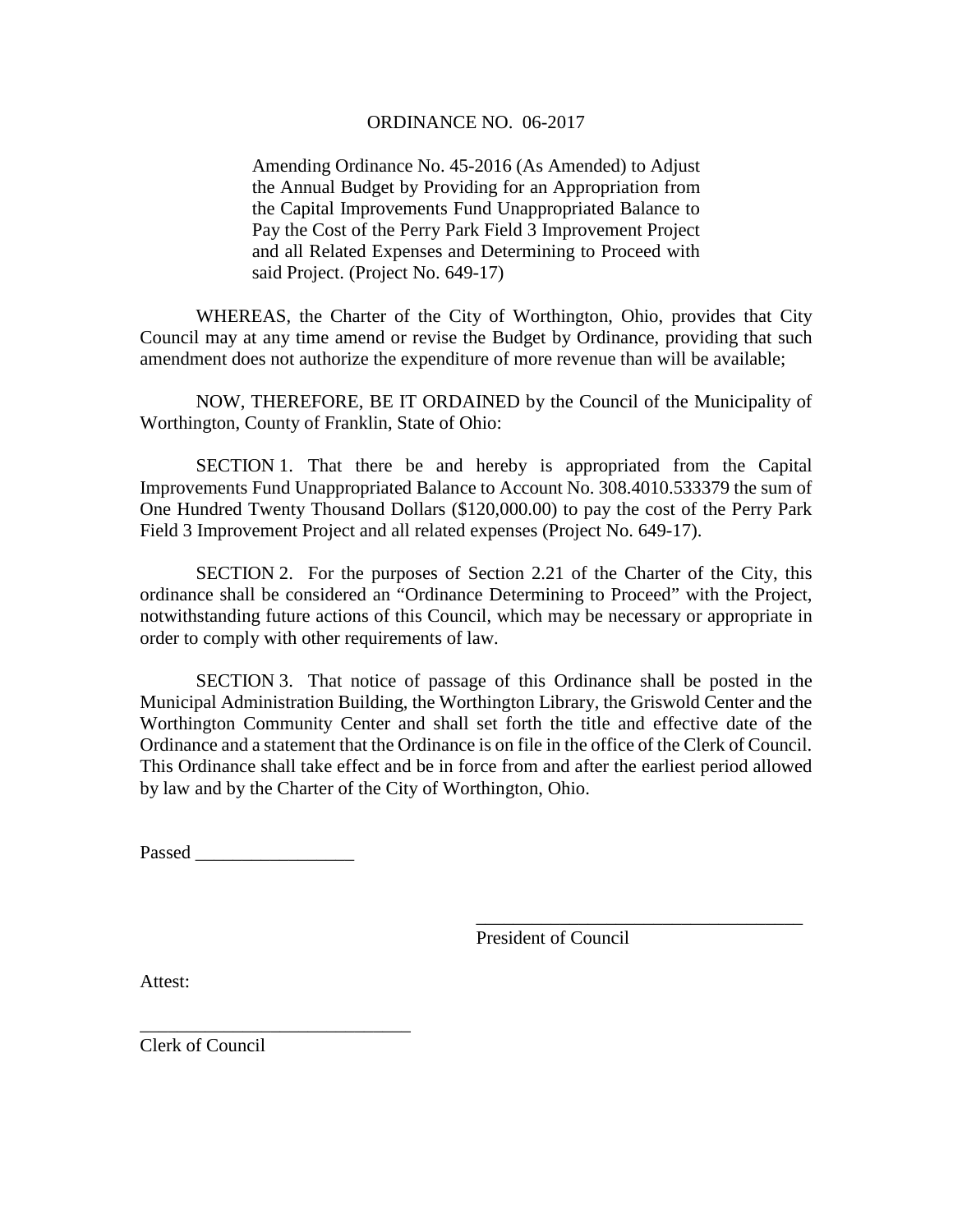

## **MEMORANDUM**

TO: Matthew H. Greeson, City Manager

FROM: Darren Hurley, Parks & Recreation Director

DATE: February 17, 2017

SUBJECT: Perry Park Field 3 Improvements CIP Funds

The 2017 CIP included \$120,000 for Perry Park Field Three Improvements. I am requesting the appropriation of those funds so we can prepare to do the work this summer once the spring baseball season ends. This is the final of a three phase plan to improve each of the three diamonds at Perry Park.

\_\_\_\_\_\_\_\_\_\_\_\_\_\_\_\_\_\_\_\_\_\_\_\_\_\_\_\_\_\_\_\_\_\_\_\_\_\_\_\_\_\_\_\_\_\_\_\_\_\_\_\_\_\_\_\_\_\_\_\_\_\_\_\_\_\_\_\_\_\_\_\_\_\_\_\_\_\_

The improvements to diamond three include laser grading the infield, drainage and irrigation improvements, and a new backstop and dugouts. We are also doing roofing for the dugouts on all three diamonds this year. The improvements are a combination of multiple projects and does not align itself well with utilizing one general contractor. We procure a combination of contractors and materials and do some work on our own. Our current plans include the following separate projects:

Backstops/Fencing: \$35,000 Diamond Work/Materials: \$25,000 Concrete Work: \$25,000 Light Repairs: \$5,000 Turface, Top Soil, Grass Seed - \$5,000 Dugouts - \$25,000

If I can provide further information, please let me know.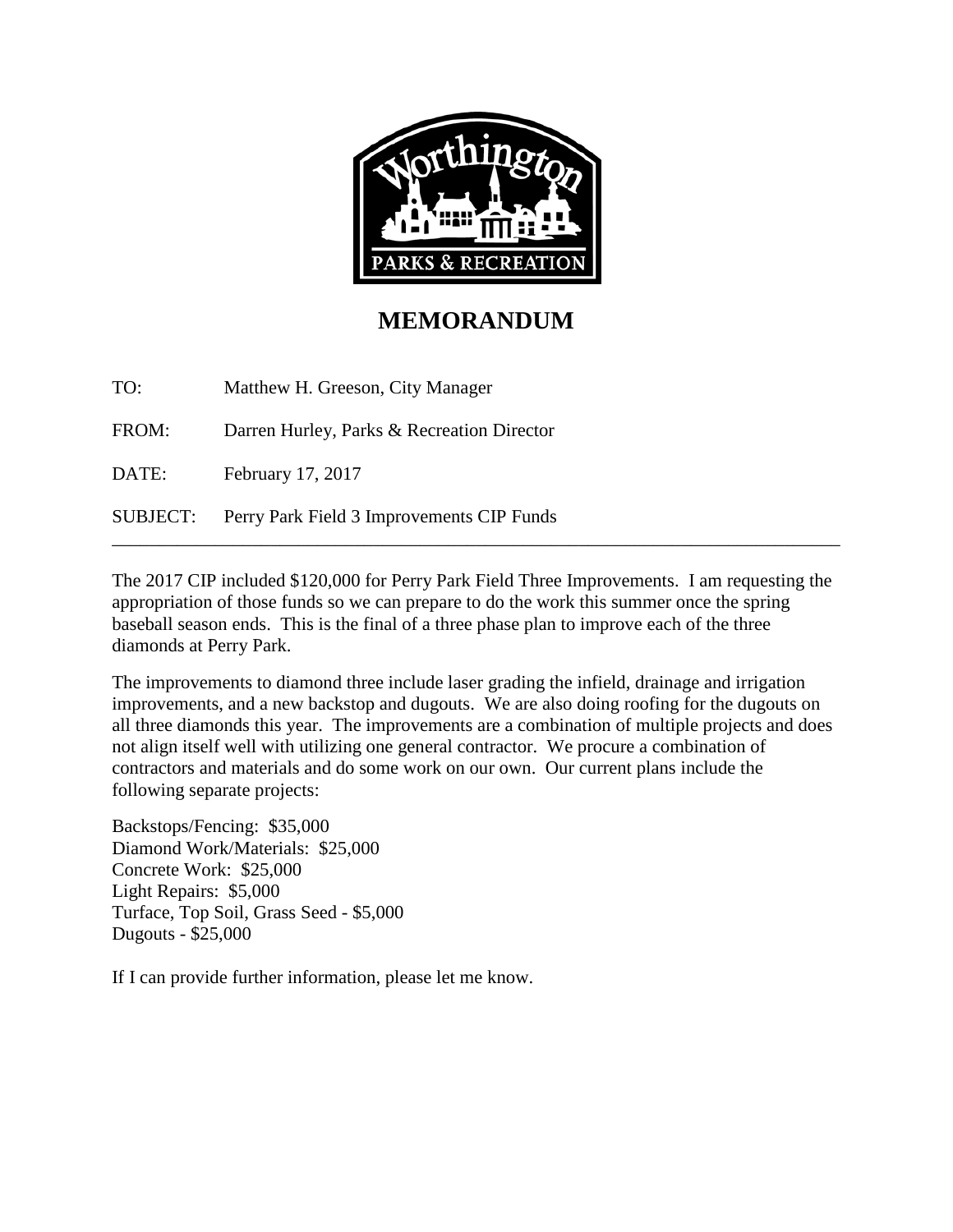#### ORDINANCE NO. 07-2017

Amending Ordinance No. 45-2016 (As Amended) to Adjust the Annual Budget by Providing for Appropriations from the FEMA Fund and Law Enforcement CED Fund Unappropriated Balances.

WHEREAS, the Charter of the City of Worthington, Ohio, provides that City Council may at any time amend or revise the Budget by Ordinance, providing that such amendment does not authorize the expenditure of more revenue than will be available;

NOW, THEREFORE, BE IT ORDAINED by the Council of the Municipality of Worthington, County of Franklin, State of Ohio:

SECTION 1. That there be and hereby is appropriated from the FEMA Fund and Law Enforcement CED Fund unappropriated balances to:

| Account No.     | Description                                    |    | Amount    |
|-----------------|------------------------------------------------|----|-----------|
| FEMA Fund #220  |                                                |    |           |
| 220.2020.560984 | <b>Grant Proceeds-FEMA</b>                     | S  | 8,934.79  |
|                 | Law Enforcement Continuing Education Fund #221 |    |           |
| 221.2121.512216 | Training – Law Enf. CED                        | \$ | 7,480.00  |
|                 | <b>Total All Funds</b>                         |    | 16,414.79 |

SECTION 2. That notice of passage of this Ordinance shall be posted in the Municipal Administration Building, the Worthington Library, the Griswold Center and the Worthington Community Center and shall set forth the title and effective date of the Ordinance and a statement that the Ordinance is on file in the office of the Clerk of Council. This Ordinance shall take effect and be in force from and after the earliest period allowed by law and by the Charter of the City of Worthington, Ohio.

Passed  $\blacksquare$ 

\_\_\_\_\_\_\_\_\_\_\_\_\_\_\_\_\_\_\_\_\_\_\_\_\_\_\_\_\_\_\_\_

President of Council

\_\_\_\_\_\_\_\_\_\_\_\_\_\_\_\_\_\_\_\_\_\_\_\_\_\_\_\_\_\_

Attest:

Clerk of Council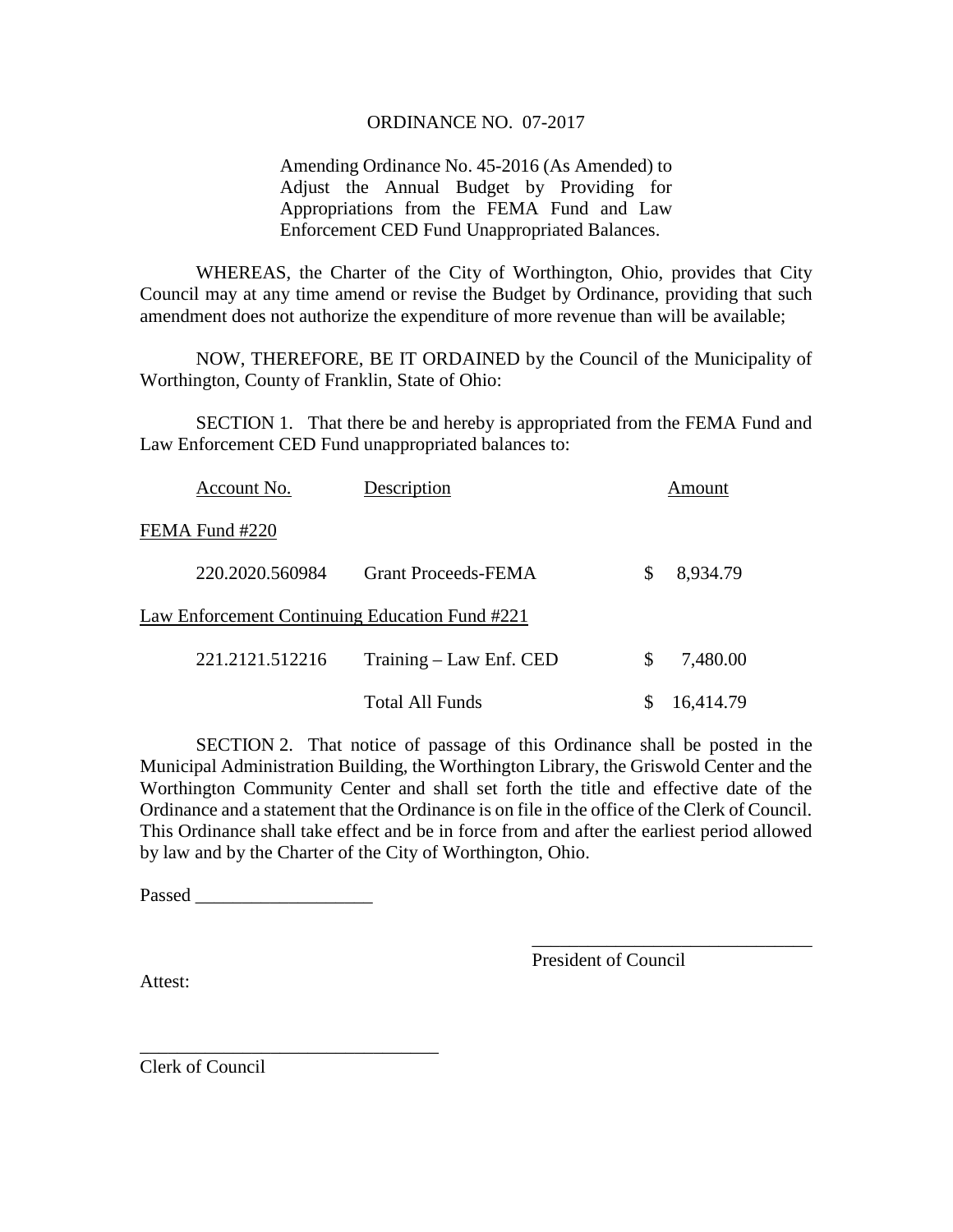

### **MEMORANDUM**

Date: February 13, 2017

| Matthew H. Greeson, City Manager |
|----------------------------------|
|                                  |

From: Molly Roberts, Director of Finance

Subject: Supplemental Appropriation Ordinance – FEMA Fund and Law Enforcement Continuing Education Fund

Please include the attached ordinance on the agenda for February 21, 2017 for introduction and set the public hearing for March 6, 2017.

We are in receipt of grant funding reimbursements as indicated below. The appropriations requested will allow staff to utilize the funds received as required under the applicable state statutes.

#### **FEMA Fund #220**

220.2020.560984 Grant Proceeds-FEMA \$ 8,934.79

A member of the Worthington Fire Department was deployed as part of the evacuation efforts associated with Hurricane Matthew during the month October 2016. A total of \$8,934.70 was received as reimbursement for the staff time associated with the evacuation efforts related to Hurricane Matthew. FEMA grant reimbursements are required to be received in a separate fund for accounting purposes. These funds then need to be appropriated in order to reimburse the General Fund, which is the fund that incurred the original expense.

#### **Law Enforcement Continuing Education Fund #221**

221.2121.512216 Training – Law Enf. CED \$ 7,480.00

Ohio Administrative Code Section 109:2-18-04, Reimbursement of Training Costs, became effective on January 1, 2015 and requires every appointed police officer to comply with annual continuing education requirements. The State of Ohio reimburses a portion of the costs associated with the additional required annual training. These funds are required to be separate from any other fund and must be used solely to defray the costs of continuing education for sworn police officers. A total of \$7,480.00 was received to provide funding assistance for the additional training requirements. This appropriation will allow staff to utilize these funds for the added expense associated with this provision.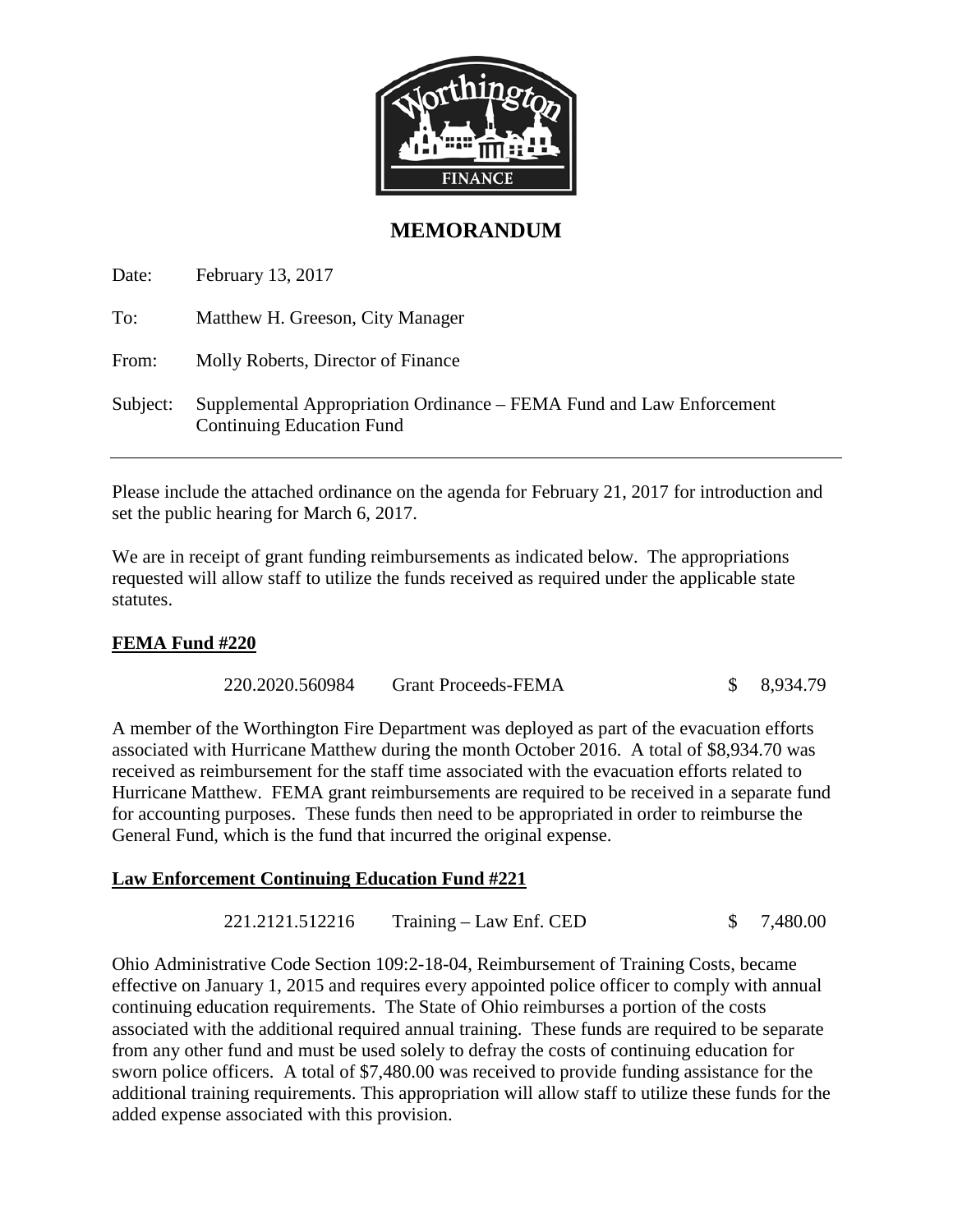OHIO DIVISION OF LIQUOR CONTROL<br>5606 TUSSING ROAD, P.O. BOX 4005 REYNOLDSBURG, OHIO 43068-9005 (614)644-2360 FAX(614)644-3166

#### NOTICE TO LEGISLATIVE **AUTHORITY**

|                                                               | TO                                                                |
|---------------------------------------------------------------|-------------------------------------------------------------------|
| 1624704<br><b>STCK</b><br><b>TYPE</b><br>PERMIT NUMBER        | COLLELI CORPORATION<br>LLA NOVA RISTORANTE<br>DBA                 |
| ISSUE DATE<br>2017<br>01<br>7<br><b>FILING DATE</b>           | N HIGH ST<br>5545<br>43214<br>COLUMBUS OHIO<br><b>WORTHINGTON</b> |
| D3<br>D6<br>D <sub>2</sub><br>Dl<br>PERMIT CLASSES            |                                                                   |
| F17796<br>297<br>25<br>в<br><b>RECEIPT NO</b><br>TAX DISTRICI |                                                                   |
|                                                               | FROM 02/07/2017                                                   |
| TYPE<br>PERMIT NUMBER<br>ISSUE DATE                           |                                                                   |
| FILING DATE<br>PERMIT CLASSES<br>RECEIPT NO<br>TAX DISTRICT   |                                                                   |



| <b>MAILED</b>                                                                                                | 02/07/2017                                                                                           | RESPONSES MUST BE POSTMARKED NO LATER THAN.                                                            |                                                       | 03/10/2017            |  |  |
|--------------------------------------------------------------------------------------------------------------|------------------------------------------------------------------------------------------------------|--------------------------------------------------------------------------------------------------------|-------------------------------------------------------|-----------------------|--|--|
|                                                                                                              |                                                                                                      | <b>IMPORTANT NOTICE</b>                                                                                |                                                       |                       |  |  |
|                                                                                                              |                                                                                                      | PLEASE COMPLETE AND RETURN THIS FORM TO THE DIVISION OF LIQUOR CONTROL                                 |                                                       |                       |  |  |
|                                                                                                              | REFER TO THIS NUMBER IN ALL INQUIRIES ____                                                           | WHETHER OR NOT THERE IS A REQUEST FOR A HEARING.                                                       | <b>STCK</b><br>B<br><b>ITRANSACTION &amp; NUMBER)</b> | 1624704               |  |  |
|                                                                                                              |                                                                                                      | (MUST MARK ONE OF THE FOLLOWING)                                                                       |                                                       |                       |  |  |
|                                                                                                              | THE HEARING BE HELD                                                                                  | WE REQUEST A HEARING ON THE ADVISABILITY OF ISSUING THE PERMIT AND REQUEST THAT<br>IN OUR COUNTY SEAT. |                                                       | <b>THIN COLUMBUS.</b> |  |  |
|                                                                                                              | WE DO NOT REQUEST A HEARING.<br>DID YOU MARK A BOX? IF NOT, THIS WILL BE CONSIDERED A LATE RESPONSE. |                                                                                                        |                                                       |                       |  |  |
| PLEASE SIGN BELOW AND MARK THE APPROPRIATE BOX INDICATING YOUR TITLE:                                        |                                                                                                      |                                                                                                        |                                                       |                       |  |  |
| (Signature)                                                                                                  |                                                                                                      | Clerk of County Commissioner<br>$(Tite) - 1$                                                           |                                                       | (Date)                |  |  |
|                                                                                                              |                                                                                                      | Clerk of City Council                                                                                  |                                                       |                       |  |  |
|                                                                                                              |                                                                                                      | Township Fiscal Officer                                                                                |                                                       |                       |  |  |
| CLERK OF WORTHINGTON CITY COUNCIL<br><b>THRESS</b><br><b>HIGH STREET</b><br>RTH<br>43085<br>WORTHINGTON OHIO |                                                                                                      |                                                                                                        |                                                       |                       |  |  |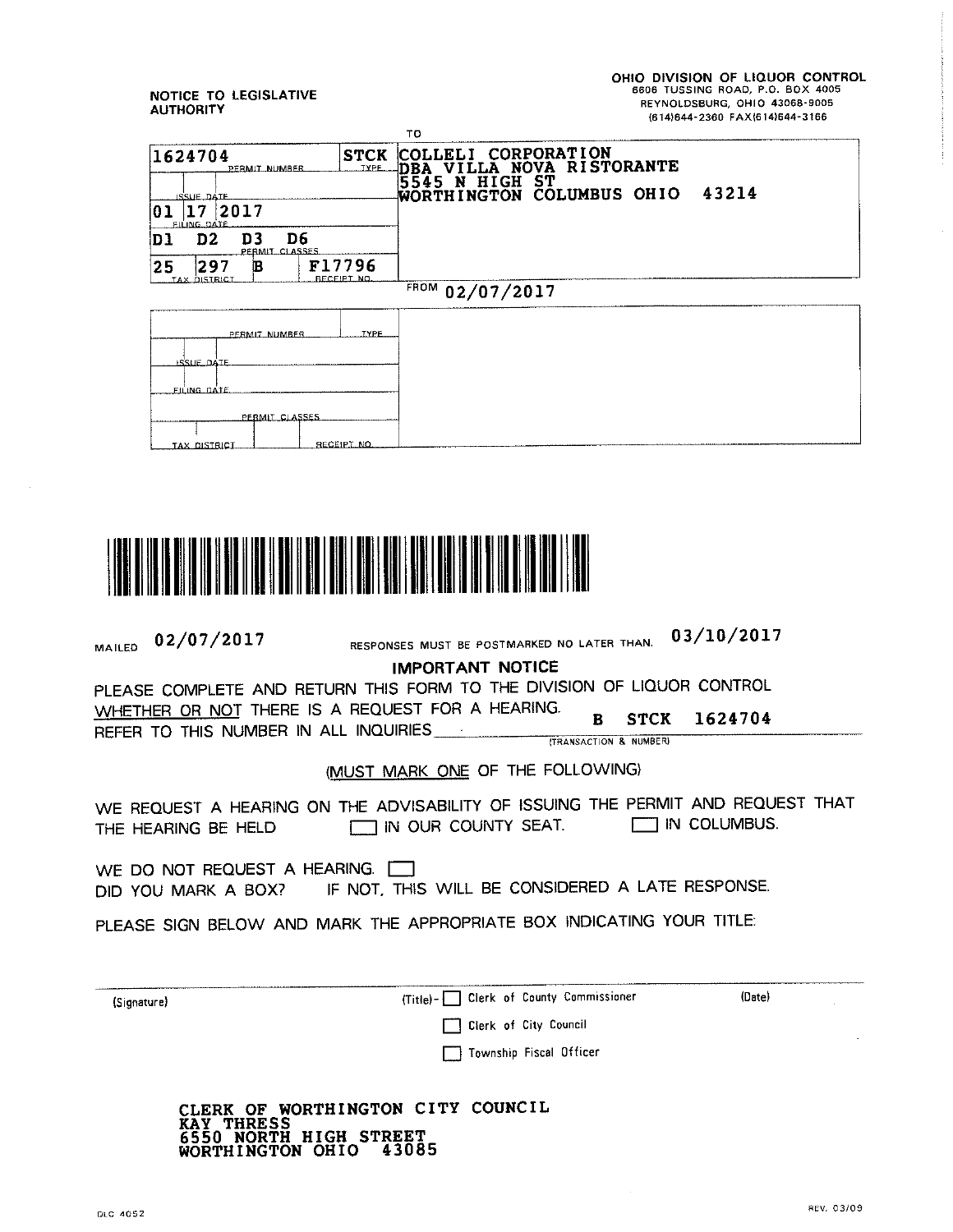| Ohio Department of Commerce - Division of Liquor Control<br>For Ouestions call<br>OHIO DIV. LIQUOR CONTRO<br>6606 Tussing Road, Reynoldsburg, Ohio 43068-9005<br>$(614) 644 - 3162$<br>IG SCAN RM<br>http://www.com.ohio.gov/liqr<br>Office Hours -<br><b>APPLICATION FOR CHANGE OF CORPORATE STOCK OV</b><br>$8:00$ a.m. $\sim 5:00$ p.m.<br>PROCESSING FEE \$100.00 CAUTION: ALLOW 10 TO 12 WEEKS FOR                              |                                                   |                             |                         |                                                                         |  |
|--------------------------------------------------------------------------------------------------------------------------------------------------------------------------------------------------------------------------------------------------------------------------------------------------------------------------------------------------------------------------------------------------------------------------------------|---------------------------------------------------|-----------------------------|-------------------------|-------------------------------------------------------------------------|--|
| PERMIT HOLDER REQUESTS APPROVAL OF THE DIVISION OF LIQUOR CONTROL OF THE FOLLOWING TRANSFER(S) OF STOCK                                                                                                                                                                                                                                                                                                                              |                                                   |                             |                         |                                                                         |  |
| Permit Holder Name<br>Colleli Corporation DBA Villa Nova Ristorante                                                                                                                                                                                                                                                                                                                                                                  |                                                   | 1624704                     | Liquor Permit Number(s) |                                                                         |  |
| Permit Premises Address<br>5545 N. High St., Worthington Columbus, Ohio 43214                                                                                                                                                                                                                                                                                                                                                        |                                                   |                             |                         |                                                                         |  |
| Email<br>h<br>a,<br>a l<br>0<br>е<br>ml<br>g<br>Address:                                                                                                                                                                                                                                                                                                                                                                             | o I m                                             |                             |                         |                                                                         |  |
| Attorney's Name, Address and Telephone Number (If represented)                                                                                                                                                                                                                                                                                                                                                                       |                                                   |                             |                         |                                                                         |  |
| Jordan C. Butler, Carlile Patchen & Murphy LLP, 366 East Broad St., Columbus, OH, 614-628-0797                                                                                                                                                                                                                                                                                                                                       |                                                   |                             |                         |                                                                         |  |
| If YES, give Name of Exchange and Symbol<br>$\mathbf{\nabla}$ NO<br><b>YES</b><br>Is Stock Traded on a National Exchange?                                                                                                                                                                                                                                                                                                            |                                                   |                             |                         |                                                                         |  |
| Please be advised that any social security numbers provided to the Division of Liquor Control in this application may be released to the Ohio<br>Department of Public Safety, the Ohio Department of Taxation, the Ohio Attorney General, or to any other state or local law enforcement<br>agency if the agency requests the social security number to conduct an investigation, implement an enforcement action, or collect taxes. |                                                   |                             |                         |                                                                         |  |
| SECTION A: PREVIOUS 5% OR MORE STOCKHOLDERS<br>Name                                                                                                                                                                                                                                                                                                                                                                                  | <b>BIRTHDATE</b>                                  | Social Security Number/FTI# |                         | Number of Shares<br>Issued For Stock Transfer Only<br>(NOT Percentages) |  |
| 1)                                                                                                                                                                                                                                                                                                                                                                                                                                   | N/A                                               |                             |                         | 10,000                                                                  |  |
| Colleli Family Trust<br>2)                                                                                                                                                                                                                                                                                                                                                                                                           |                                                   |                             |                         |                                                                         |  |
| 3)                                                                                                                                                                                                                                                                                                                                                                                                                                   |                                                   |                             |                         | 10,000                                                                  |  |
| Donna Colleli (see Summary of<br>4)                                                                                                                                                                                                                                                                                                                                                                                                  |                                                   |                             |                         |                                                                         |  |
| <b>Stock Purchase Agreement)</b><br>5)                                                                                                                                                                                                                                                                                                                                                                                               |                                                   |                             |                         |                                                                         |  |
| SECTION B: REVISED 5% OR MORE STOCKHOLDERS<br>Name                                                                                                                                                                                                                                                                                                                                                                                   | <b>BIRTHDATE</b>                                  | Social Security Number/FTI# |                         | Number of Shares<br>Issued For Stock Transfer Only<br>(NOT Percentages) |  |
| <sup>1</sup> ) John Colleli                                                                                                                                                                                                                                                                                                                                                                                                          |                                                   |                             |                         | 70                                                                      |  |
| <sup>2)</sup> Frank Colleli                                                                                                                                                                                                                                                                                                                                                                                                          |                                                   |                             |                         | 30                                                                      |  |
| 3)                                                                                                                                                                                                                                                                                                                                                                                                                                   |                                                   |                             |                         |                                                                         |  |
| 4)                                                                                                                                                                                                                                                                                                                                                                                                                                   |                                                   | Ŧ                           |                         |                                                                         |  |
| $\overline{5}$                                                                                                                                                                                                                                                                                                                                                                                                                       |                                                   |                             |                         |                                                                         |  |
| <b>TOTAL NUMBER OF</b><br>NOTE: If any Stockholder is a business entity, that entity must list it's federal<br><b>SHARES ISSUED</b><br>100<br>tax identification number (FTI #) above.                                                                                                                                                                                                                                               |                                                   |                             |                         |                                                                         |  |
| LIST THE TOP FOUR OFFICERS OF THE CAPTIONED<br>CORPORATION. IF AN OFFICE IS NOT HELD,<br>PLEASE INDICATE BY WRITING "NONE"                                                                                                                                                                                                                                                                                                           | <b>Birthdate</b><br><b>Social Security Number</b> |                             |                         |                                                                         |  |
| 1) CEO/President<br>John Collelli                                                                                                                                                                                                                                                                                                                                                                                                    | $\cdots$                                          |                             |                         |                                                                         |  |
| 2) Vice-President<br>Frank Colleli                                                                                                                                                                                                                                                                                                                                                                                                   |                                                   |                             |                         |                                                                         |  |
| Meghan Colleli<br>3) Secretary                                                                                                                                                                                                                                                                                                                                                                                                       |                                                   |                             |                         |                                                                         |  |
| 4) Treasurer<br>Meghan Colleli                                                                                                                                                                                                                                                                                                                                                                                                       |                                                   |                             |                         |                                                                         |  |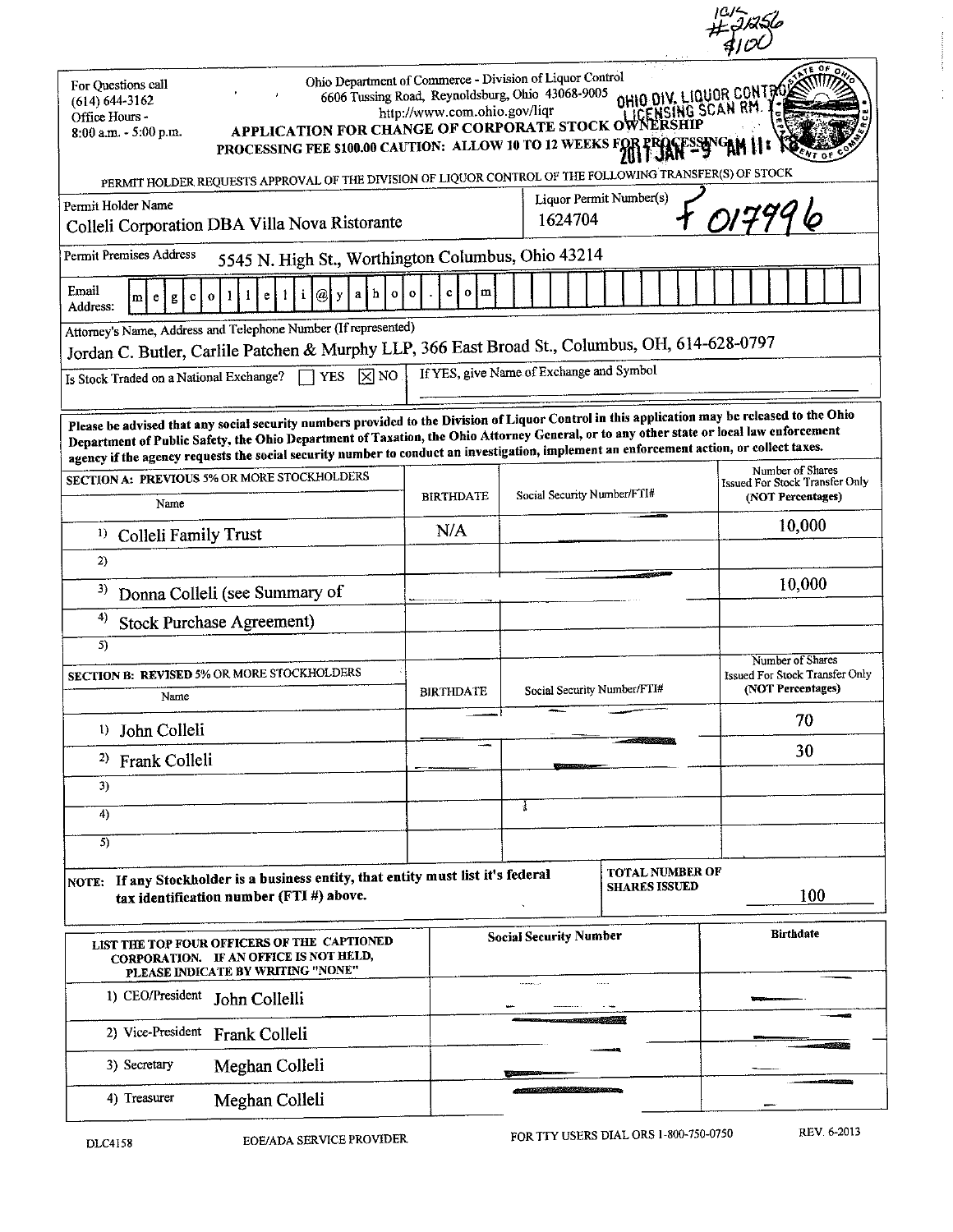

#### **MEMORANDUM**

TO: Matt Greeson

FROM: David McCorkle

DATE: February 15, 2017

SUBJECT: Economic Development-related Transfer of Liquor Permit into Worthington

This is intended to provide you with information and my recommendation to acknowledge the requested transfer of one liquor permit for EMKAE Group, LLC ("EMKAE") as an economic development project ("TREX") into Worthington.

\_\_\_\_\_\_\_\_\_\_\_\_\_\_\_\_\_\_\_\_\_\_\_\_\_\_\_\_\_\_\_\_\_\_\_\_\_\_\_\_\_\_\_\_\_\_\_\_\_\_\_\_\_\_\_\_\_\_\_\_\_\_\_\_\_\_\_\_\_\_\_\_\_\_\_\_\_\_

#### Liquor Permit TREX:

State law allows for the transfer of the ownership and location of liquor permits from one municipality to an economic development project located in another municipality in Ohio.<sup>[1](#page-43-0)</sup> Such a transfer may occur when no quota-based permits, of the same class as is sought, remain available within the new municipality. Transferring a permit to an economic development project in a new municipality is known as TREX.

To TREX a liquor permit, an applicant must notify the new municipality of the proposed transfer, and in turn, the new municipality must acknowledge, in writing, that the liquor permit will be transferred to an economic development project. $2$ 

The Superintendent of Liquor Control ultimately determines whether the transfer qualifies as an economic development project. Factors used in his or her decision-making include, but are not limited to: the architectural certification of the plans and the cost of the project; the number of jobs to be created; the projected earnings of the project; the projected tax revenues from the project; and the amount of project investment.<sup>[3](#page-43-2)</sup>

<span id="page-43-0"></span> $1$  Ohio Revised Code (ORC) §4303.29(B)(2)(b).

<span id="page-43-1"></span><sup>2</sup> ORC §4303.29(B)(2)(b)(i).

<span id="page-43-2"></span><sup>3</sup> ORC §4303.29(B)(2)(b)(ii).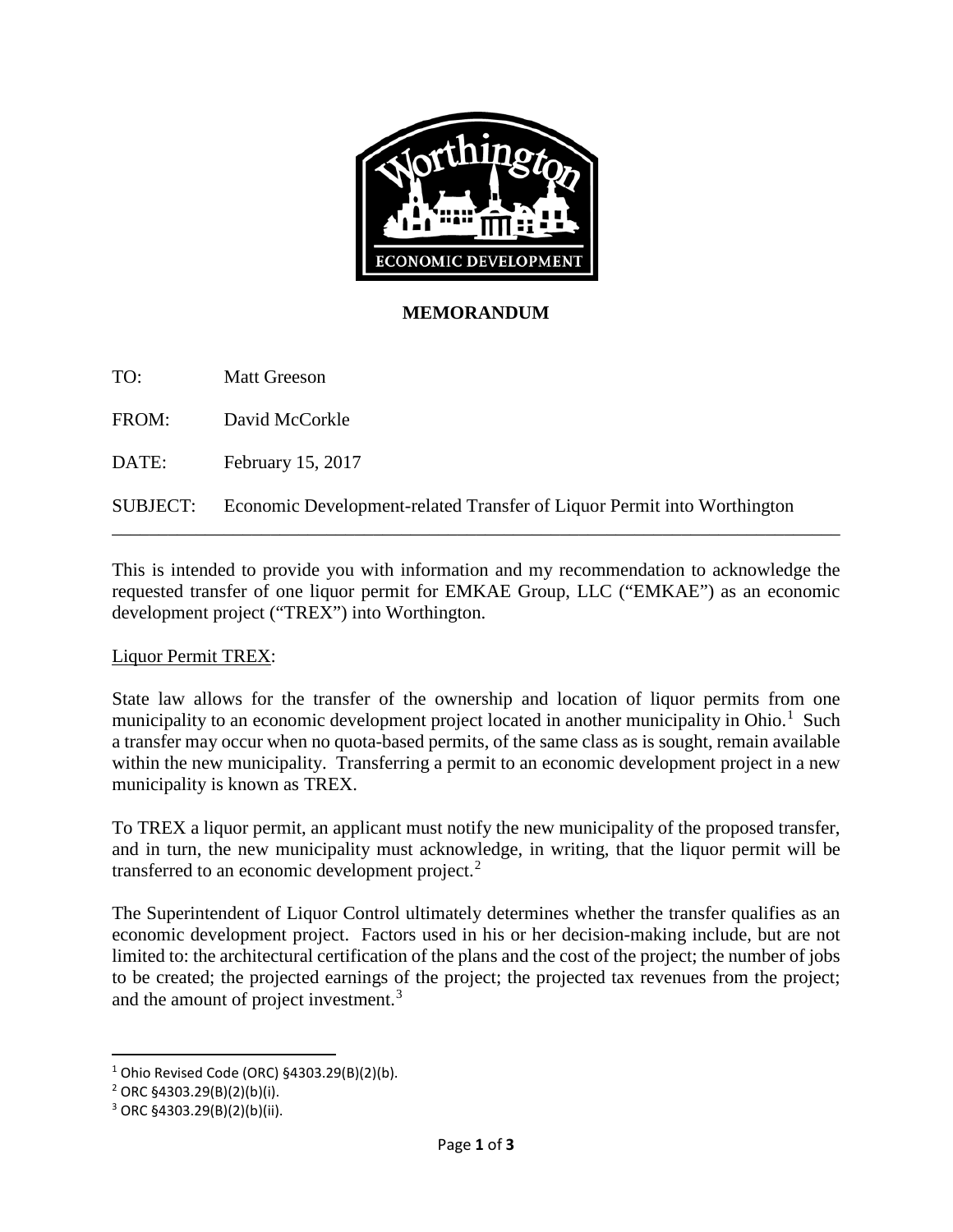For the "new" municipality's written acknowledgement of the economic development nature of the pending transfer, the Ohio Division of Liquor Control allows for either (1) signature by an authorized Worthington representative on the applicant's TREX application form (filed with the State) or (2) by separate writing from the City addressed to the State.

Staff has taken the following steps to review the TREX application:

- 1. Applicant provided to the City its TREX application, to be submitted to the Ohio Division of Liquor Control, with all relevant portions completed and the document was signed and dated;
- 2. City economic development staff communicated with the owner's attorney to discuss the TREX application, the business concept, location, hiring plans, the proposed level of fixed asset investment, and other relevant items of information; and
- 3. City economic development staff coordinated with Worthington Police Department, the Department of Law and the Department of Engineering concerning the appropriateness of the pending TREX application.

#### Proposed Project:

The business contact for EMKAE is Kristine DePriest. Ms. DePriest intends to purchase the Roadhouse 66 Bar & Grille ("Roadhouse 66") business located at 480 E. Wilson Bridge Road. The name of the restaurant would remain the same for the time being. Further, it is Ms. DePriest's belief that Roadhouse 66 would likely shutter operations but for the change in ownership.

Kristine DePriest currently owns and operates the Keystone Pub & Patio located at the Polaris Mall. Ms. DePriest has owned the Keystone Pub & Patio since August 2015 and has 14 years of experience in the bar & grill area, with 12 of those years directly in management/ownership. Additionally, Ms. DePriest has indicated that she intends to sponsor local sports teams, provide discounts for city residents and service members, to hold various charity events, and to employ several Worthington residents.

EMKAE seeks to TREX a D-5 liquor permit into the City of Worthington. The source of the permit has not yet been identified. The D-5 permit allows spirituous liquor for on premises consumption only, with beer, wine and mixed beverages for on-premises, or off-premises in original sealed containers until 2:30am. The D5i liquor permit that is currently held by Roadhouse 66 requires beer and spirits sales of no more than 25% of total revenues, and will not support the business model that Ms. DePriest intends to operate. Ms. DePriest has indicated that the slightly higher alcohol revenues that the D5 permit provides are critical to successfully operating her sports bar concept.

City staff spoke with the applicant about the plans for on-site alcohol service. Plans include opening hours (Monday: 11:30am to 10:30pm; Tuesday: 11:30am to 11:00pm; Wednesday: 11:30am to 11:30pm; Thursday: 11:30am to 12:00am; Friday: 11:30am to 2:30am; Saturday: 12:00pm to 2:00am; Sunday: Closed) and offering a menu of beer, wine and spirituous liquor to accompany food items. Additionally, Ms. DePriest intends to make substantial improvements to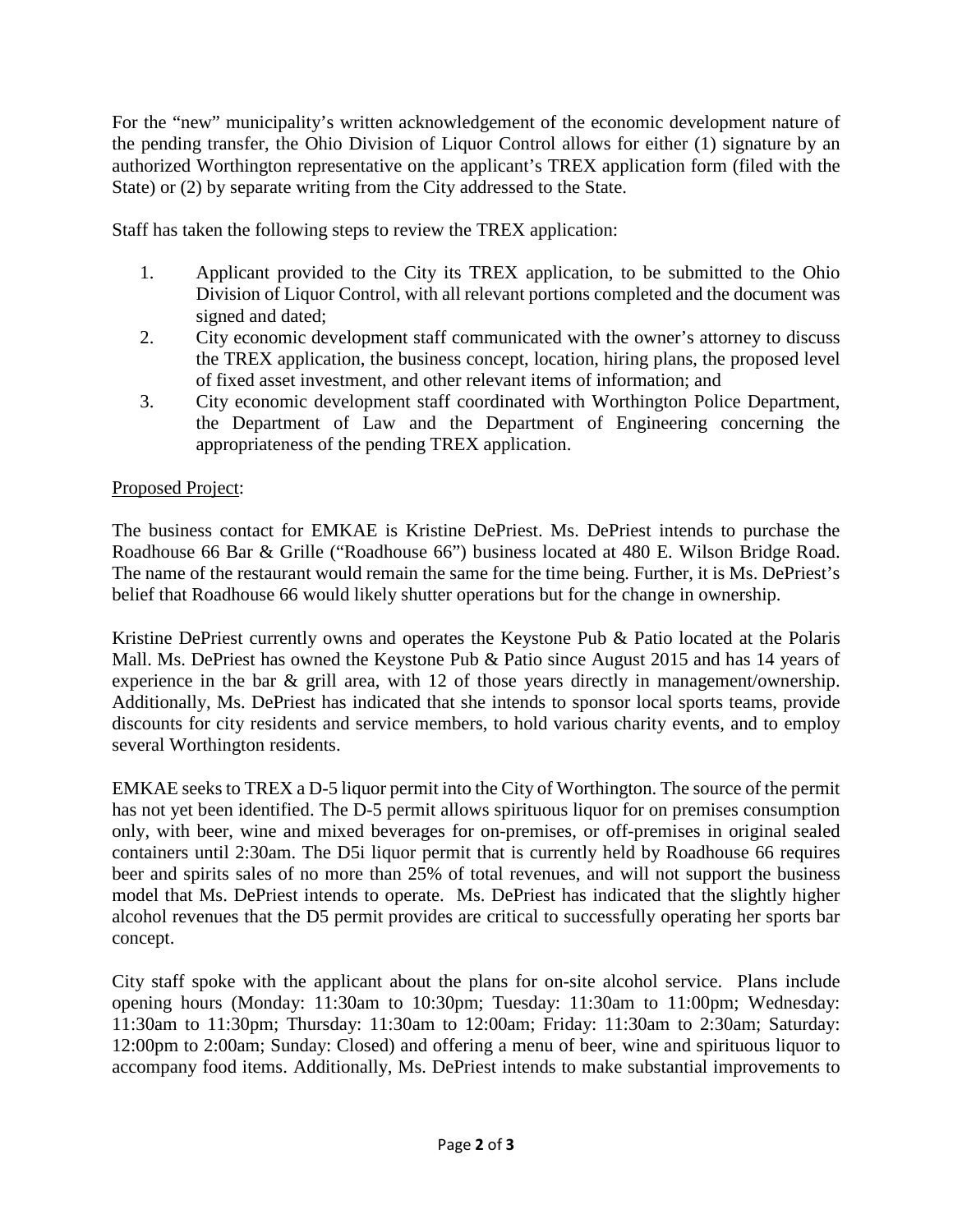the premises. Improvements will include new awnings, patio furniture, outdoor lights and enclosures, new kitchen storage and cooking equipment, and the refurnishing of tables and chairs.

In their TREX application, EMKAE describes the following economic development impacts to the City of Worthington from the Roadhouse 66 project:

- Estimated total investment: \$157,000
- Estimated number of jobs to be created/retained: 20
- Estimated annual payroll: \$460,000 (\$11,500 collected in income taxes at 2.5%)
- Estimated annual sales tax collections: \$50,000
- Estimated annual property tax collections: \$6,258

The Worthington Police Department expressed no opposition to the proposed liquor permit transfer. The Department of Law provided City economic development staff with relevant, publicly available information concerning the business and the owner.

#### Recommended Action:

On the bases of (1) notice to the City of the proposed TREX location and (2) the projected investment and jobs to be retained, I recommend the City Manager acknowledge, by signature on EMKAE Group, LLC's TREX application, that Roadhouse 66 represents an economic development project within the City of Worthington.